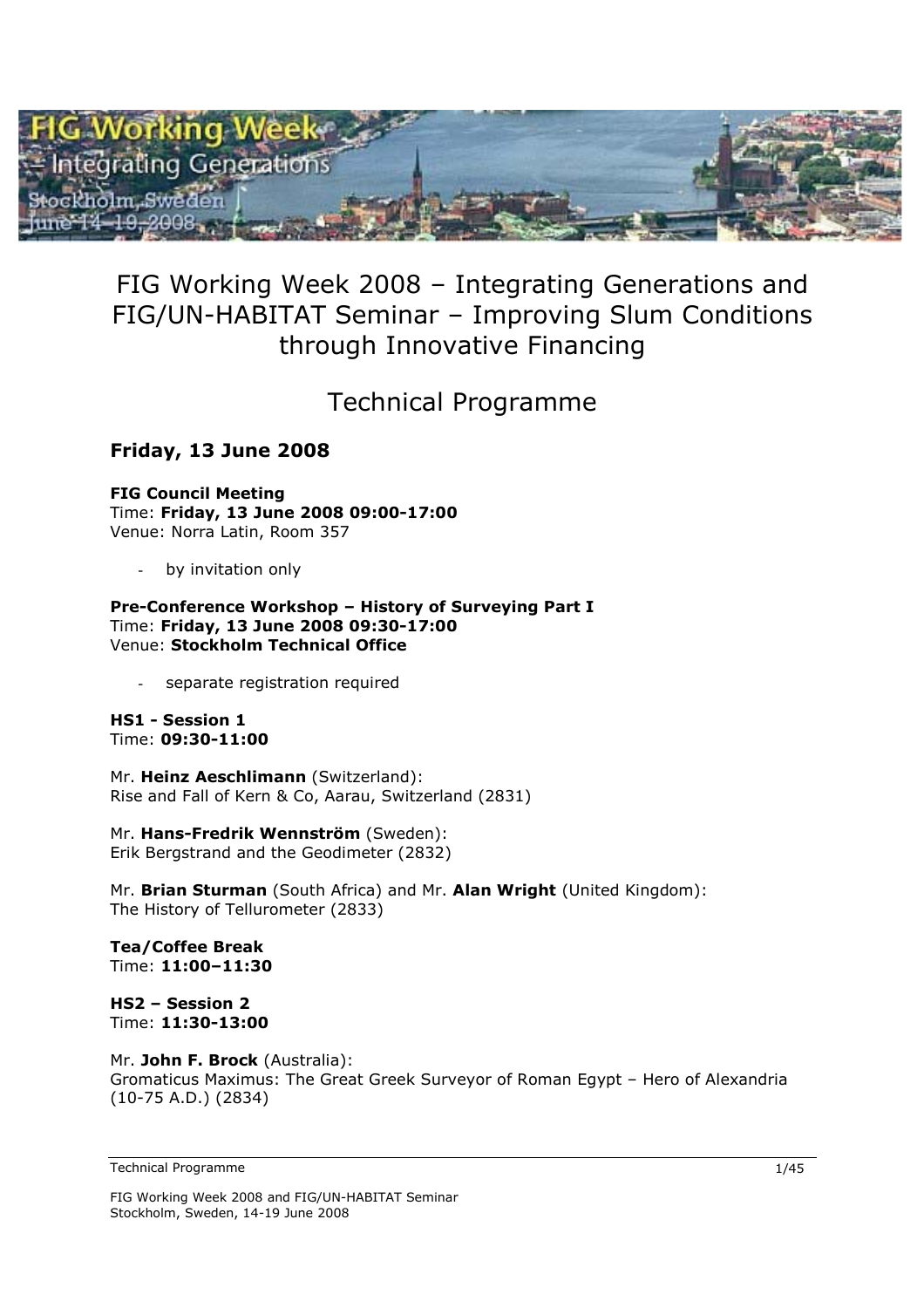### Mr. **Dieter Lelgemann** (Germany):

The Geographic Methods of Eratosthenes of Kyrene (2835)

#### Mr. **Stathis C. Stiros** (Greece):

Levelling for Qanats, Aquaducts, Water Channels and Tunnels in Antiquity: Instrumentation and Accuracies (2837)

**Lunch**  Time: **13:00 – 14:30**

**HS 3 – Session 3**  Time: **14:30-16:00** 

Ms. **Jane Insley** (United Kingdom): The Tale of the Great Theodolites (2838) This paper is presented by Mr. **Jim Smith** (United Kingdom)

Mr. **Bjorn Ragnvald Pettersen** (Norway): A Repsold Theodolite at the North End of the Struve Arc (2839)

Mr. **Michael Kershaw** (United Kingdom): The Reality of Precision in the 19th Century: Re-Evaluating the Role of Geodesy (2840)

**Tea/Coffee / End of History Workshop - Day 1**  Time: **16:00 – 16:30**

### **Saturday, 14 June 2008**

**FIG ACCO Meeting**  Time: **Saturday, 14 June 2008 09:00-17:00**  Venue: Norra Latin, Room 357

by invitation only

**Pre-Conference Workshop – History of Surveying – Day 2**  Time: **Saturday, 14 June 2008 09:30-15:00**  Venue: **Stockholm Technical Office** 

separate registration required

**HS 4 - Session 4**  Time: **09:30-11:00** 

Mr. **Christoph Eidenbenz** (Switzerland): Rudolf Wolf (1816-1893), Astronomer, Geodesist and Historian (2841)

Mr. **Vitali Kaptüg** (Russian Federation): On Comparison of the Three Meridian Arcs in Lapland (2764) This paper is presented by Mr. **Jan de Graeve** (Belgium).

Ms. **Nienke Beintema** (Netherlands): In Struve's Footsteps Reconstructing a 19th Century Surveying Masterpiece (2843)

#### **Tea/Coffee Break**  Time: **11.00 – 11:30**

Technical Programme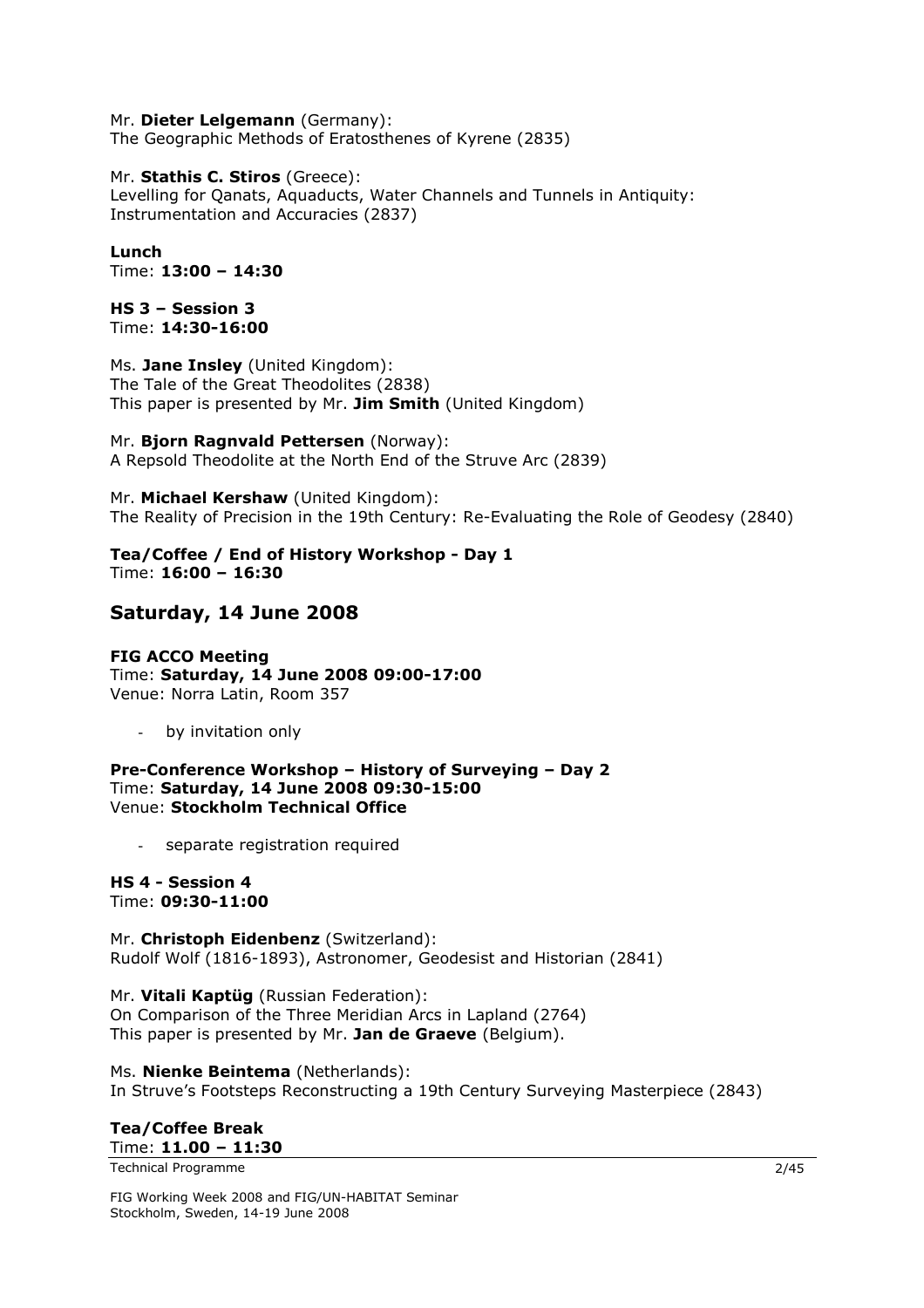### **HS 5 - Session 5**  Time: **11:30-13:00**

#### Mr. **Douglas Batson** (USA):

Surveying the Boundaries of the Federal District of Columbia (Washington DC) (2846)

### Mr. **Jyrki Puupponen** and Mr. **Jaakko Järvinen** (Finland):

Historical Video Documentation of Triangulation Measurements in Finland (2934)

### Mr. **Vitali Kaptüg** (Russian Federation):

Index of Field and Other Important Manuscripts Relating to the Scandinavian Segment of the WH Monument "Struve Geodetic Arc" (2763) This paper is not presented orally

**Lunch**  Time: **13:00–14:30**

**HS 6 - Session 6**  Time: **14:30-15:00** 

Mr. **Jan De Graeve** (Belgium): General Discussion. Including Extension of Struve Median

End of Pre-Conference Workshop – History of Surveying - Day 2

### **Sunday, 15 June 2008**

**General Assembly – First Session**  Time: **Sunday, 15 June 2008 09:00-15:00**  Venue: Norra Latin, Aulan

- for FIG members
- open for observers

### **Meeting of the International Institution for the History of Surveying and Measurement**

### Time: **Sunday, 15 June 2008 15:00-15:30**

Venue: Norra Latin, Aulan

- open for delegations to the General Assembly
- agenda includes extension of the Struve Arc in Africa (African delegates on the 30<sup>th</sup> Meridian especially invited); publication Struve's translation of the Arc of the Meridian; and history seminars in 2008 and 2009.

#### **Reception for Honorary Presidents and Honorary Members**  Time: **Sunday, 15 June 2008, 15:00-16:00** Venue: Norra Latin, Room 460

- by invitation only

### **Commission Annual Meetings**

Commission: 1-10 Time: **Sunday, 15 June 2008 15:30-17:30**  Venue: Meetings will be held as follows: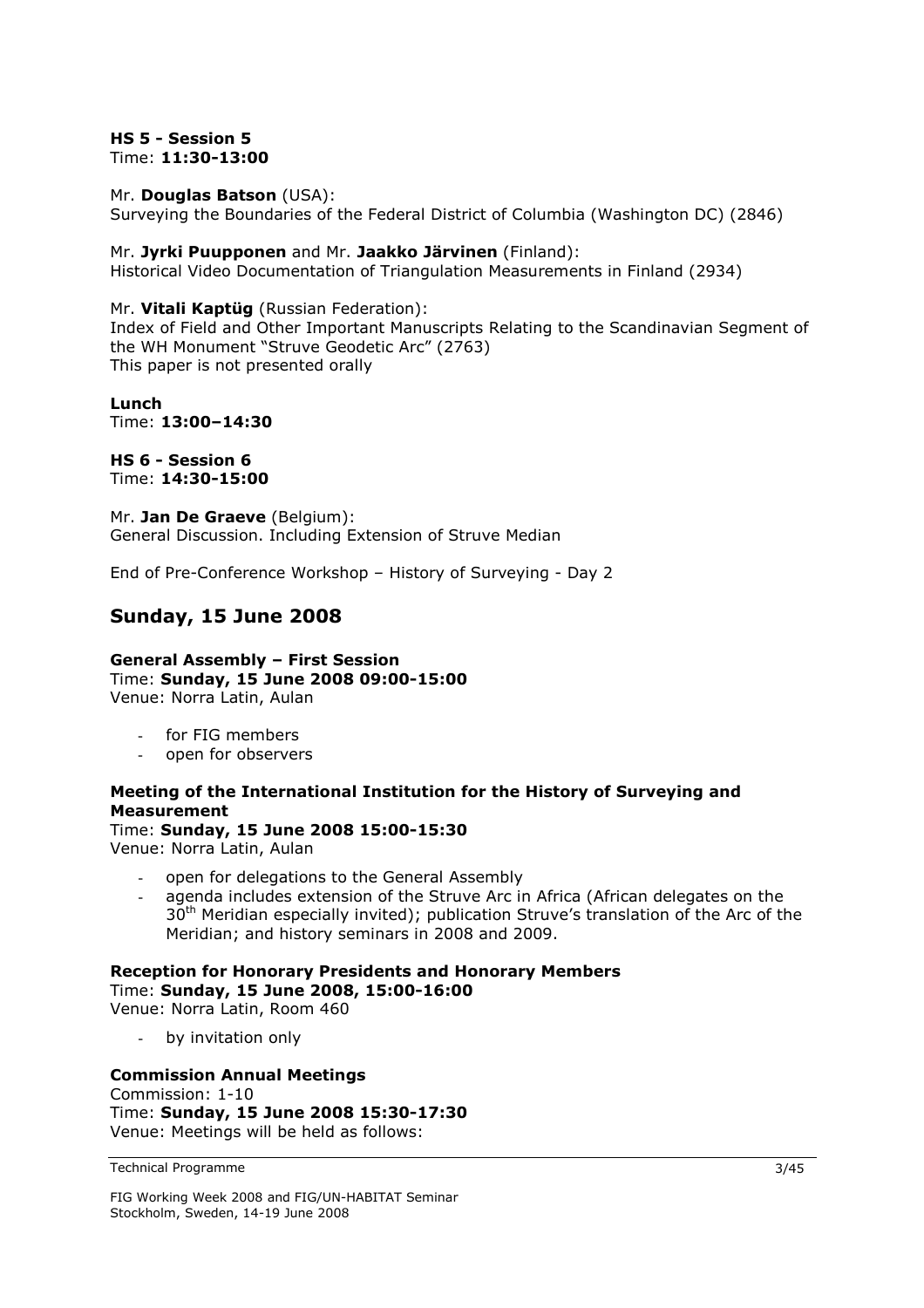- 251: Commission 1
- 252: Commission 2
- 253: Commission 3
- 356: Commission 4
- 357: Commission 5
- 358: Commission 6
- 360: Commission 7
- 362: Commission 8
- 454: Commission 9
- 458: Commission 10
- for national delegates and correspondents, but observers are also welcome to attend

### **Director General Summit**

### Time: **Sunday, 15 June 2008 16:00-17:30**

Venue: Norra Latin, Music Hall

by separate invitation only

### **Commission Meetings – FIG Commission 5 Steering Committee Meeting I**  Time: **Sunday, 15 June 2008 17:00-18:00**

Venue: Norra Latin, Room 357

by invitation only

### **Welcome Reception**  Time: **Sunday, 15 June 2008 18:00-20:00**

Venue: Stockholm City Hall

- hosted by the City of Stockholm Mr. **Bo Bladholm**, Lord Mayor of Stockholm
- all participants, pre-registration required
- dress code: smart casual

### **Monday, 16 June 2008**

### **Opening Ceremony**

Time: **Monday, 16 June 2008 9:00-10:30**  Venue: Folkets Hus (STOCCC), Congress Hall Moderator: Mr. **Lars Jansson**, Deputy Director General, Swedish National Land Survey

- Music Music corpse
- Arrival of Mr. **Andreas Carlgren**, Minister for the Environment Minister Andreas Carlgren accompanied by Prof. **Stig Enemark**, FIG President, Mr. **Svante Astermo**, Conference Director and Mr. **Carl-Olof Ternryd**, FIG President 1977
- Music Music corpse
- Greeting and Welcome Address by Mr. **Svante Astermo**, Conference Director (3163)
- Welcome Address by Prof. **Stig Enemark**, FIG President (3162)
- Opening of the FIG Working Week 2008 by Mr. **Andreas Carlgren**, Minister for the Environment assisted by Mr. **Carl-Olof Ternryd** and Ms. **Cecilia Lindén**
- FIG Fanfare Music corpse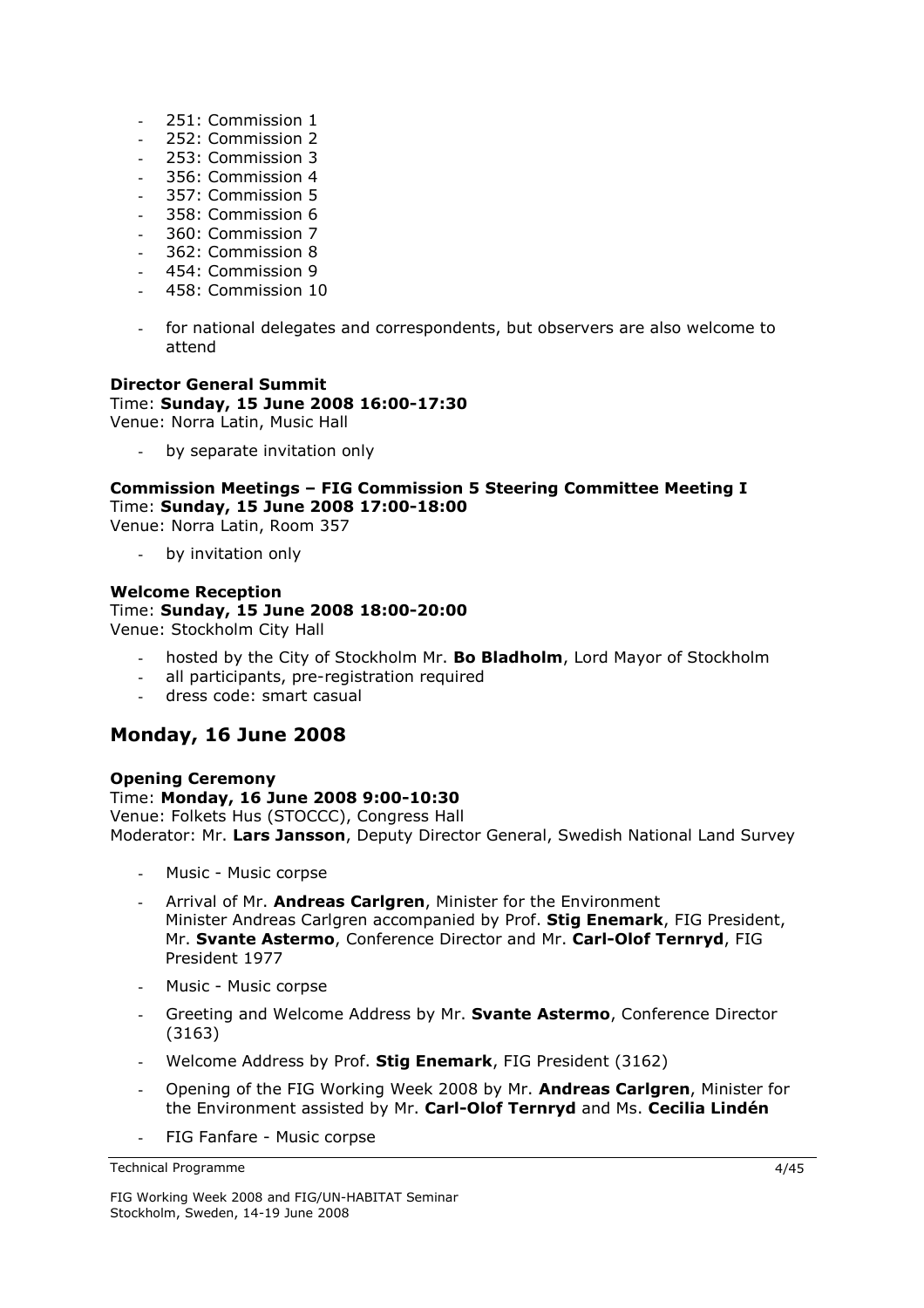- Improving Slum Conditions through Innovative Financing, Opening Keynote Address by Dr. **Anna K. Tibaijuka**, Executive Director, UN-HABITAT (3161)
- Music entertainment folkdance and music corpse
- Dress code: business attire

### **Coffee Break**

### Time: **Monday, 16 June 2008 10:30-11:00**

#### **Plenary Session I – Sustainable Urban Development and the Millennium Development Goals**  Commission: All

Time: **Monday, 16 June 2008 11:00-12:30**  Venue: Folkets Hus, Congress Hall Chair: Prof. **Paul van der Molen**, Vice President of FIG, the Netherlands

Mr. **Andreas Carlgren**, Minister for the Environment (Sweden): Environment and Climate – The Role and Importance of Property and Land Administration Institutions in Society (3093)

Dr. **Ashraf Ghani**, Chairman, Institute for State Effectiveness (Afghanistan): Legal Empowerment in a Globalizing World (3094)

Prof. **Stig Enemark**, FIG President (Denmark): Partnership between FIG and the UN Agencies in Support of the Millennium Development Goals (3095)

### **Exhibition**

Time: **Monday, 16 June 2008 13:00-17:00**  Venue: Norra Latin, Pelarsalen

### **Lunch**

Time: **Monday, 16 June 2008 12:30-14:00**  Venue: Cabaret

**FIG/UN-HABITAT Seminar Improving Slum Conditions through Innovative Financing SFS 1 - Land Administration and Property Rights – How to Achieve the Basic and Fundamental Structure?**  Time: **Monday, 16 June 2008 14:00-15:30**  Venue: Norra Latin, Aulan Commission: UN-HABITAT and FIG Commissions 3, 7, 8 and 9 Chair: Mr. **Helge Onsrud**, Norway Rapporteur: Mr. **Brett Shapiro**, Italy and Mr. **Szilard Frickska**, UN-HABITAT

Ms. **Ann Jennervik**, Sweden: Presentation of a Study by the Lincoln Institute of Land Policy (3108)

### Dr. **Chryssy Potsiou**, Chair of FIG Commission 3 (Greece):

UN-ECE/Working Party on Land Administration: Analytic Conclusions re Countries in Transition: Spatial Information Management toward Legalizing Informal Urban Development (3109)

Technical Programme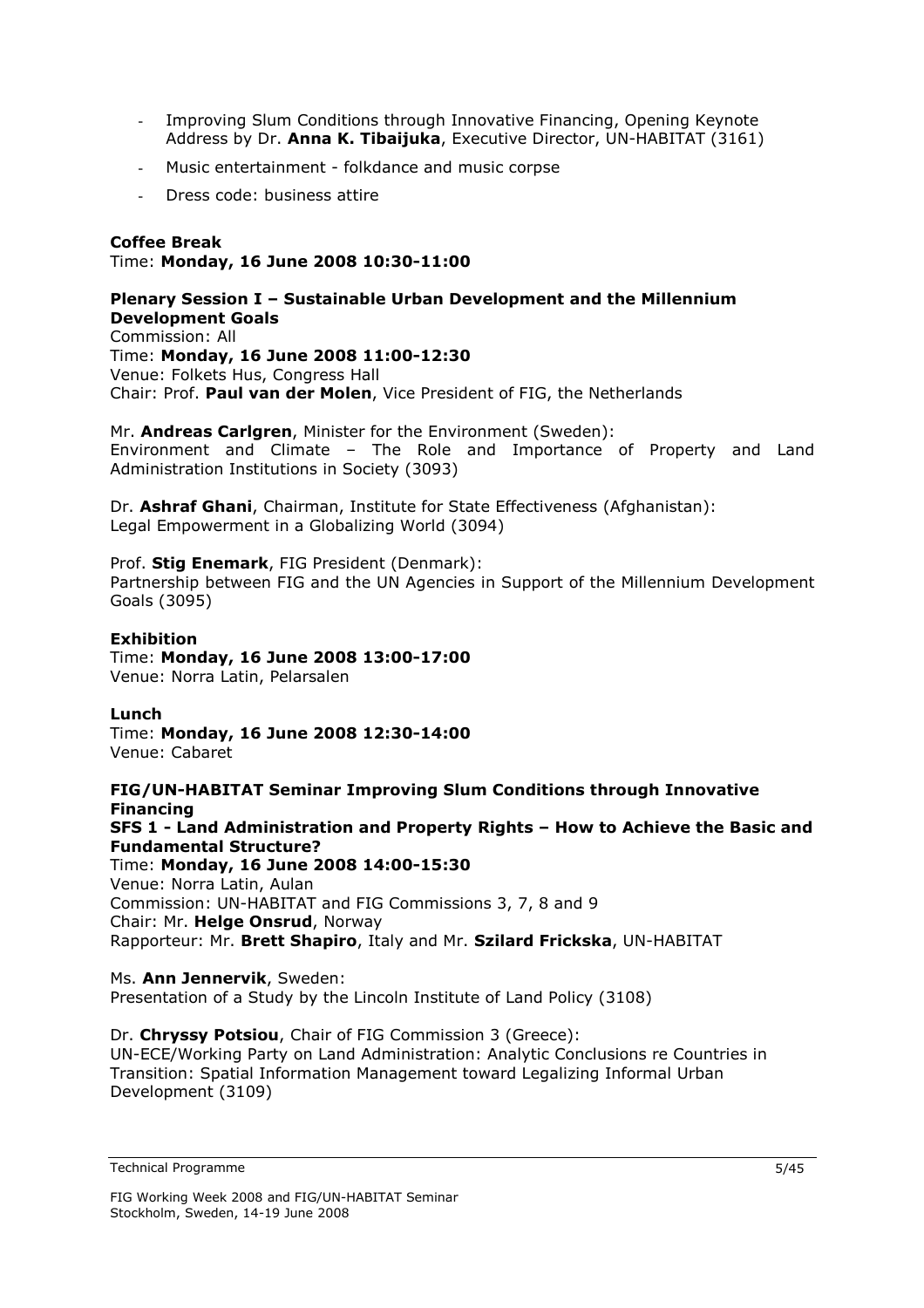Mr. **Kombo Mwero**, Permanent Secretary, Ministry of Forestry and Wildlife (Kenya): Development of Land Administration and Links to the Financial Markets (3110)

Mr. **Geoffrey Payne** (United Kingdom):

Social and Economic Impacts of Land Titling Programmes in Urban and Peri-urban Areas: International Experience and Case Studies of Senegal and South Africa (3111)

Mrs. **Ayanthi Gurushinge**, Country Coordinator for Slum Upgrading Project (PT) of UN-HABITAT in Sri Lanka (Sri Lanka): Women's Access to Land and Finance (3112)

### **TS 1A – SDI**

### Time: **Monday, 16 June 2008 14:00-15:30**

Venue: Norra Latin, Room 456 Commission: 3 Chair: Mr. **Robin McLaren**, United Kingdom Rapporteur: Mr. **Bo Lauri**, Sweden

### Dr. **Martin Salzmann** (Netherlands) and Mr. **Julius Ernst** (Austria):

The Cadastral Parcel Rejuvenated: Evolving from Property Unit to Core Element in Spatial Data Infrastructures (2602) *This is a peer reviewed paper.* 

Dr. **Floris de Bree**, Dr. **Dick Eertink**, and Mr**. Peter Laarakker** (Netherlands): Assessing the Quality of Collaboration in Netherlands SDI (2732)

Ms. **Ewa Rannestig** and Ms. **Monica Lagerqvist Nilsson** (Sweden): Inspire in Sweden – An Important Part of the National Geodata Strategy (2658)

### Mr. **Iain Greenway**, Mr. **Trevor Steenson** and Mr. **John Deyermond** (United Kingdom):

Delivering an SDI - Northern Ireland's Real Life Experiences (2692)

Dr. **Haim Srebro** (Israel):

The Future of the Survey of Israel - On Line Geospatial Information and Services (2786)

#### **TS 1B – GIS in Urban Planning and Management**  Time: **Monday, 16 June 2008 14:00-15:30**

Venue: Norra Latin, Room 353 Commission: 3 and 8 Chair: Mr. **Hartmut Mueller**, Germany Rapporteur: Mr. **Isaac Boateng**, United Kingdom

Ms. **Birgitta Stenbäck** (Sweden): Streamlining Procedures for Case Management and e-Archive in the City Planning Administration of Stockholm (2940)

Dr. **Ismail Bulent Gundogdu**, Mr. **Fatih Sari** and Mr. **Omur Esen** (Turkey): A New Approach for Geographical Information System-Supported Mapping of Traffic Accident Data (2914) *This is a peer reviewed paper.* 

Mr. **Isaac Boateng** and Dr. **Cletus Moobela** (United Kingdom): Sustainable Participatory Approaches in Urban Regeneration Processes: Lessons from Portsmouth Harbour and Inner-City Hulme, Manchester (3049) *This is a peer reviewed paper.*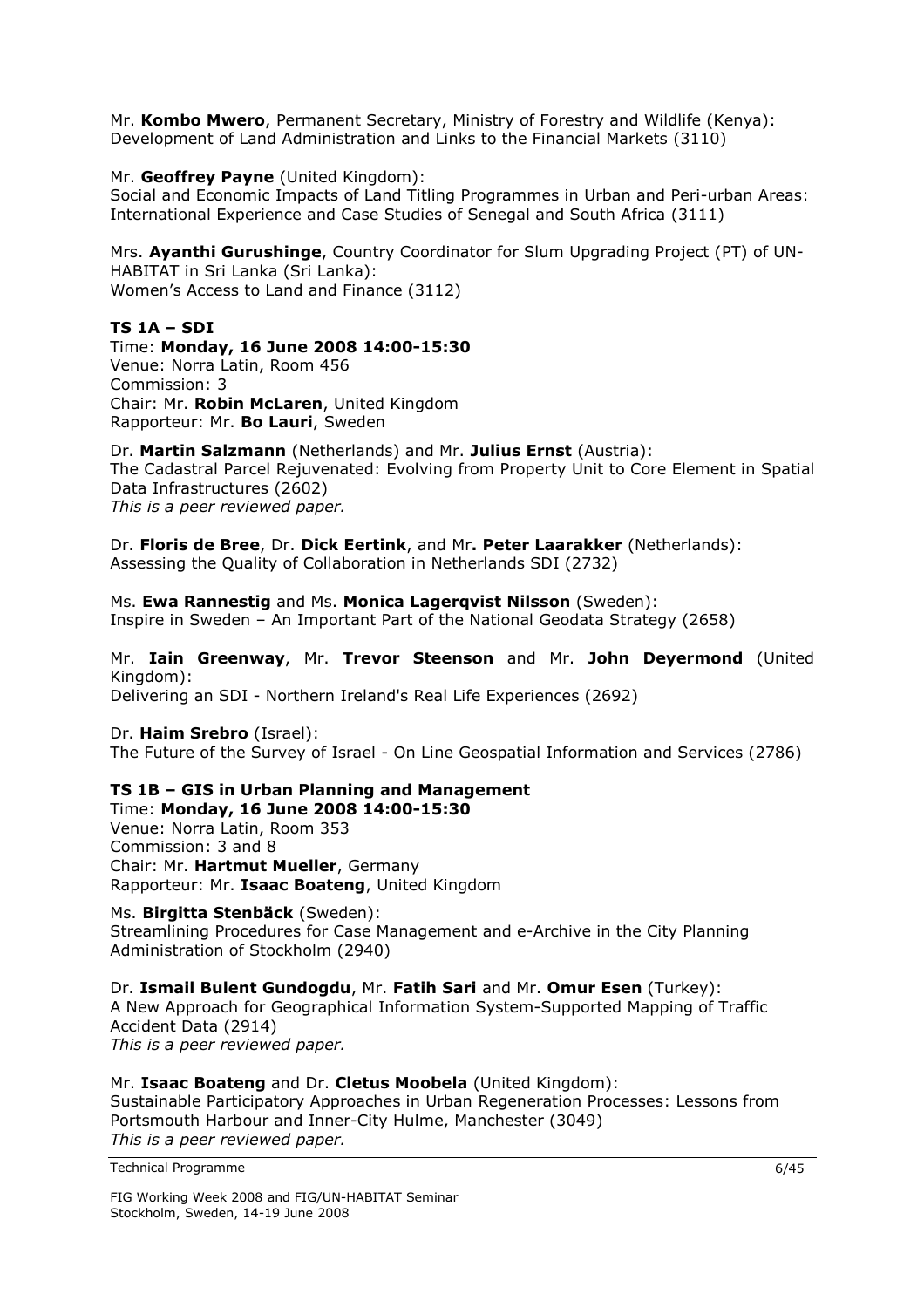### Dr. **El Hassane Semlali** and Mr. **Victor Bada** (Morocco):

Development of a User GIS Interface to Manage the Circuits of Solid Waste (Case Study) (2628)

### **TS 1C – Development in GNSS Measurement Technologies and Techniques**  Time: **Monday, 16 June 2008 14:00-15:30**

Venue: Norra Latin, Room 361 Commission: 5 Chair: Mr. **Mikael Lilje**, Sweden Rapporteur: Mr. **Rob Sarib**, Australia

Dr. **Volker Schwieger** (Germany): High-Sensitivity GPS – An Availability, Reliability and Accuracy Test (2959) *This is a peer reviewed paper.* 

Dr. **Milan Horemuz** (Sweden): Car Collision Warning System Based on RTK GPS (2811) *This is a peer reviewed paper.* 

Dr. **Alberto Guarnieri**, Dr. **Andrea Menin**, Dr. **Francesco Pirotti** and Dr. **Antonio Vettore** (Italy): Low Cost System: GPS/MEMS for Positioning (3020)

#### Dr. **Lucinda Coombe** (Australia): Trends in Surveying (2955)

### **TS 1D – Property Taxation**

Time: **Monday, 16 June 2008 14:00-15:30**  Venue: Norra Latin, Room 359 Commission: 9 Chair: Mr. **Peter Ljung**, Sweden Rapporteur: Ms. **Heidi Falkenbach**, Finland

### Prof. **Frances Plimmer** and Dr. **William McCluskey** (United Kingdom): Ad Valorem Property Taxation in the 2004 Accession States in Central and Eastern Europe (2581) *This is a peer reviewed paper.*

### Mr. **Henrik Roos** and Mr. **Olof Färnkvist** (Sweden):

The Value of Using Information that Has Primarily Been Collected for Real Property Taxation for Valuation, Granting Loans, Statistics and Other Purposes (2979)

Mr. **Arvydas Bagdonavicius**, Mr. **Steponas Deveikis** and **Rimantas Ramanauskas** (Lithuania):

Automated Valuation System for Real Estate Tax Appeals (2927)

### Dr. **Piotr Parzych** and Dr. **Jaroslaw Bydlosz** (Poland):

Problems of Real Estates' Valuation for Taxing Purposes (2815) *This is a peer reviewed paper.* 

### Dr. **Piotr Cichociński** (Poland):

Methods of Cartographical Presentation of Real Estate Values (2880)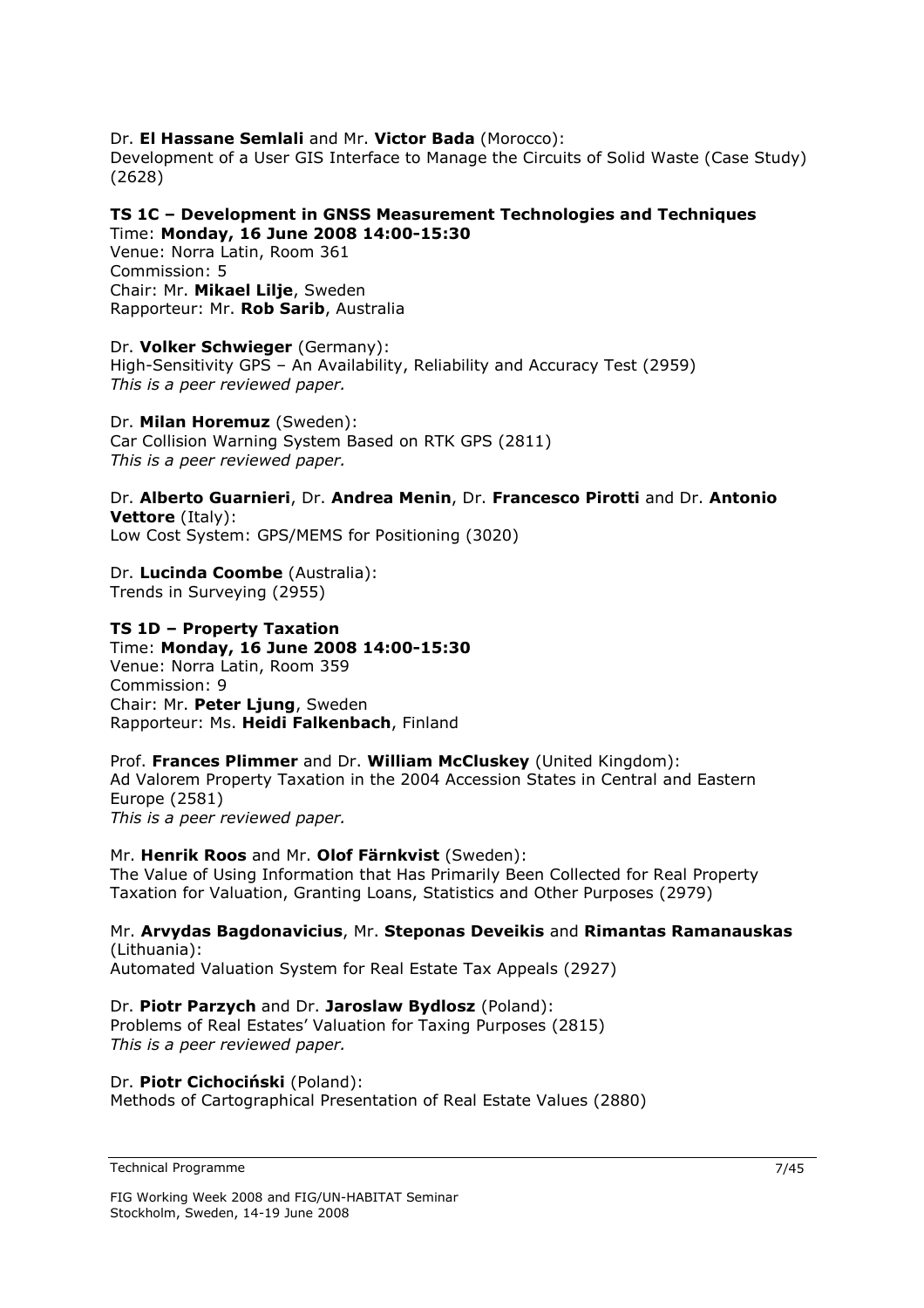### Dr. **Bambang Edhi Leksono**, Dr. **Yuliana Susilowati** and Mr. **Adriyan Bayu Sukmono** (Indonesia):

Automatic Land Parcel Valuation to Support the Land and Buildings Tax Information System by Developing the Open Source Software (3072)

### **TS 1E – Cadastral Information Management**

Time: **Monday, 16 June 2008 14:00-15:30**  Venue: Norra Latin, Room 356 Commission: 7, 3 and 1 Chair: Mr. **Gyula Iván**, Hungary Rapporteur: Dr. **Klas Ernald Borges**, Sweden

### Mr. **Joao Hespanha** (Portugal), Mr. **Jan van Bennekom-Minnema**, Prof. **Peter van Oosterom** and Mr. **Christiaan Lemmen** (Netherlands):

The Model Driven Architecture Approach Applied to the Land Administration Domain Model Version 1.1 - with Focus on Constraints Specified in the Object Constraint Language (2962)

*This is a peer reviewed paper.* 

### Mr. **Karel Janečka** and Mr. **Václav Čada** (Czech Republic):

Possibilities of Storage of Spatial Data of Real Estate Registry Information System (2950) *This is a peer reviewed paper.* 

### Dr. **Bambang Edhi Leksono** and Dr. **Yuliana Susilowati** (Indonesia):

The Accuracy Improvement of Spatial Data for Land Parcel and Buildings Taxation Objects by Using the Large Scale Ortho Image Data (3073)

#### Ms. **Guler Yalcin**, Dr. **Omer Yildirim** and Mr. **Sedat Bakici** (Turkey): Map Related Projects in General Directorate of Land Registry and Cadastre in Turkey (3013)

### **TS 1F – Spatial Planning Case Studies**  Time: **Monday, 16 June 2008 14:00-15:30**

Venue: Norra Latin, Room 454 Commission: 8 and 3 Chair: Ms. **Kari Strande**, Norway Rapporteur: Dr. **Iz H. Baki**, Hong Kong SAR, China

### Ms. **Olga Petrakovska** (Ukraine):

Improvement of Legal Fundamentals for Land Development Plans Implementation in Ukraine (2858)

### Dr. **Pradeep Garg** (India):

Spatial Planning of Infrastructural Facilities in Rural Areas around Roorkee, Uttarakhand, India (3023)

### Mr. **Per Isaksson** (Sweden):

Specifications for Establishing a Road Data Infrastructure (2713)

### Dr. **Khaled Nabbout** (Germany):

"Lenticular Foil Display" New Geo-data Visualization Tools for Participatory Urban Planning (3039)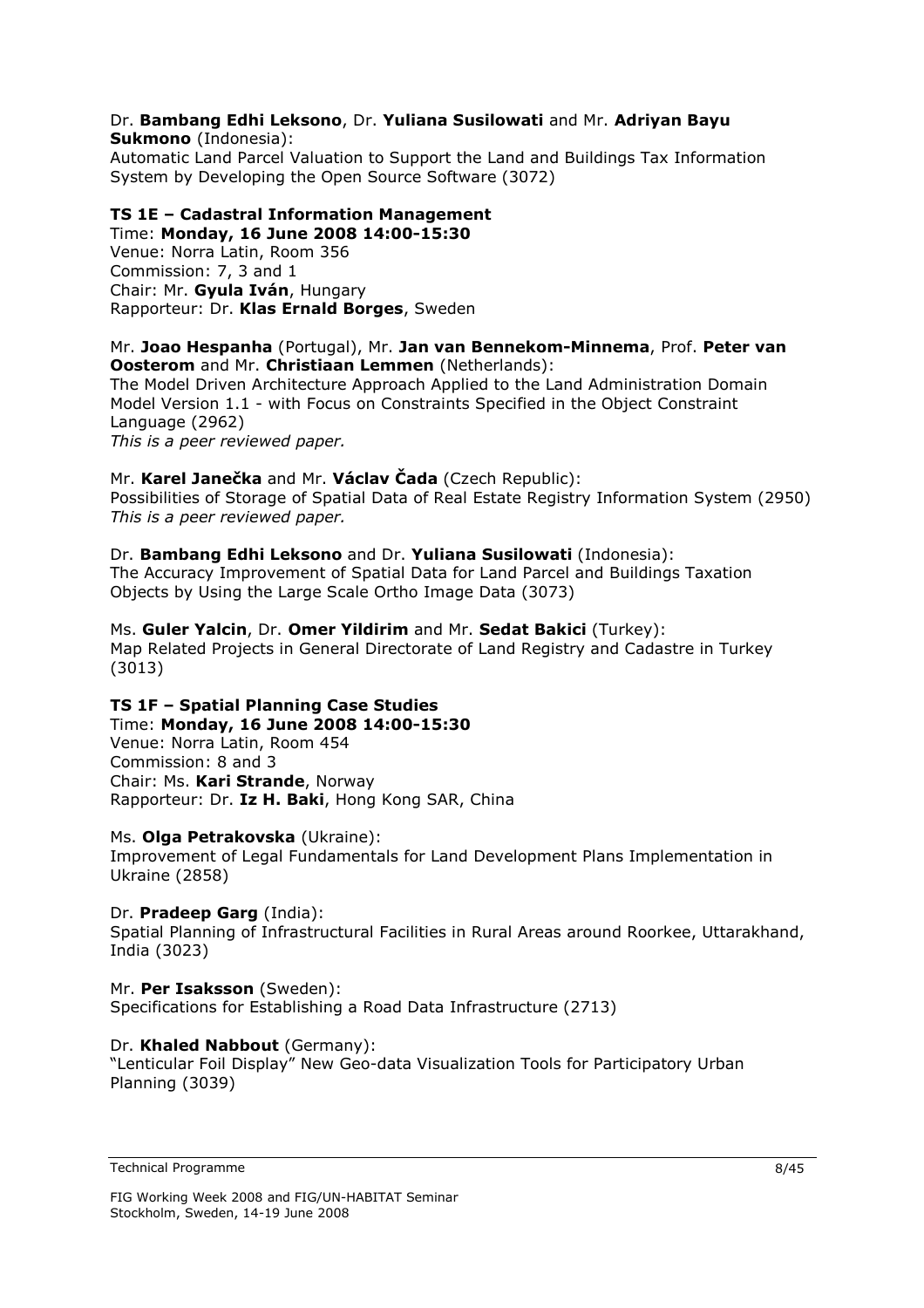### **TS 1G – Curricula**

Time: **Monday, 16 June 2008 14:00-15:30**  Venue: Norra Latin, Room 351 Commission: 2 Chair: Prof. **Bela Markus**, Chair of FIG Commission 2, Hungary Rapporteur: Prof. **Arvo Vitikainen**, Finland

Dr. **Steven Frank** (USA): Core Knowledge in Surveying - Initial Investigations (2719)

### Mr. **Frank Culliver** (Australia):

Training the Generations for Business Success (2800) *This is a peer reviewed paper.* 

### Mr. **Leif Eidenstedt** (Sweden):

TEMPUS – A Way of Introducing New University Programmes in Transitional Countries (2742)

Dr. **Vladimir Gobulev** and Dr. **Irina Fartukova** (Russian Federation): Problems of Transition to Two-level System of Training in the Field of a Cadastre in the Russian Federation (2945)

## **TS 1H – Developments in Scanner and Sensor Technologies**

Time: **Monday, 16 June 2008 14:00-15:30**  Venue: Norra Latin, Room 451 Commission: 5 Chair: Prof. **Rudolf Staiger**, Germany Rapporteur: Mr. **David Martin**, France

Prof. **Charalabos Ioannidis** and Ms. **Dimitra Vassalaki** (Greece): Combined Use of Spaceborne Optical and SAR Data – Incompatible Data Sources, a Waste of Funds or a Useful Procedure? (3022) *This is a peer reviewed paper.* 

Mr. **Jens-André Paffenholz** and Prof. Dr. **Hansjörg Kutterer** (Germany): Direct Georeferencing of Static Terrestrial Laser Scans (2776)

Mr. **Johannes Böer**, Dr. **Gerhard Krieger**, Dr. **Hauke Fiedler**, Mr. **Markus Bachmann** and Mr. **Jaime Hueso Gonzaléz** (Germany): TanDEM-X: A Global Mapping Mission (3033)

**TS 1I – Imaging Data Applications**  Time: **Monday, 16 June 2008 14:00-15:30**  Venue: Norra Latin, Room 458 Commission: 5 and 6 Chair: Prof. **Alojz Kopácik**, Chair of FIG Commission 6, Slovakia Rapporteur: Mr. **Craig Roberts**, Australia

Dr. **Helén Rost** (Sweden) and **Hamish Grierson** (United Kingdom): High Precision Projects Using LiDAR and Digital Imagery (3047)

Mr. **Shlomo Abergel**, Dr. **Sagi Filin** and Dr. **Naftali Goldshleger** (Israel): Measurement of Erosion in Agricultural Fields Using Monoscopic Photogrammetry (2963) *This is a peer reviewed paper.* 

Technical Programme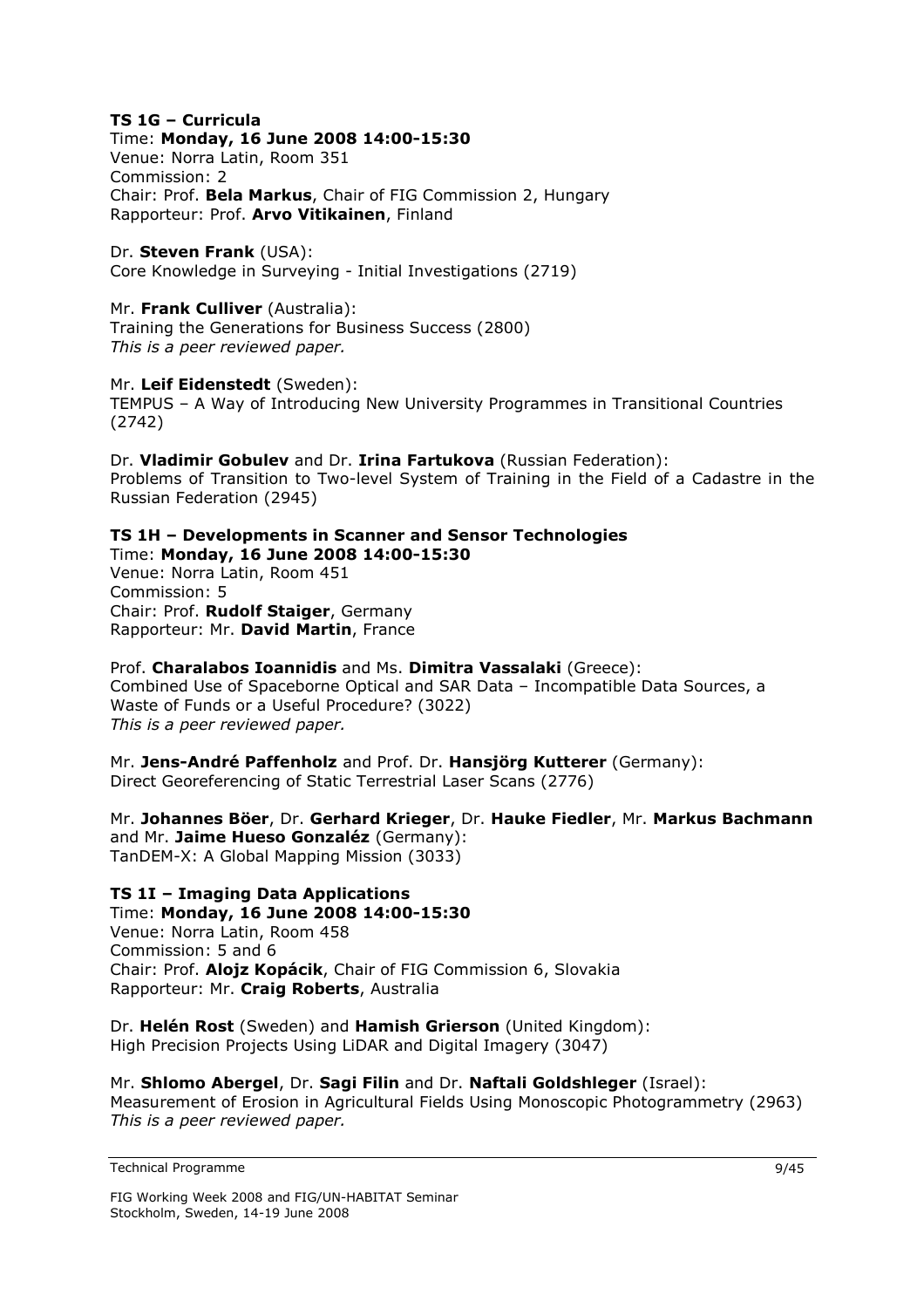Dr. **Murat Yakar**, Dr. **Haci Murat Yilmaz** and Dr. **Omer Mutlouglu** (Turkey):

Photogrammetric Measurement for the Kizil Kilise (Red Church) (3063)

Mr. **Bryan Williams** (USA): Spatial Imaging the New Surveying Revolution (3006)

### **Commission Meetings – FIG Commission 4 Annual Meeting**

Time: **Monday, 16 June 14:00-15:00**  Room: Norra Latin, Room 452

### **Coffee Break**

Time: **Monday, 16 June 2008 15:30-16:00**  Venue: Norra Latin

### **FIG/UN-HABITAT Seminar Improving Slum Conditions through Innovative Financing**

**SFS 2A – Dialogue on Land Use Management and Property Rights – Outlining the Roadmap for Southern and Eastern Africa**  Time: **Monday, 16 June 2008 16:00-17:30** 

Venue: Norra Latin, Room 351 Commission: UN-HABITAT and FIG Commission 7 Chair: Mr. **Mmuso Riba**, South Africa Rapporteurs : Mr. **Michael Mutter**, UN-HABITAT and Dr. **Mark Napier**, South Africa

The purpose of this dialogue is to exchange views and experiences on land administration and property rights and share lessons learned from success stories as well as failures.

Key issues: Factors influencing informal settlements. The diversity of patterns of informal settlement development and correspondingly the diverse policy solutions needed. Including the Gender perspective. Making property rights and land administration systems inclusive.

### **FIG/UN-HABITAT Seminar Improving Slum Conditions through Innovative Financing**

### **SFS 2B – Dialogue on Land Use Management and Property Rights – Outlining the Roadmap for Asia**

Time: **Monday, 16 June 2008 16:00-17:30**  Venue: Norra Latin, Room 451 Commission: UN-HABITAT and FIG Commission 7 Chair: Prof. **Paul van der Molen**, FIG Vice President, the Netherlands Rapporteurs: Mr. **Szilard Fricska**, UN-HABITAT and Ms. **Ann Jennervik**, Sweden

Compared with other continents, Asia holds enormous capital markets serving strong private commercial sectors. In the "tiger economies" this is being facilitated by strong public structures. What is missing in order to link upgrading of the urban slums to the cash flow?

Key issues: A balanced coordination of the factor markets, which is currently lacking, especially in the land sector. Sharing experiences in upgrading of informal settlements. Identifying options to link the improvement of the livelihood of slum-dwellers in Asia to the booming labour, land- and credit markets.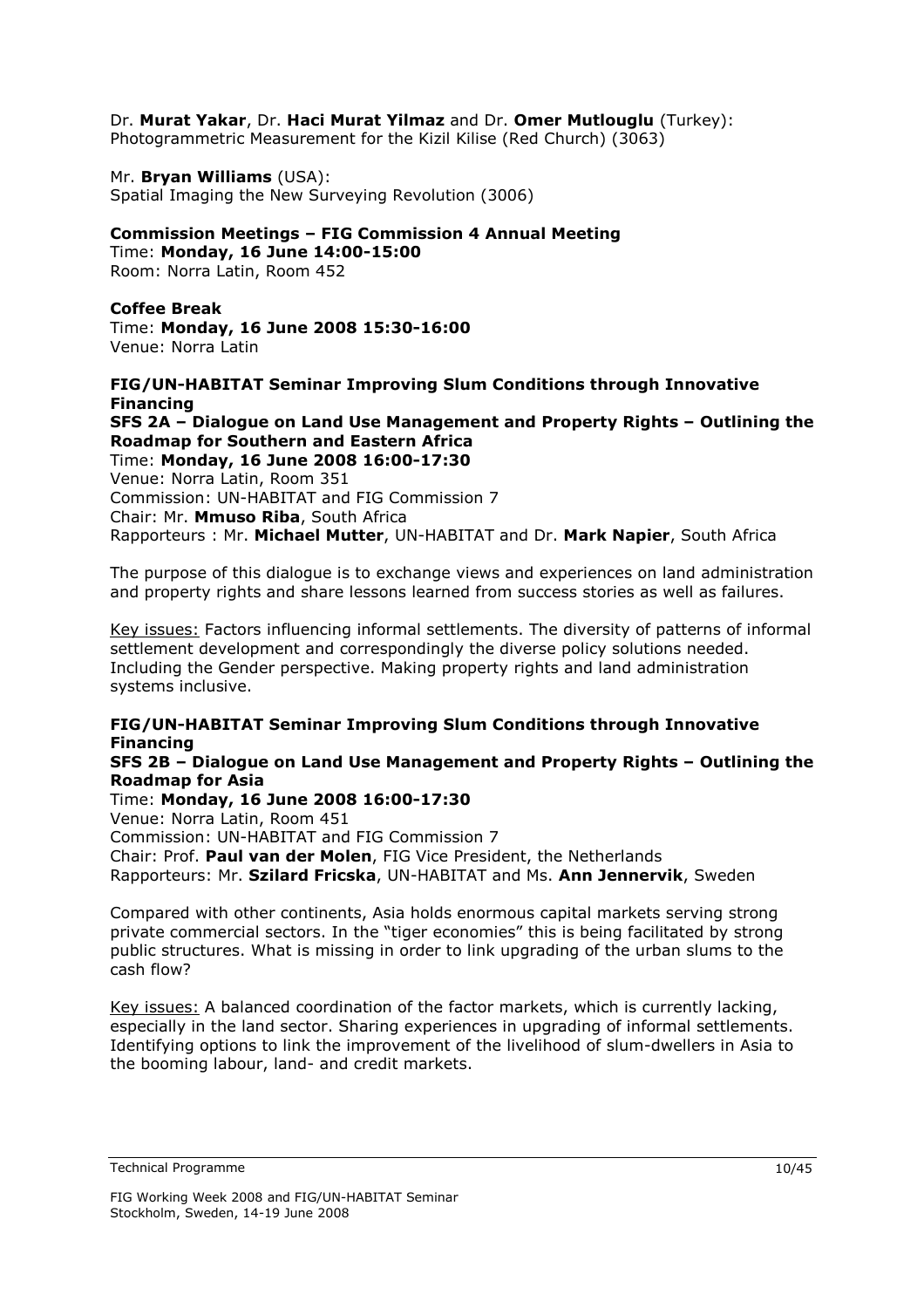**FIG/UN-HABITAT Seminar Improving Slum Conditions through Innovative Financing SFS 2C – Dialogue on Land Use Management and Property Rights – Outlining the Roadmap for West Africa** 

Time: **Monday, 16 June 2008 16:00-17:30**  Venue: Norra Latin, Room 454 Commission: UN-HABITAT and FIG Commission 7 Chair: Ms. **Erica Mamley Osae**, SUF, UN-HABITAT, Ghana Rapporteurs: Ms. **Asa Jonsson**, UN-HABITAT and Mr. **Bengt Kjellson**, Sweden

The purpose of this dialogue is to exchange views and experiences on land administration and property rights and share lessons learned from success stories as well as failures.

Key issues: Factors influencing informal settlements. The diversity of patterns of informal settlement development and correspondingly the diverse policy solutions needed. Including the Gender perspective. Making property rights and land administration systems inclusive.

### **FIG/UN-HABITAT Seminar Improving Slum Conditions through Innovative Financing**

**SFS 2D – Dialogue on Land Use Management and Property Rights – Outlining the Roadmap for Central and Eastern Europe** 

Time: **Monday, 16 June 2008 16:00-17:30**  Venue: Norra Latin, Room 458 Commission: UN-HABITAT and FIG Commissions 3 and 7 Chair: Dr. **Chryssy Potsiou**, Chair of FIG Commission 3, Greece Rapporteurs: Mr. **Brett Shapiro**, Italy

More than 50 million people in at least 15 European countries are affected by poor land administration and cadastre systems, with a lack of clarity and transparency in land tenure and property rights. Lack of clear planning regimes or a lack of enforcement of existing plans lead to practices of massive illegal construction in urban areas. The Dialogue will address a number of factors influencing informal settlements, in the diverse patterns of their development.

Key issues: Legalisation and inclusion of informal settlements in regulatory urban plans. Provision of essential social and technical infrastructure. Resettlement programs in social housing.

### **TS 2A – Geodetic Networks, Reference Frames and Systems I**  Time: **Monday, 16 June 2008 16:00-17:30**

Venue: Norra Latin, Aulan Commission: 5 Chair: Dr. **Sandra Verhagen**, the Netherlands Rapporteur: Mr. **Rob Sarib**, Australia

Dr. **Chris Rizos** (Australia): Modern Geodesy, GNSS Surveying, and Their Contribution to a Greater Understanding of "System Earth" (2992)

Mr. **Mikael Lilje** (Sweden), Prof. **Markku Poutanen** (Finland), Prof. **Per Knudsen**  (Denmark), Prof. **Hans-Georg Scherneck** (Sweden), Mr. **Svein Ola Thorsen** and Ms. **Ingunn Skei** (Norway):

NGOS, The Nordic Geodetic Observing System (2729)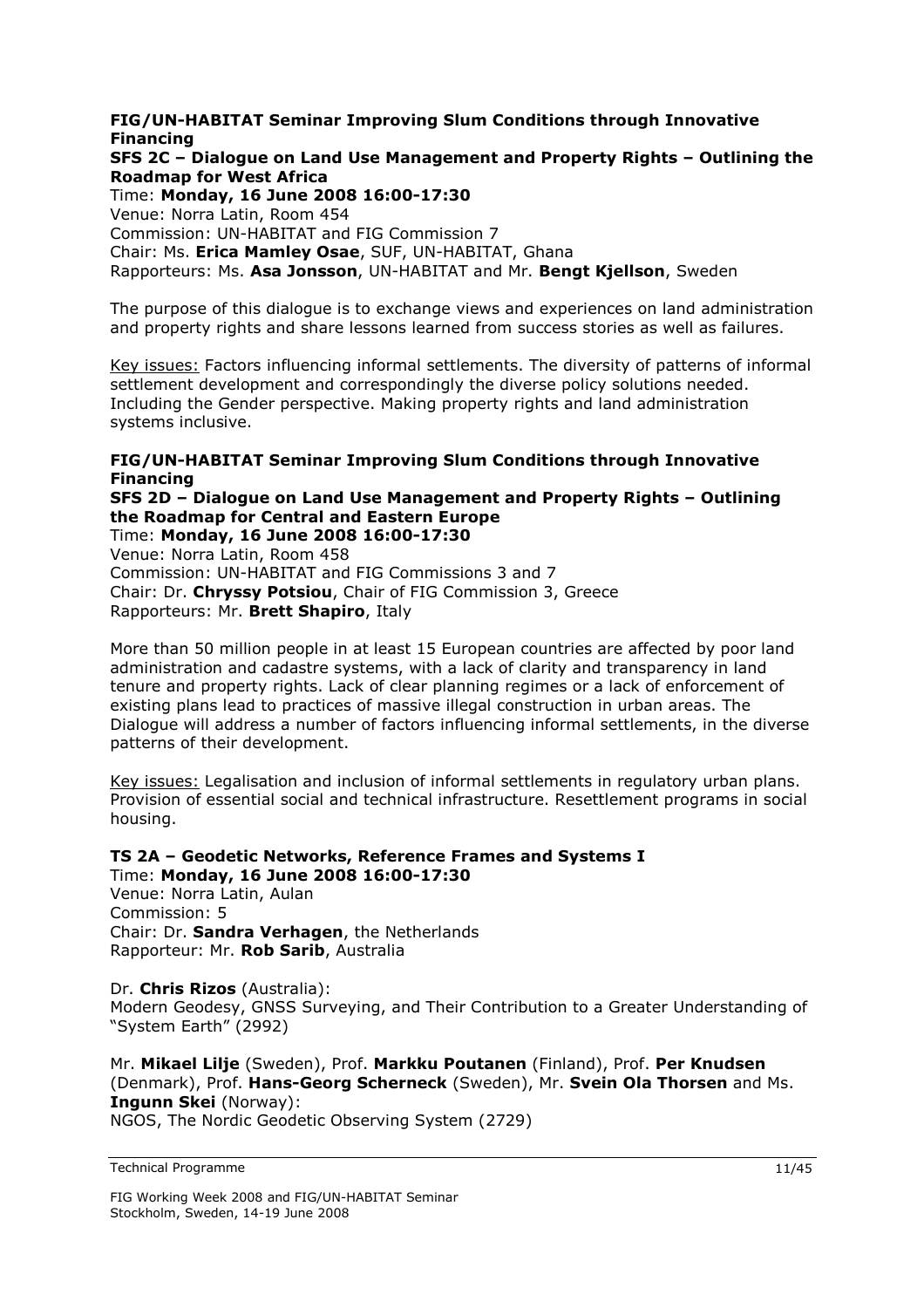### Mr. **Jan Pytel**, Mr. **Jan Kostelecky** and Mr. **Ales Cepek** (Czech Republic):

Adjustment of the Densification Network in the Czech Republic (2746) Dr. **Martin Lidberg** (Sweden): Geodetic Reference Frames in Presence of Crustal Deformations (2890)

### Dr. **Alexander Kohli** and Mr. **Lorenz Jenni** (Switzerland):

Transformation of Cadastral Data between Geodetic Reference Frames Using Finite Elements Method (2623)

### **TS 2B – NSDI and e-Government**

Time: **Monday, 16 June 2008 16:00-17:30** 

Venue: Norra Latin, Room 456 Commission: 3 Chair: Prof. **Yerach Doytsher**, Israel Rapporteur: Mr. **Paul Kelly**, Australia

### Ms. **Kari Strande** (Norway):

eGovernment for eCitizens: NSDI as Tools in Good Governance – Examples from eNorway and Norway Digital (2993)

### Dr. **Sergei Shavrov** (Belarus):

Infological Model of e-Government (3055)

### Dr. **Patrik Ottoson** (Sweden):

Building Permits and Processes - One of the Most Advanced e-Services in Swedish e-Government (2738)

### Mr. **Anthony A. Adeoye** and Mr. **Anthony Mensah** (Nigeria):

Computerised Land Management Systems as a Tool for Good Governance (2515) *This paper is recommended as a background paper to participants of the FIG/UN-HABITAT Seminar "Improving Slum Conditions through Innovative Financing".* 

### Prof. **Wojciech Wilkowski** and Mr. **Artur Wilkowski** (Poland):

Methodology of Evaluation of the National Geodetic and Cartographic Resource in Poland (2795)

### **TS 2C – Cadastral Information Services**

Time: **Monday, 16 June 2008 16:00-17:30**  Venue: Norra Latin, Room 353 Commission: 7 and 3 Chair: Dr. **Szabolcs Mihaly**, Hungary Rapporteur: Mr. **Gyula Iván**, Hungary

### Dr. **Hrvoje Matijević**, Dr. **Zvonko Biljecki**, Mr. **Stipica Pavičić** and Prof. **Miodrag Roić** (Croatia):

Transaction Processing on Planar Partition for Cadastral Application (2792) *This is a peer reviewed paper.* 

### Dr. **Dong-Hoon Jeong** (Republic of Korea):

A Study on the Service Method of Parcel-Boundary Information Suitable for the Ubiquitous City Operation (2863)

### Mr. **Piero Panunzi** (Italy): Cadastre to the Municipalities (2727)

Technical Programme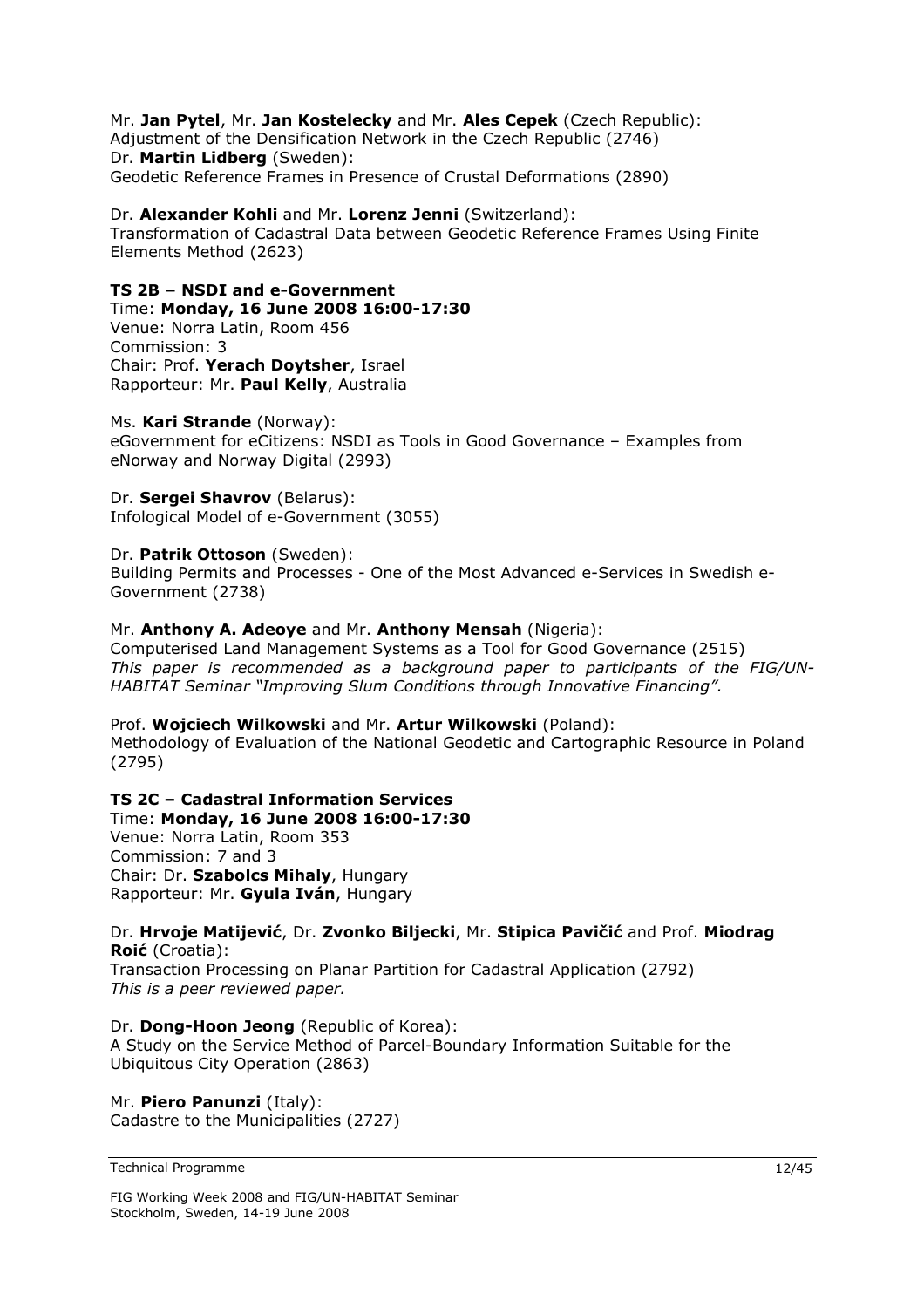Mr. **In-Je Woo** and Ms. **Joon-Sung Yun** (Republic of Korea): A Study on Use of Cadastre Information for Management of Urban Facility (2884)

### **TS 2D – Calibration of Instruments**

Time: **Monday, 16 June 2008 16:00-17:30**  Venue: Norra Latin, Room 361 Commission: 5 Chair: Dr. **Neil Weston**, USA Rapporteur: Dr. **Volker Schwieger**, Germany

### Mr. **Klaus Mechelke**, Mr. **Thomas Kersten**, Ms. **Maren Lindstaedt** and Prof. **Harald Sternberg** (Germany):

Geometric Accuracy Investigations of the Latest Terrestrial Laser Scanning Systems (2785)

### Dr. **Reinhard Gottwald** (Switzerland):

Field Procedures for Testing Terrestrial Laser Scanners (TLS) – A Contribution to a Future ISO Standard (2740)

### Dr. **Siniša Delčev**, Dr. **Jelena Gučević**, Dr. **Vukan Ogrizović**, and Ms. **Violeta Vasilić** (Serbia):

Maintaining Length and Angle Standards in the Republic of Serbia within the Geodetic Metrological Laboratory (2641)

*This is a peer reviewed paper.* 

### Mr. **Paavo Rouhiainen** and Mr. **Mikko Takalo** (Finland):

Some Calibration Results of Digital Levelling Systems (2935)

#### Mr. **Murat Yakar**, Dr. **Haci Murat Yilmaz** and Mr. **Omer Mutluoglu** (Turkey): Data Collecting to Volume Computing Using Digital Close Range Photogrammetry and

Laser Techniques (3064)

### **TS 2E – Land Consolidation – Case Studies**

Time: **Monday, 16 June 2008 16:00-17:30**  Venue: Norra Latin, Room 359 Commission: 7 and 8 Chair: Mr. **Richard Grover**, United Kingdom Rapporteur: Dr. **Maria Ulfvarson Östlund**, Sweden

### Mr. **Mats Backman** (Sweden):

Land Consolidation in Sweden and Land Reform in Romania – Similarities and Discrepancies - a Comparison (2655)

### Mr. **Kalle Konttinen** (Finland):

Integrated Land Development in Finland – Land Consolidation and Improving Traffic Safety as a Case (2909)

### Dr. Ing. **Adrianna Pulecka** (Poland):

Shaping the Environment in Land Consolidation Projects in Poland – Have the New Law Regulations Changed our Attitude to Rural Landscape? (2791)

### Dr. **Tayfun Cay** and Mr. **Fatih Iscan** (Turkey):

Determination of Land Piece Given to Farmers in Land Reform by Using the Fuzzy Logic Method (2754) *This is a peer reviewed paper.*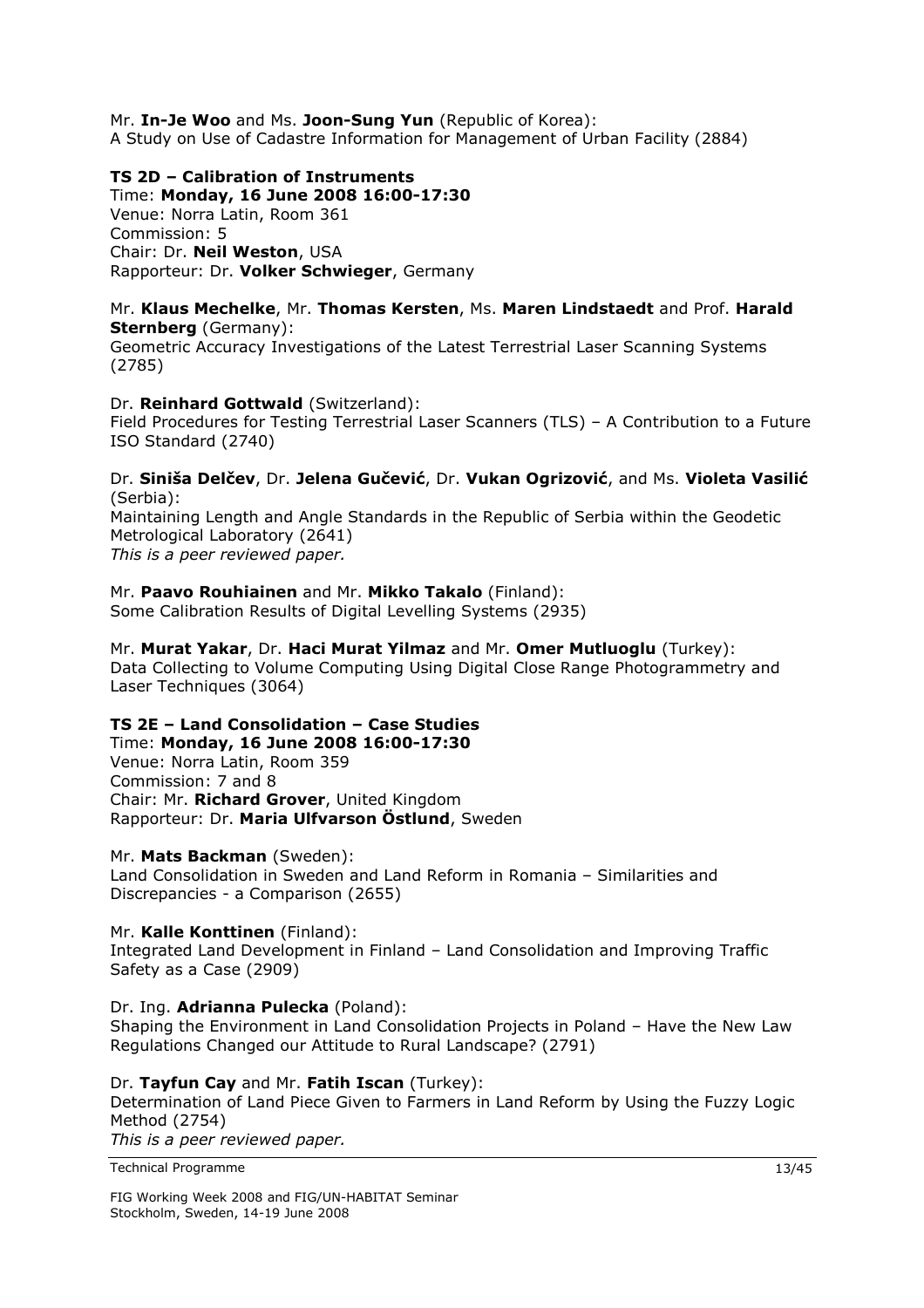#### **TS 2F – Young Surveyors**  Time: **Monday, 16 June 2008 16:00-17:30**

Venue: Norra Latin, Room 356 Commission: 1 and 2 Chair: Mr. **Gert Steinkellner**, Austria Rapporteur: Ms. **Cecilia Lindén**, Sweden

Mr. **Cemal Özgür Kivilcim** (Turkey) and Ms. **Chris McAlister** (Australia): A Model for Integrating Generations - Young Surveyors Working Group (3103)

Ms. **Kate Fairlie** (Australia): Young Surveyors beyond Horizons (2885)

Ms. **Natalie Aranda**, Ms. **Sara Ekstrand**, Ms. **Anna Fellesson**, Ms. **Frida Granbom**, Ms. **Ida Granqvist**, Ms. **Emeli Ljunghusen** and Ms. **Amelie Palmgren** (Sweden): Land Surveying Education in Sweden - Student Perspective (2913)

Ms. **Claire Brazenor**, Mr. **Daniel Carter** and Dr. **Kate Dalrymple** (Australia): Young Professionals in Land Administration and Management (2860)

Ing. **Anna Hăsová**, Prof. **Otakar Švábenský** and Ass. Prof. **Josef Weigel** (Czech Republic): International Conferences of Postgraduate Students as Integration of Education, Science and Profession – 10 Years Experiences (3035)

Dr. **Volker Böder** (Germany): The 1st International Hydrographic Summer Camp 2007 in Germany (2967)

#### **Commission Meetings - Commission 4 Meeting**  Time: **Monday, 16 June 2008, 16:00-17:30**

Venue: Norra Latin, Room 452

### **Tuesday 17 June 2008**

**Plenary Session II – Land Administration and Finance Systems** Commission: All Time: **Tuesday, 17 June 2008 09:00-10:30**  Venue: Norra Latin, Aulan Chair: Mr. **Lars Magnusson**, Director General, BKN (National Housing Credit Guarantee Board), Sweden Co-Chair: Ms. **Ann Jennervik**, ee&sd, Sweden

Mr. **Michael Mutter**, Senior Adviser, Slum Upgrading Facility, SUF, UN-HABITAT: Expanding the Outreach of Housing Finance for the Urban Poor - A Matter of Cooperation (3096)

Ms. **Renu Sud Karnad**, Joint Managing Director Housing Development Finance Corporation Limited - India: Channelling Financial Flows for Adequate and Affordable Housing (3097)

Dr. **Malcolm Childress**, Sr. Land Administration Specialist, World Bank: Land Finance through Land Governance—Expanding the Discussion of Land Policy during Food Crisis, Climate Change and Rapid Urbanization (3098)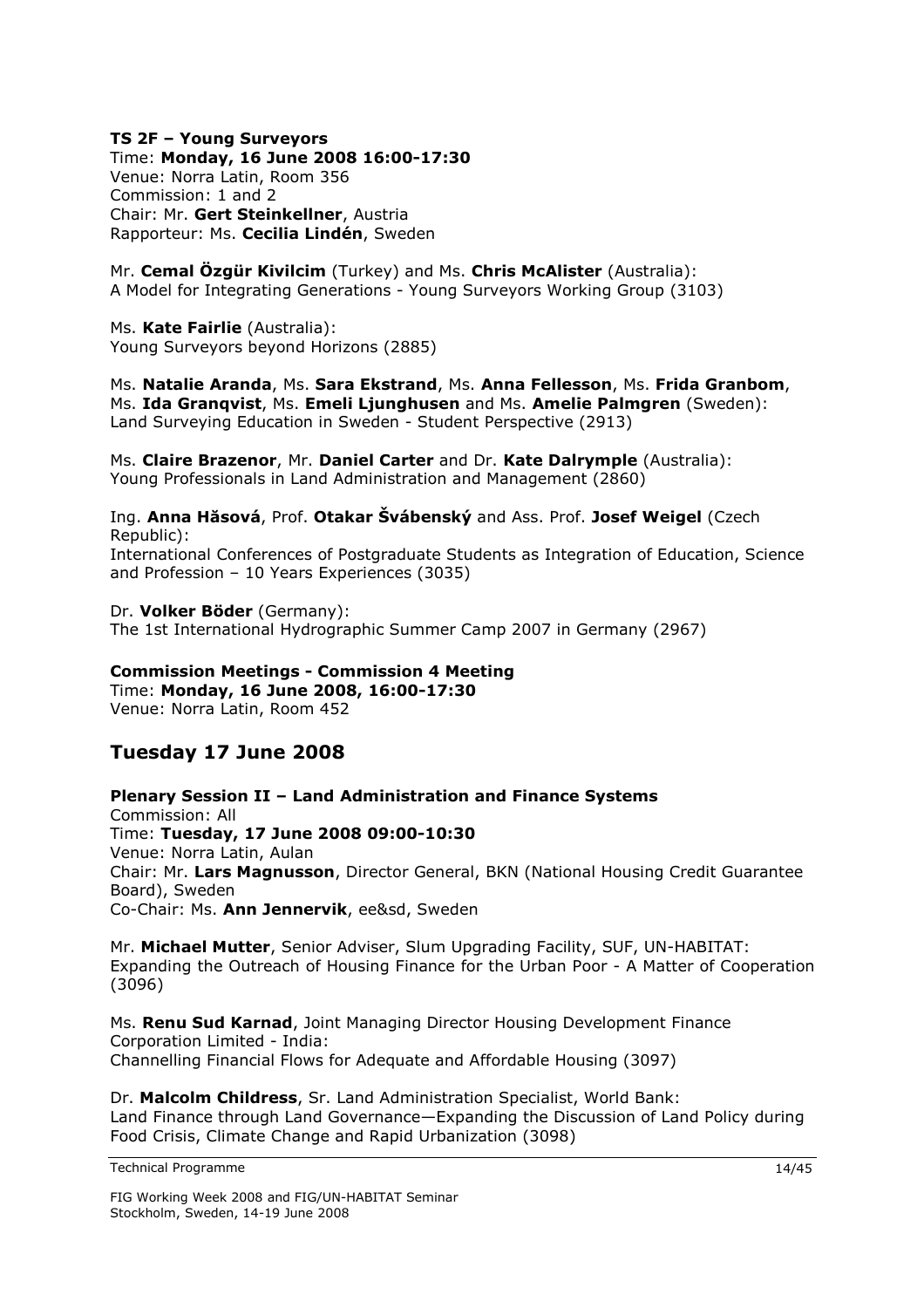Mr. **Dan Ericsson**, State Secretary, Ministry of Finance, Sweden: Housing Finance for All – Swedish Engagement in Land Administration and Housing Finance (3154)

### **Exhibition**

Time: **Tuesday, 17 June 2008 09:00-17:00** Venue: Norra Latin, Pelarsalen

### **Coffee Break**

Time: **Tuesday, 17 June 2008 10:30-11:00**  Venue: Norra Latin

### **FIG/UN-HABITAT Seminar Improving Slum Conditions through Innovative Financing**

### **SFS 3 – Putting Innovative Systems for Functioning Finance into Practice**  Time: **Tuesday, 17 June 2008 11:00-12:30**

Venue: Norra Latin, Aulan Commission: UN-HABITAT and FIG Commissions 3, 7, 8 and 9 Chair: Mr. **Bengt Kjellson**, Lantmateriet, Sweden Rapporteurs: Mr. **Brett Shapiro**, Italy and Mr. **Michael Mutter**, UN-HABITAT

**Dialogue Chairs** from the four Dialogues held on Monday: Reporting on Outcomes from the Regional Dialogues on Land Use Management and Property Rights

Mr. **I. P. Gautam**, IAS, Municipal Commissioner, Ahmedabad Municipal Corporation, India: Mixing Financial Sources for Slum Upgrading/ Prevention Ahmedabad Slum Networking Programme – India (3113)

Mr. **P. R. Anil Kumar**, Head (Microfinance), Emerging Markets, Barclays Bank PLC, Dubai:

Innovative Structures for Financing Slum Housing and Infrastructure (3114)

Ms. **Ruth McLeod**, United Kingdom: SUF Local Finance Facilities: What They Are, Why They Are Important, and How They Work (3115)

### **TS 3A – Geodetic Networks, Reference Frames and Systems II**  Time: **Tuesday, 17 June 2008 11:00-12:30**

Venue: Norra Latin, Room 456 Commission: 5 Chair: Ms. **Christina Kempe**, Sweden Rapporteur: Mr. **Mikael Lilje**, Sweden

### Ms. **Kerstin Hegner** and Mr. **Lars E. Engberg** (Sweden):

Advantages when Changing to a Nationwide Reference System – Experiences from Umeå, a Municipality in Northern Sweden (2902)

Prof. **Young-Jin Lee**, Dr. **Hung-Kyu Lee**, Mr. **Kwang-Ho Jeong** and Mr. **Sang-Hun Cha** (Republic of Korea): Korean Geodetic Datum 2002(KGD2002): Nationwide GPS Network Densification (2891)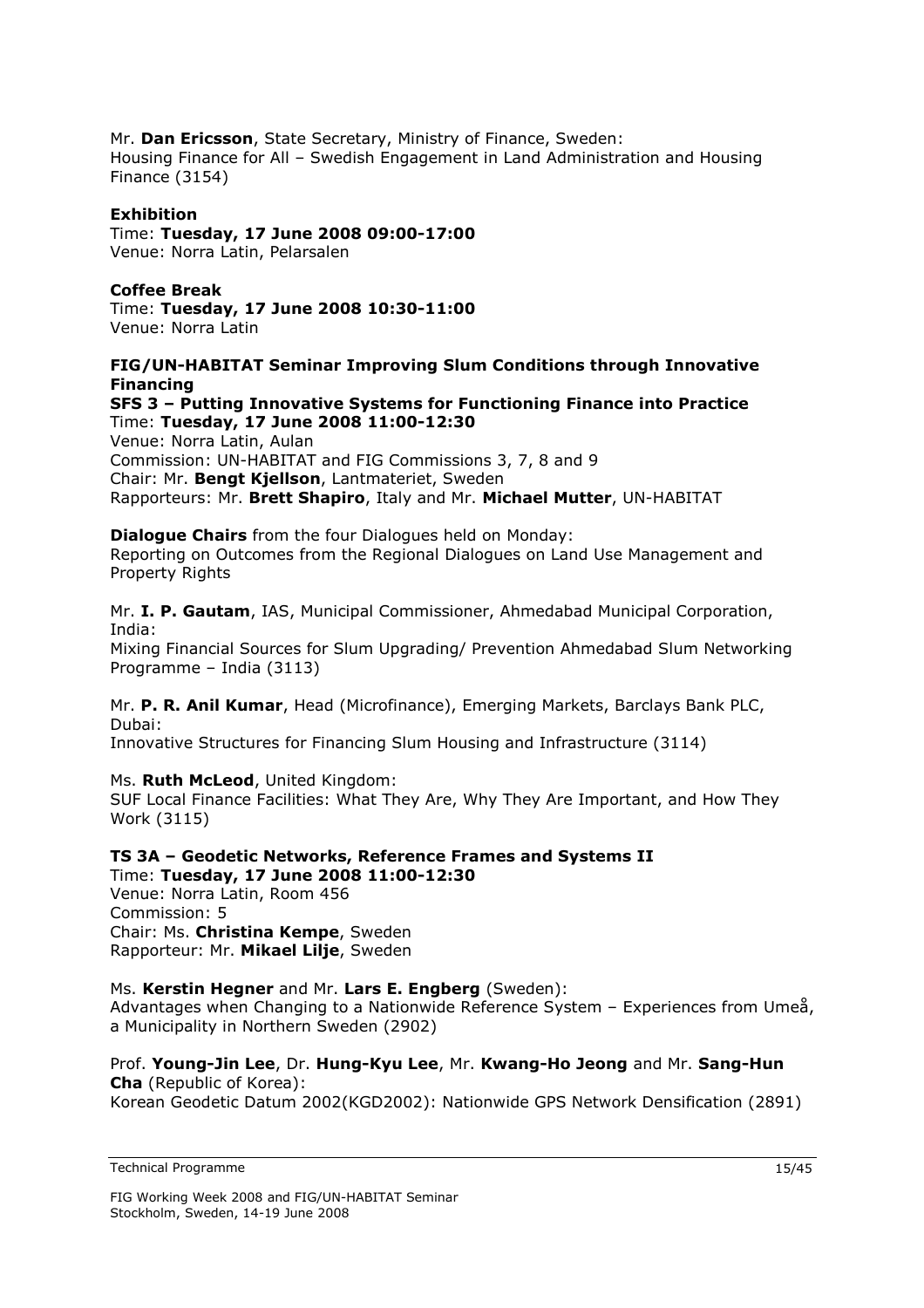Dr. **Andrzej Pachuta**, Dr. **Janusz Walo**, Mr. **Artur Adamek**, Mr. **Marek Woźniak**, Mr. **Marcin Rajner**, Ms. **Kinga Węzka** and Mr. **Dominik Próchniewicz** (Poland): Geodetic Measurements on Svalbard during Scientific Expeditions Organized by the Warsaw University of Technology (WUT) (3019)

### Mr. **João Magna Júnior**, Dr. **Paulo de Oliveira Camargo**, Dr. **Mauricio Galo** and Dr. **João Francisco Galera Monico** (Brazil):

Distortion Modeling between Geodetics Network in Brazil: A Grid-Based Approach (2830)

### **TS 3B – The Role of Land Administration in Sustainable Development**  Time: **Tuesday, 17 June 2008 11:00-12:30**

Venue: Norra Latin, Room 353 Commission: 7 Chair: Mr. **Søren Fauerholm Christensen**, Denmark Rapporteur: Ms. **Kristin Andreasson**, Sweden

Mr. **Daniel Roberge** (Canada) and Mr. **Søren Fauerholm Christensen** (Denmark): Land Administration and Sustainable Development - Report of the FIG Commission 7 Workshop Held in Quebec City (2793)

### Mr. **Jürg Kaufmann** (Switzerland):

Land Management Opportunities for Sustainable Development Provided by the Cadastre 2014 Approach (2748)

### Ms. **Oksana Sukhova** (Ukraine):

Sustainable Development in Land Cadastre Domain of Ukraine due to Institutional Arrangements (2859)

*This paper is recommended as a background paper to participants of the FIG/UN-HABITAT Seminar "Improving Slum Conditions through Innovative Financing".* 

### Mr. **Jaeik Liou** (Republic of Korea):

A Ubiquitous Service Model for Realization of Sustainable Capacity Development with Spatial Asset Mapping (2701)

### Mr. **Irawan Sumarto**, Mr. **Wenny Rusmawar Idrus**, Mr. **Virgo Erasta Jaya**, Mr. **Rustomo Eko Putranto**, Mr. **Desrizal K. Gindow**, Mr. **Brahmana Adhi** and Mr. **Enny Putranty** et al. (Indonesia):

Cadastral Base Mapping Activity in Indonesia (2726) *This paper is recommended as a background paper to participants of the FIG/UN-HABITAT Seminar "Improving Slum Conditions through Innovative Financing".* 

### **TS 3C – Tools for Land Administration**

Time: **Tuesday, 17 June 2008 11:00-12:30**  Venue: Norra Latin, Room 361 Commission: 7 Chair: Dr. **Daniel Steudler**, Switzerland Rapporteur: Prof. **Francis Gäbele**, Belgium

### Mr. **Christian Thellufsen** and Prof. **Stig Enemark** (Denmark):

Awareness Analysis – A Tool for Investigating Inter-Organizational Collaboration in Land Administration Systems? (2774) *This is a peer reviewed paper.*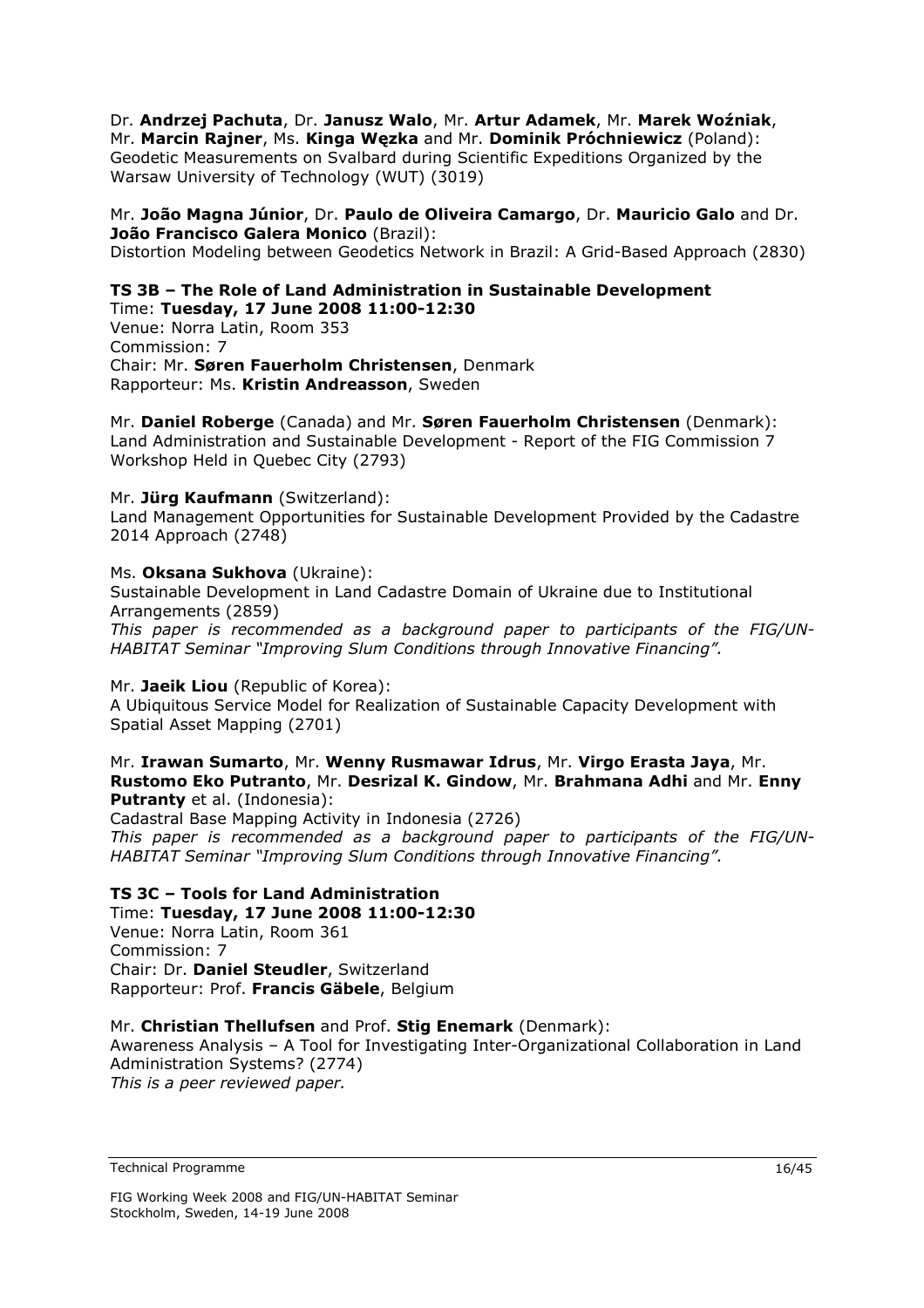### Ms. **Karin Haldrup** (Denmark):

Between Monitoring and Modelling: Spatial Hierarchy and Context of Land Rights (2986) *This is a peer reviewed paper.* 

### Ms. **Gertrude Pieper Espada** (Netherlands):

Free and Open Source Software for Land Administration Systems: A Hidden Treasure? (2711)

### Mr. **Gyula Iván**, Mr. **Gabór Szábo** and Mr. **Zoltán Weninger** (Hungary):

A Complete, Free Solution for Cadastral Map Management (2906)

### Mr. **Guilherme Henrique Souza**, Dr. **Amilton Amorim** and Dr. **Julio Hasegawa**  (Brazil):

Low Cost Cadastral Updating Approach: An Alternative for the Brazilian Cities (2829)

### **TS 3D – GNSS Reference Stations**

Time: **Tuesday, 17 June 2008 11:00-12:30**  Venue: Norra Latin, Room 359 Commission: 5 Chair: Mr. **David Zilkoski**, USA Rapporteur: Dr. **Volker Schwieger**, Germany

Dr. **Samsung Lim**, Mr. **Yong Heo** and Prof. **Chris Rizos** (Australia): A Web-Based Real-Time Monitoring System for GNSS Data Quality and Integrity (2888)

Mr. **Carlos J. Rodríguez Rosario** and Mr. **Carlos E. Vega Santos** (Puerto Rico, USA): Day vs. Night RTK Quality Performance in GPS Real Time Networks (3025)

Mr. **Jose Aponte**, Dr. **Xiaolin Meng** and Mr. **Mark Burbidge** (United Kingdom): Performance Assessment of a GPS Network RTK Service (2710)

Dr. **Samsung Lim** and Prof. **Chris Rizos** (Australia): System Architecture for Server-Based Network-RTK Using Multiple GNSS (2886)

### **TS 3E – Digital Land Administration**

Time: **Tuesday, 17 June 2008 11:00-12:30**  Venue: Norra Latin, Room 356 Commission: 7, 1 and 3 Chair: Mr. **Christiaan Lemmen**, the Netherlands Rapporteur: Mr. **Lars Åstrand**, Sweden

Mr. **Roger Ekman** (Sweden): Development of e-land Administration in Sweden (2949)

Dr. **Szabolcs Mihaly** and Ms. **Piroska Zalaba** (Hungary): Evolution towards the Digital Land Office (3070)

### Mr. **Michael Klebanov** and Prof. **Yerach Doytsher** (Israel):

A New Mathematical Approach to Cadastral Documents Processing for Parcel Boundaries Restoration (2904) *This is a peer reviewed paper.*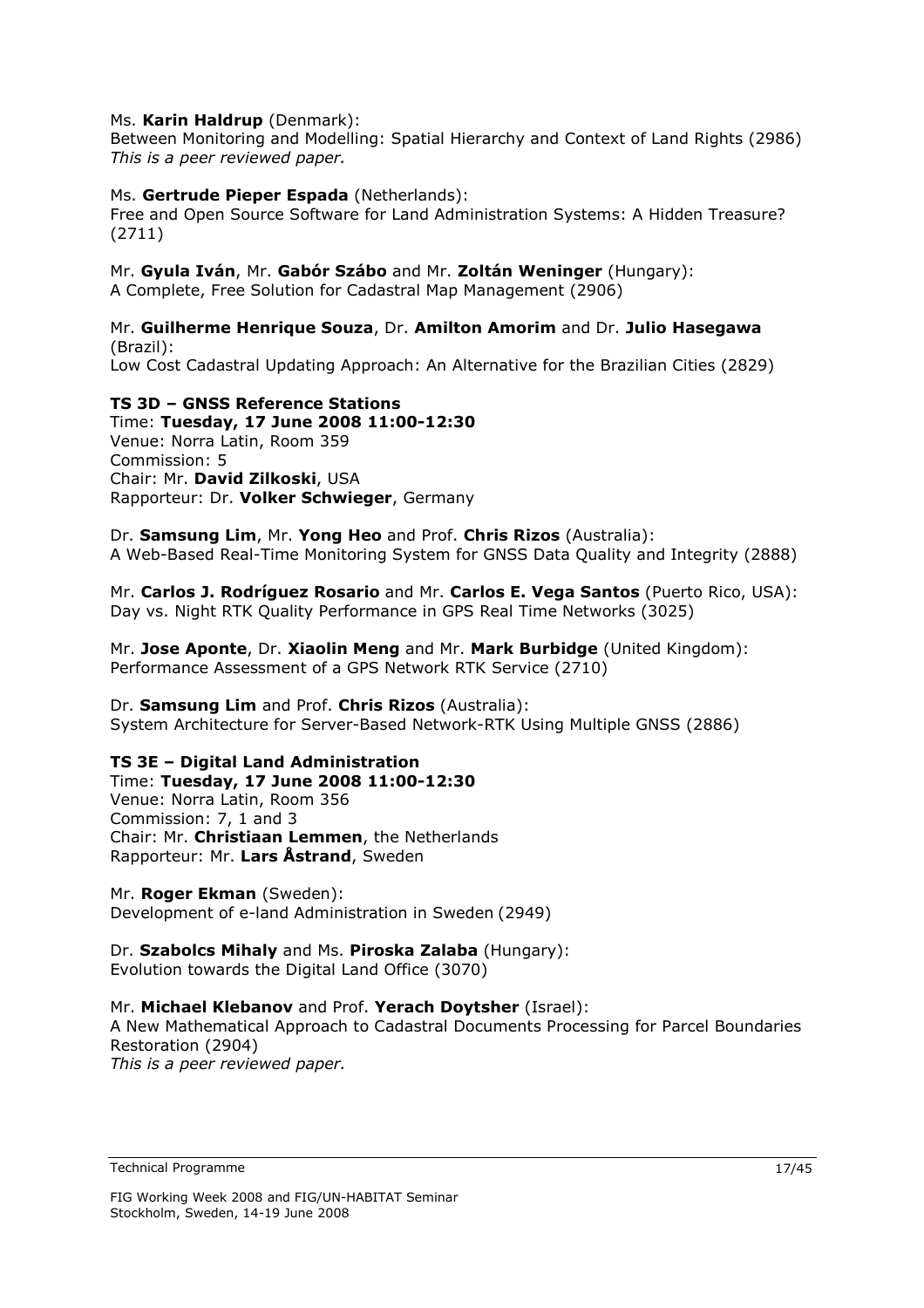### Mr. **Jad Jarroush** and Dr. **Gilad Even-Tzur** (Israel):

Automatic Validation of the Surveyors' Regulations Criteria – A New Challenge in the Future Legal Digital Cadastre Implementation Task (3038) *This is a peer reviewed paper.* 

Mr. **Lennart Sundström** and Mr. **Christer Berntsson** (Sweden): Digital Archives and Document Management in the Cadastral Procedure in Sweden (2847)

### **TS 3F – Coastal Zone Administration**

Time: **Tuesday, 17 June 2008 11:00-12:30**  Venue: Norra Latin, Room 454 Commission: 4, 7 and 8 Chair: Dr. **Diane Dumashie**, Chair of FIG Commission 8, United Kingdom Rapporteur: Mr. **Rob Mahoney**, United Kingdom

Mr. **Rob Mahoney** (United Kingdom): The FIG Costa Rica Declaration on Integrated Coastal Zone Management (3133)

Dr. **Diane Dumashie** (United Kingdom): Property Rights and Planning for Public Access in the English Coastal Zone (2960)

Mr. **Isaac Boateng** (United Kingdom): Integrating Sea-Level Rise Adaptation into Planning Policies in the Coastal Zone (2722) *This is a peer reviewed paper.* 

Dr. **Haim Srebro** (Israel): Definition of the Israeli Coastlines (2788)

Mr. **Rizqi Abdulharis**, Dr. **Eka Djunarsjah** and Mr. **Andri Hernandi** (Indonesia): Analysis on Implementation of Marine Cadastre in Indonesia (2898)

### Ms. **Angela Kesiena Etuonovbe** (Nigeria):

Sustaining Coastal Management / Adaptation of Climatic Change and Sea Level Rise in the Niger Delta (2753)

Mr. **Tim Goodhead** (United Kingdom): The Value of Heritage Waterfront Development (3091)

### **TS 3G – Capacity Building**

Time: **Tuesday, 17 June 2008 11:00-12:30**  Venue: Norra Latin, Room 351 Commission: 2, 3 and 7 Chair: Dr. **Hans Mattsson**, Sweden Rapporteur: Mr. **Per Larsson**, Sweden

Dr. **Klas Ernald Borges** and Mr. **Leif Eidenstedt** (Sweden): Building Capacity – Diversification of the Swedish Land Surveying Education (2930)

### Ms. **Iyenemi Ibimina Kakulu** (Nigeria):

Capacity Building for Automated Land Information Systems in Nigeria (2473)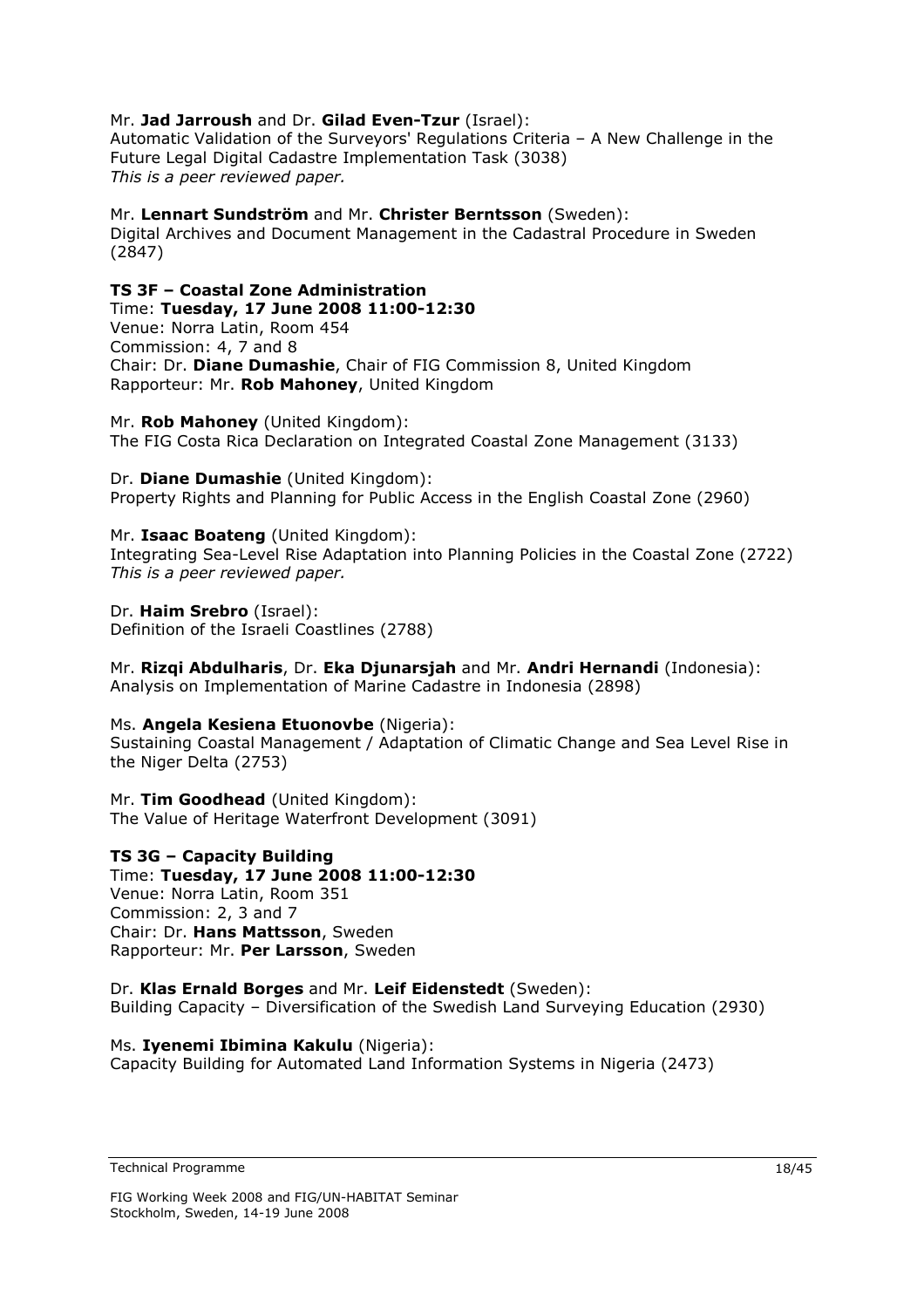Ms. **Kari Strande** (Norway), Mr. **Co Anh Trinh** (Viet Nam) and Mr. **Kongkham Souringa** (Lao PDR):

Networking, Competence and Capacity Building through FK Norway Exchange Program - Network in Geomatics and Environment (2954)

### Mr. **Ulf Sandgren** (Sweden):

A National Programme for Spatial Data Research (3058)

### Ms. **Sara Wilkinson** and Dr. **Clive Warren** (Australia):

Built Environment Professional Bodies and Student Members: The Australian Employers Perspective (2799) *This is a peer reviewed paper.* 

This paper is presented by Dr. **Frances Plimmer**.

#### **TS 3H – Reliability of Positioning and Measurement Technology**  Time: **Tuesday, 17 June 2008 11:00-12:30**  Venue: Norra Latin, Room 451 Commission: 5 Chair: Mr. **Graeme Blick**, New Zealand Rapporteur: Mr. **David Martin**, France

Mr. **Pasi Häkli**, Mr. **Hannu Koivula** and Mr. **Jyrki Puupponen** (Finland): Assessment of Practical 3-D Geodetic Accuracy for Static GPS Surveying (2994) *This is a peer reviewed paper.* 

Dr. **Jiri Lechner**, Mr. **Ladislav Cervinka** and Mr. **Ilia Umnov** (Czech Republic): Geodetic Surveying Tasks for Establishing a National Long Length Standard Baseline (3076)

### Dr. **D. Ugur Sanli** and Mr. **Fatih K. Kurumahmut** (Turkey):

Accuracy of GPS Positioning in the Presence of Large Height Differences (2752)

### Dr. **El Hassane Semlali**, Mr. **Hassan Abouelmanadel** and Mr. **Abdellatif Abouzid** (Morocco):

Modelling the Quality of GPS Planimetric Positioning (2627)

## **TS 3I – Deformation Monitoring – Techniques and Case Studies**

Time: **Tuesday, 17 June 2008 11:00-12:30**  Venue: Norra Latin, Room 458 Commission: 5 and 6 Chair: Prof. **Alojz Kopáčik**, Chair of FIG Commission 6, Slovakia Rapporteur: Prof. **Lothar Gruendig**, Germany

#### Dr. **Milan Talich** (Czech Republic): Advantages of Using the Mechanics of Continuum to Geometrical Analyse Deformations Obtained from Geodetic Survey (2956)

Ms. **Asude Arslan Sørensen** (Norway) and Dr. **Onur Yilmaz** (Turkey): Analysis of Strain Accumulation of the Faulting Zones by the Help of Continuous GPS Stations (2735)

Mr. **Sofiane Khelifa**, Mr. **Boualem Ghezali** and Mr. **Sid Ahmed Benahmed Daho** (Algeria):

Analysis of DORIS Stations Coordinates Time Series by the Singular Spectrum Analysis (SSA) (2730)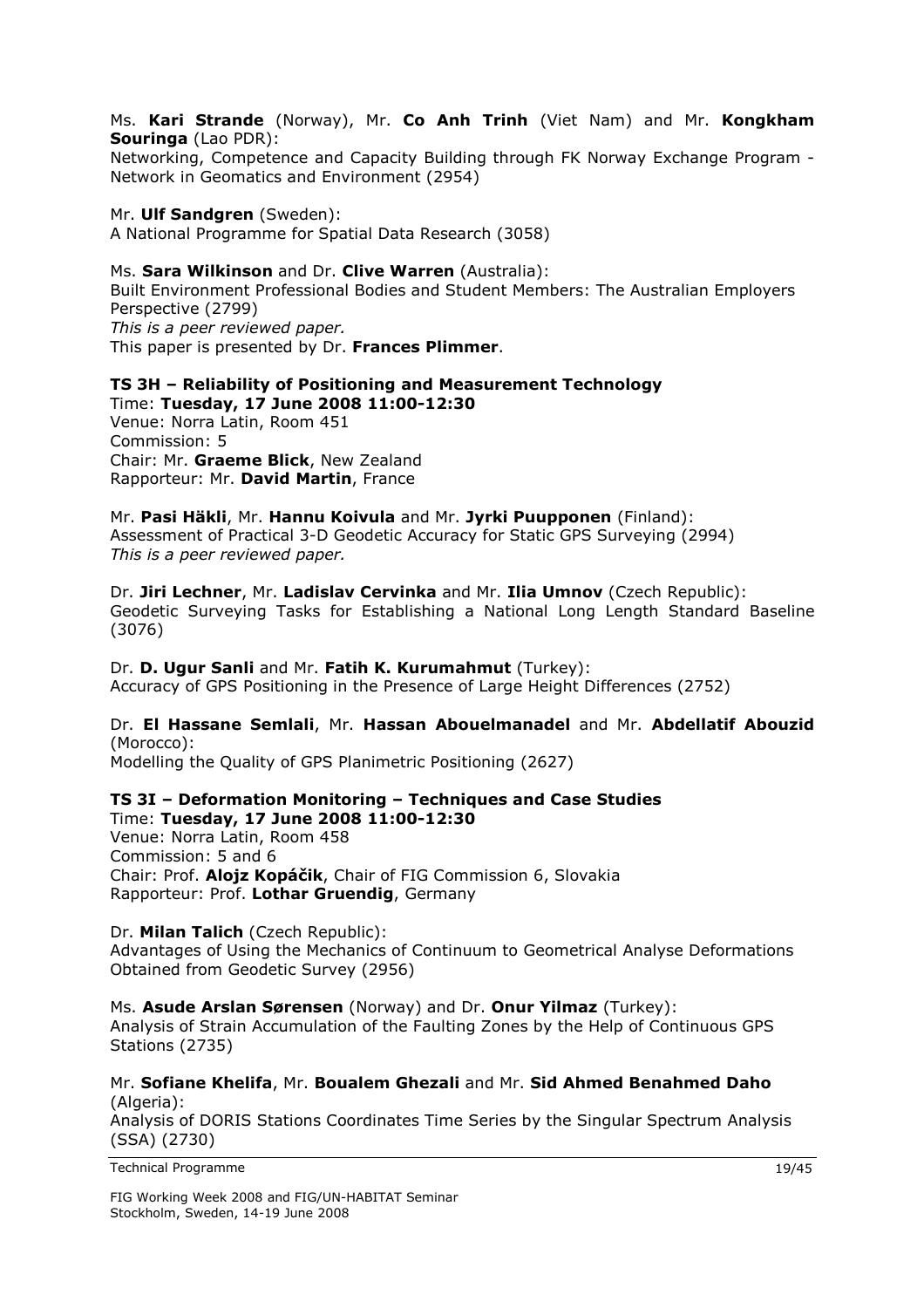### Dr. **Che-Hao Chang** and Mr. **Ming-Ko Chung** (Chinese Taipei):

A Study of Deriving Fragility Curves by Using GPS Data at Control Points before and After Chi-Chi Earthquake (2958)

### **Task Force Meetings – Task Force on Institutional and Organisational Development**

Time: **Tuesday, 17 June 2008 11:00-12:30**  Venue: Norra Latin, Room 452

- by invitation only

### **Lunch**

Time: **Tuesday, 17 June 2008 12:30-14:00**  Venue: Cabaret

**Meeting of the Francophone Group**  Time: **Tuesday, 17 June 2008 12:30-14:00**  Venue: Norra Latin. Room 352

### **FIG/UN-HABITAT Seminar Improving Slum Conditions through Innovative Financing**

### **SFS 4A - Dialogue on Land Management Practises and Tools and Their Links to Efficient Finance**

Time: **Tuesday, 17 June 2008 14:00-15:30** 

Venue: Norra Latin, Room 351

Commission: UN-HABITAT and FIG Commission 7

Chair: Mr. **Tommy Österberg**, Swedesurvey, Sweden

Rapporteur: Mr. **Christiaan Lemmen**, Chair of FIG WG 7.1 - Development of Pro Poor Land Management and Land Administration, the Netherlands and Ms. **Asa Jonsson**, UN-HABITAT

The purpose of this dialogue is to exchange experiences from land administration in informal settlements and how it can lead to improved access to credit for the settlers.

Key issues: Innovative solutions for affordable and accessible land registration. Can it be done without knowing the legal situation? Demands on land registration from the credit providers. How land administration can improve municipal upgrading planning and implementation, Should decentralised land administration be the local customary or formalized as part of local government? Systems for taxation and collection of fees in informal settlements. Improving women's access to secure property and finance.

**FIG/UN-HABITAT Seminar Improving Slum Conditions through Innovative Financing** 

**SFS 4B – Dialogue on Revisiting Planning Cutting the Costs, Involving the Rights of the Poor and Enabling Adequate Finance** 

Time: **Tuesday, 17 June 2008 14:00-15:30**  Venue: Norra Latin, Room 451

Commission: UN-HABITAT and FIG Commissions 3, 7 and 8 Chair: Mr. **Geoffrey Payne**, United Kingdom

Rapporteur: Mr. **Michael Mutter**, UN-HABITAT and Ms. **Ann-Katrin Myles**, Sweden

Cities are the engines for a sustainable development on the whole, and sustainability needs a long term perspective. An efficient planning process will: Cut the costs, Involve the rights of the poor and Enable adequate finance.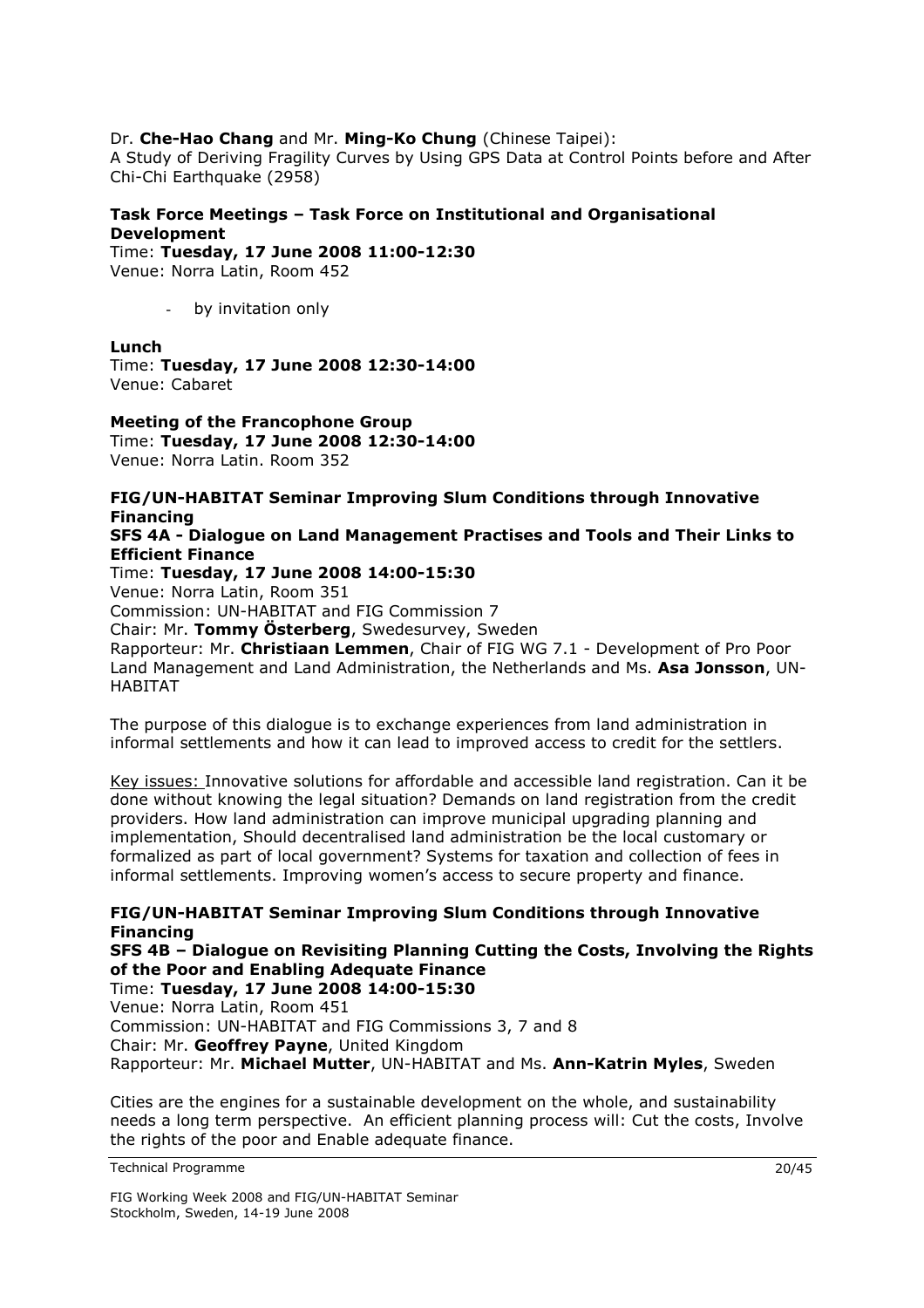Key issues: Openness, transparency and clear guidance on efficient planning processes. Policy coordination with land, infrastructure, legal, and financial systems. Useful methods and guidelines for planning, and how to find and use them. Legislation. Appropriate regulations in respect to land-use, zoning, and building. Open access to information that can facilitate and unlock the planning processes. Essential data. Collection, maintenance and costumers. Ownership issues. Pinpointing data that is needed by other actors, and efficient mechanisms for their provision.

### **FIG/UN-HABITAT Seminar Improving Slum Conditions through Innovative Financing**

### **SFS 4C – Dialogue on Linking the Financial Sources, Public versus Private Sector, Efficient Subsidies**

### Time: **Tuesday, 17 June 2008 14:00-15:30**

Venue: Norra Latin, Room 454

Commission: UN-HABITAT and FIG Commission 9

Chair: Ms. **Carmen Nonay**, Global Partnership on Output-Based Aid GPOBA/The World Bank

Rapporteurs: Mr. **Brett Shapiro**, Italy and Mr. **Bengt Kjellson**, Sweden

Well functioning finance systems are essential to address the problems of slum upgrading and slum prevention.

Key issues: Highlight the different links that need to be developed between the local market needs and the housing finance that is getting more and more global. How the flows from the private financial sector could be directed also towards the emerging markets. How to define the roles of public sector versus private markets? Regulations and incentives.

### **FIG/UN-HABITAT Seminar Improving Slum Conditions through Innovative Financing**

**SFS 4D – Dialogue on Expanding the Outreach of Housing Finance for the Urban Poor** 

Time: **Tuesday, 17 June 2008 14:00-15:30** 

Venue: Norra Latin, Room 458 Commission: UN-HABITAT and FIG Commissions 8 and 9 Chair: Ms. **Ruth McLeod**, United Kingdom Rapporteurs: Mr. **Szilard Fricska**, UN-HABITAT and Ms. **Ann Jennervik**, Sweden

Slums represent a market and the slum dwellers in general pay more for less financial services.

Key issues: The size of the informal and potential markets. The importance of microfinance, Effects of the current development and Ways to expand more into lowincome housing. Ways to expand mortgage finance. Mortgage finance coverage in developing countries. Degree of access to market rate housing finance. Terms and conditions. Valuation of real estate; How to facilitate and expand access to key information -Transparency, Reliability, Accessibility.

### **TS 4A – Reorganising the Land Registries in the Nordic Countries**  Time: **Tuesday, 17 June 2008 14:00-15:30**

Venue: Norra Latin, Aulan Commission: 7 and 3 Chair: Mr. **Lars Jansson**, Sweden Rapporteur: Mr. **Thomas Nylund**, Sweden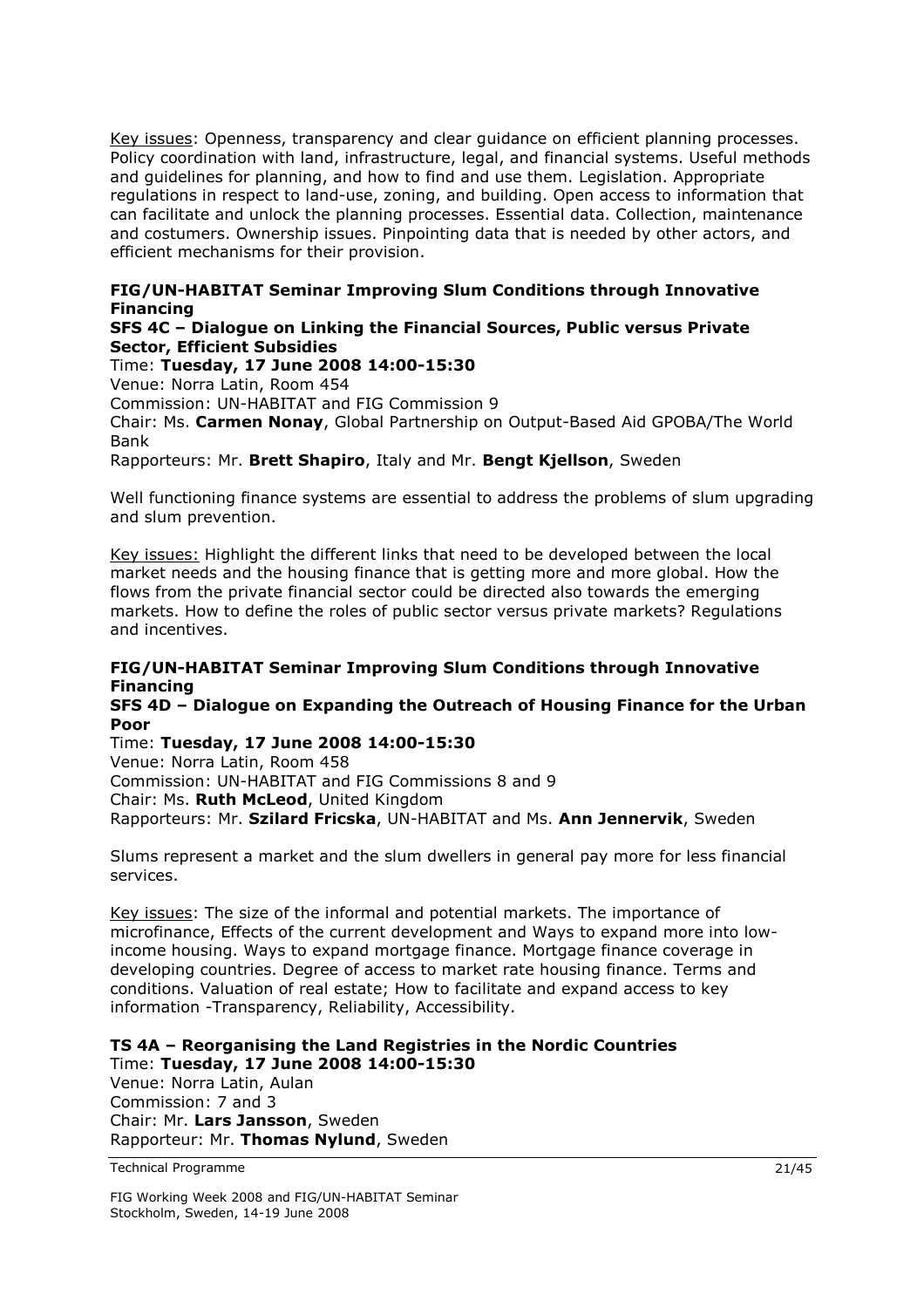### Mr. **Mats Snäll** (Sweden):

Why We Are Reorganising the Swedish Land Registry (2933)

### Mr. **Soeren Reeberg Nielsen** and Ms. **Birgit Kristiansen** (Denmark):

Reorganising Land Registration in Denmark (2808)

### Mr. **Arvo Kokkonen** (Finland):

Land Registration as a Part of Activities in National Land Survey of Finland (2867)

### Ms. **Anne Cathrine Froestrup** (Norway):

Transferring the Land Registration from the Local Courts to the Norwegian Mapping and Cadastre Authority in Norway (2943) This paper has been presented by **Tone Lise Johansen**.

### Ms. **Margrét Hauksdóttir** (Iceland):

Results from Reorganizing, Digitalizing and Centralizing the Land Register in Iceland – Has Our Dream Come True? (2968)

### **TS 4B – Compulsory Acquisition of Land**

Time: **Tuesday, 17 June 2008 14:00-15:30**  Venue: Norra Latin, Room 456 Commission: 9, 7 and 8 Chair: Prof. **Frances Plimmer**, United Kingdom Rapporteur: Prof. **Kauko Viitanen**, Chair of FIG Commission 9, Finland

#### Prof. **Kauko Viitanen** (Finland) and Ms. **Iyenemi Ibimina Kakulu** (United Kingdom): Global Concerns in Compulsory Purchase and Compensation Processes (2647)

*This is a peer reviewed paper.* 

### Dr. **Thomas Kalbro** (Sweden):

Compulsory Acquisition of Land - Compensation for "Hope Values"? (2769)

### Dr. **Miroslaw Belej** and Dr. **Marek Walacik** (Poland):

Land Acquisition for Public Purpose in Poland on Example of Public Roads Construction (2849)

Dr. **Leif Norell** (Sweden): Land Acquisition for Infrastructure in the Nordic Countries (2694)

Dr. **Sevkiye Sence Turk**, Dr**. Murat Turk** and Mr. **Ozhan Güven** (Turkey): Land Acquisition Methods for the Mass Housing Projects: Case Study Istanbul (3003)

#### **TS 4C – GNSS Standards**  Time: **Tuesday, 17 June 2008 14:00-15:30**  Venue: Norra Latin, Room 353 Commission: 5 Chair: Mr. **Iain Greenway**, United Kingdom Rapporteur**:** Mr. **Mikael Lilje**, Sweden

### Mr. **David Martin** (France):

Review of Standards, Best Practice, Testing and Calibration in Global Navigation Satellite System (GNSS) (2872)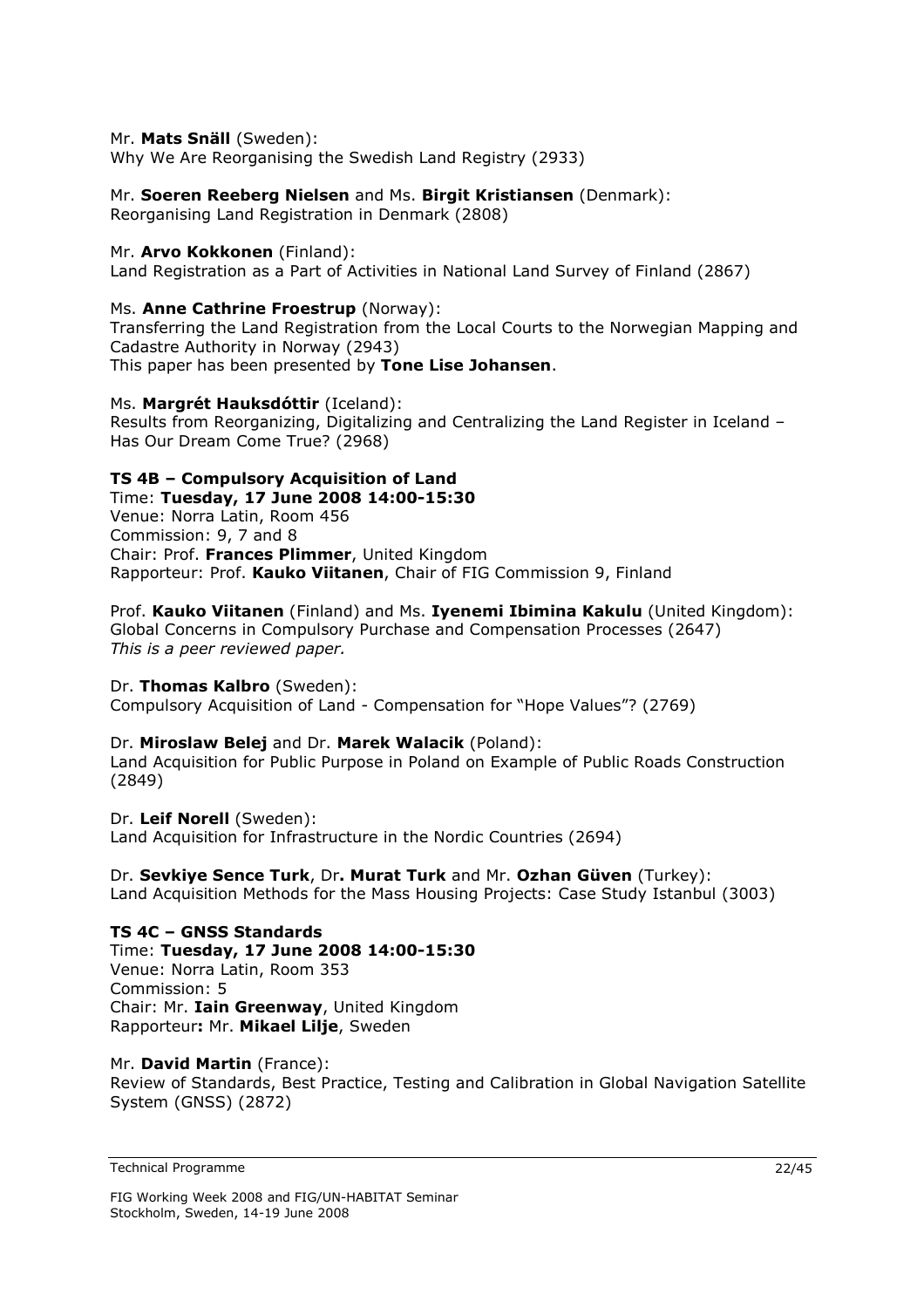### Mr. **Hans Heister** (Germany):

The New ISO Standard 17123-8 for Checking GNSS Field Measuring Systems (3069)

### Mr. **Matthew Higgins** (Australia):

Legal Traceability of GPS Measurements in Australia (2944)

### Mr. **Casper Jepsen** and Ms. **Marianne Knudsen** (Denmark):

Norm for RTK-services and Good GNSS Survey Practise in Denmark (3014)

### Mr. **William Henning** (USA):

The Role of FIG in Leading the Development of International Real-Time Positioning Guidelines (2973)

### **TS 4D – Engineering Surveying**

Time: **Tuesday, 17 June 2008 14:00-15:30**  Venue: Norra Latin, Room 361 Commission: 6 Chair: Dr. **Gethin Roberts**, United Kingdom Rapporteur: Ms. **Kerstin Hegner**, Sweden

### Mr. **Christian Clemen** and Prof. **Lothar Gründig** (Germany):

The Meaning of Redundancy - 3D Topology and Geometric Parameterization (2768) *This is a peer reviewed paper.* 

### Dr. **Krzysztof Pietruszka** (Poland):

Global Monitoring of Changes in the Rock Mass Arising as a Result of Filling the Mining Workings with Wastes (3041)

Mr. **Hakan Senol Kutoglu**, Mr. **Hakan Akcin**, and Mr. **Huseyin Kemaldere** (Turkey), Mr. **Tomonori Deguchi** and Mr. **Masatane Kato** (Japan): Detecting Illegal Mining Activities Using DInSAR (3031)

### Mr. **Eray Can** and Mr. **Senol Kuscu** (Turkey):

Investigate of Transition Curves with Lateral Change of Acceleration for Highways Horizontal Geometry (3018)

### **TS 4E – The Surveyors Role in Promoting Sustainability and the Use of Sustainable Resources**

Time: **Tuesday, 17 June 2008 14:00-15:30**  Venue: Norra Latin, Room 359 Commission: 7 and 8 Chair: Dr. **Diane Dumashie**, United Kingdom Rapporteur: Dr. **Hendrik Ploeger**, the Netherlands

### Mr. **Tim Elliott** (United Kingdom):

Communicating Science and Stakeholders in the Environment - the Surveyors Role of the Future (2852)

Mr. **Michael Doran** (United Kingdom): Contribution of Energy Crops in Displacing Fossil Fuels in the EU (3082)

### Mr. **Jim Green** (United Kingdom):

How to Present and Sell Sustainability – "One of These Days, the Younger Generation Will Come Knocking at My Door" (Henrik Ibsen - The Master Builder 1892) (2700)

Technical Programme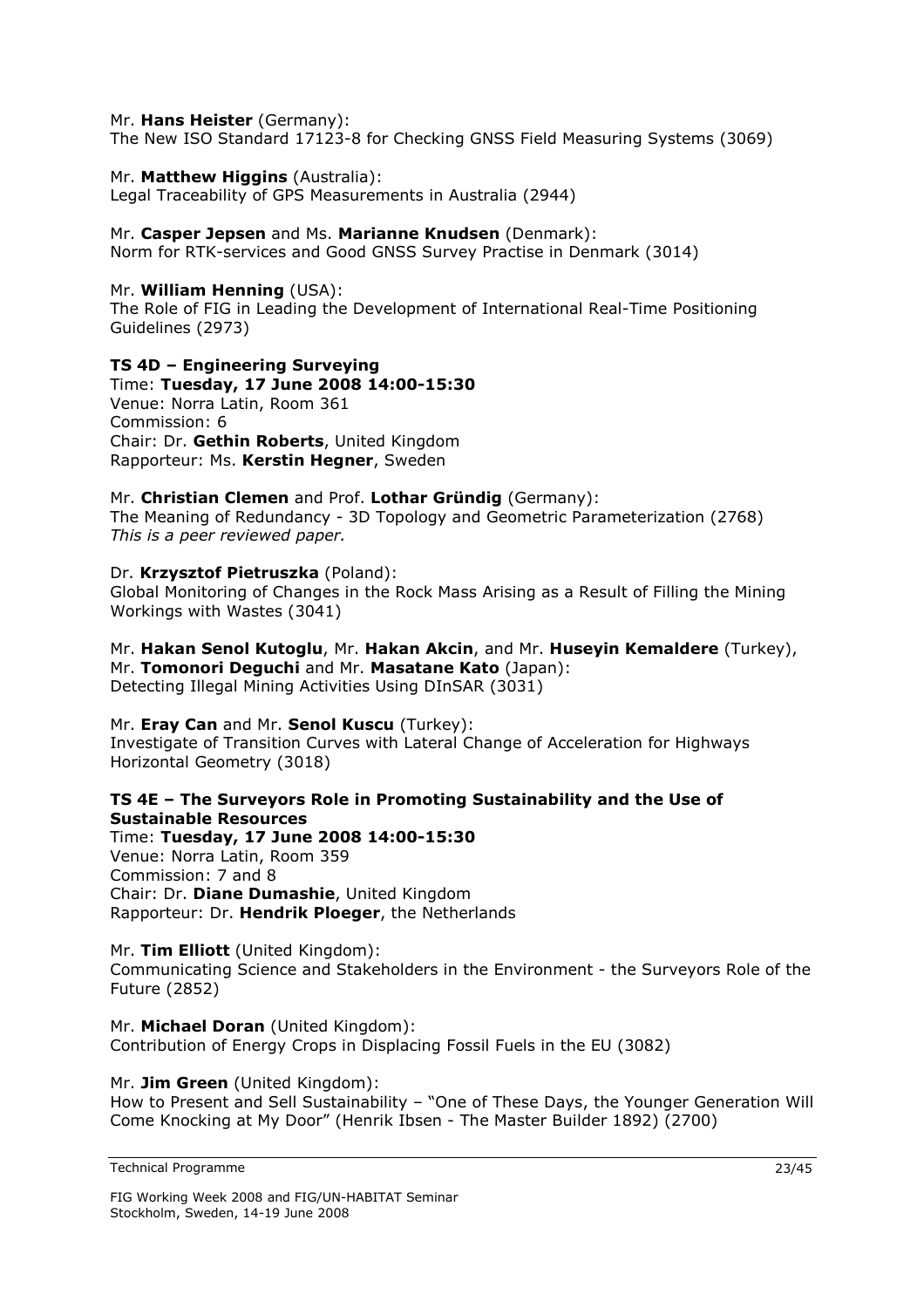Mr. **Philip Wilbourn** (United Kingdom): Building the Environmental Capacity of the Surveyor (2698)

**TS 4F – Hydrographic Information Management** 

Time: **Tuesday, 17 June 2008 14:00-15:30**  Venue: Norra Latin, Room 356 Commission: 4 and 3 Chair: Mr. **Ulf Ohlsson**, Sweden Rapporteur: Dr. **Michael Sutherland**, Canada

Dr. **Markus Lundkvist**, Mr. **Lars Jakobsson** and Ms. **Renée Modigh** (Sweden): Automatic Identification System (AIS) as a Tool for Risk-based Planning of Hydrographic Surveys in Swedish Waters (2981)

Prof. **Krzysztof Koreleski** (Poland): Hydrographic Information Systems and Cartography in Poland (2502)

Mr. **Jakob Nisell** (Sweden): Swedish Standard for Geographic information on Surface Water Systems (2855)

Mr. **Jyrki Mononen** (Finland):

Harmonization of Vertical References within the Baltic Sea (2892)

Mr. **R. M. S. Fernandes** (Portugal), Mr. **Y. Poku-Gyamfi** and Mr. **F. Yeboah** (Ghana), Mr. **J. P. F. Ferreira** (Portugal), Mr. **Stephen Djaba** and Mr. **Emmanuel Nkebi**  (Ghana):

Computing Mean Sea Level Changes in Ghana (3067)

Mr. **Emmanuel Olayinka Ajayi** and Mr. **Sylvester Efe Owhojeta** (Nigeria): GPS Data Integration into GIS for Offshore Facilities Management - Chevron Nigeria Experience (2851)

### **TS 4G – Processing of Geodetic Data**

Time: **Tuesday, 17 June 2008 14:00-15:30**  Venue: Norra Latin, Room 463 Commission: 5 and 6 Chair: Dr. **Volker Schwieger**, Germany Rapporteur: Mr. **Rob Sarib**, Australia

Ms. **Ilke Deniz** and Dr. **Haluk Ozener** (Turkey): Determination of Velocity Field and Strain Accumulation of Densification Network in Marmara Region (2915)

Mr. **Jyrki Puupponen**, Mr. **Pasi Häkli** and Mr. **Hannu Koivula (Finland)**: Influence of Global Ionosphere Model in Static GPS Surveying Using Commercial GPS Processing Software (2896)

Dr. **Amilton Amorim**, Ms. **Priscila Midori Miyashita**, Dr. **Paulo de Oliveira** and Mr. **Marcelo Solfa Pinto** (Brazil): Use of Quick Bird Panchromatic Image and GPS Navigation (2772)

**Meeting of the FIG Corporate Members**  Time: **Tuesday 17 June 2008 14:00-15:30** 

Room: Norra Latin, Room 452 Chair: Mr. **Peter Normann Hansen**, Denmark by invitation only

Technical Programme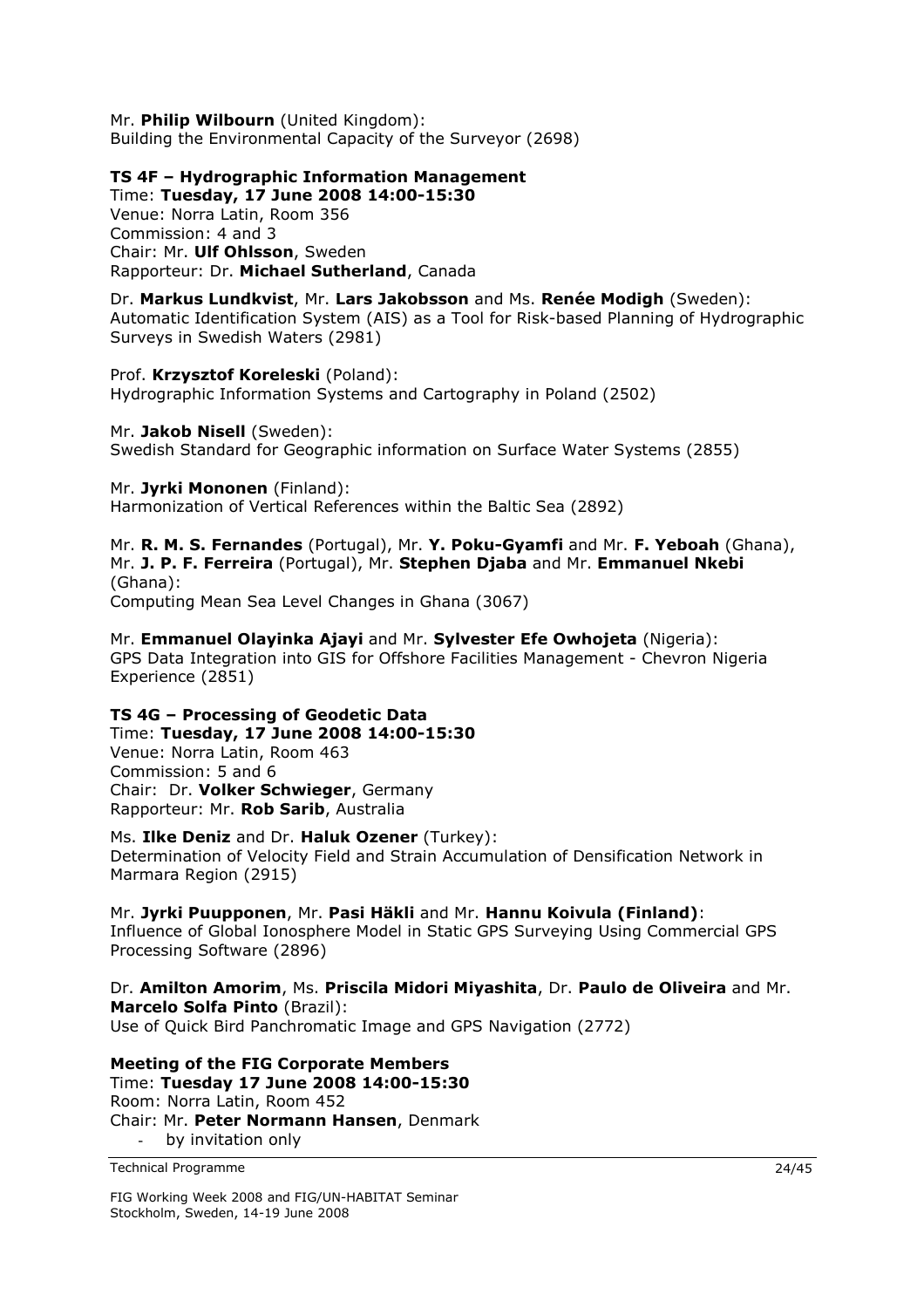### **Coffee Break**

### Time: **Tuesday, 17 June 2008 15:30-16:00**

Venue: Norra Latin

### **Meeting of the Arab Union of Surveyors**

Time Tuesday, 17 June 2008, 15:30-17:30 Venue: Norra Latin, Room 463 open for the members of the Arab Union of Surveyors

### **FIG/UN-HABITAT Seminar Improving Slum Conditions through Innovative Financing**

**SFS 5 – Wrap-up and How to Proceed – Panel and Open Forum**  Time: **Tuesday, 17 June 2008 16:00-17:30** 

Venue: Norra Latin, Aulan

Commission: UN-HABITAT and FIG Commissions 3, 7, 8 and 9

Chairs: Mr. **Michael Mutter**, Slum Upgrading Facility (SUF/UN-HABITAT) and Prof. **Paul van der Molen**, Vice President of FIG, the Netherlands

Rapporteur: Dr. **Mark Napier**, South Africa, Mr. **Szilard Fricska**, UN-HABITAT and Ms. **Ann Jennervik**, Sweden

Sharing the outcomes of the Dialogues on Practices and Tools, Revisiting Planning, Linking Financial Sources and Access to Finance and focussing on:

- Open access to transparent, reliable and relevant information for various target groups, based on in-depth knowledge.
- Operative conclusions around the nexus: Public-Private and the other nexus: Innovative "tools" - Institutional capacity.
- Awareness: Slums represent a market.

### **TS 5A – Land Administration – European Experiences**

Time: **Tuesday, 17 June 2008 16:00-17:30**  Venue: Norra Latin, Room 456 Commission: 7 and 3 Chair: Mr. **András Osskó**, Chair of FIG Commission 7, Hungary Rapporteur: Ms. **Anna Bremberg**, Sweden

Mr. **Bas Kok**, President of GSDI (Netherlands): Major Opportunities in SDI Communities (3116)

### Mr. **Peter Laarakker** (Netherlands):

EuroGeographics' Vision on Cadastre and Land Registration in Europe 2012 (2731)

### Mr. **Stefan Gustafsson** and Ms. **Agnieszka Drewniak** (Sweden):

EULIS - European Land Information Service (2939)

### Dr. **Hendrik Ploeger** and Dr. **Bastiaan van Loenen** (Netherlands):

Certainty of Title in Cross-border Real Estate Transactions in Europe - A Goal for the Public Sector or an Opportunity for the Private Sector? (2826)

### Dr. **Bozena Lipej** (Slovenia):

Cadastre and Land Registry Organizations Scheduling Its Future to Best Fit the Requirements of the Society (3042) *This is a peer reviewed paper.* 

Technical Programme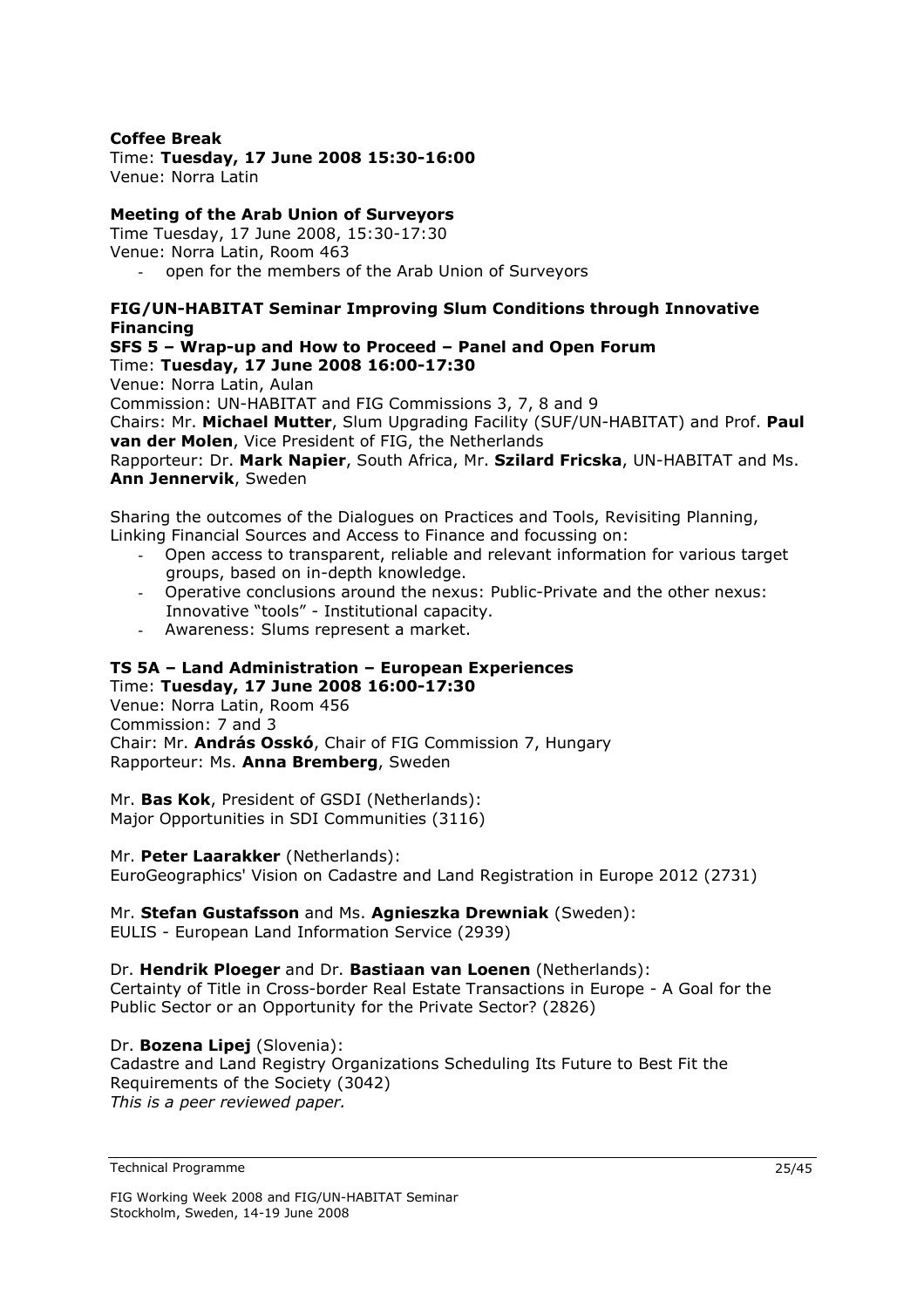### **TS 5B – Applications of Remote Sensing and Imagery**

Time: **Tuesday, 17 June 2008 16:00-17:30** 

Venue: Norra Latin, Room 353 Commission: 5, 8, 3 and 7 Chair: Prof. **Yerach Doytsher**, Israel Rapporteur: Mr. **Dave Doyle**, USA

Mr. **Jesper Rye Rasmussen** (Denmark): Country Wide 3D City Model of Denmark (3046)

### Ms. **Farida Bachir Belmehdi**, Mr. **Azzedine Oussedik** and Mr. **Bachir Gourine** (Algeria):

Contribution of the Radar Imagery in the Characterisation of the Dunes Morphology. Application to the Cordon of Zâafrane and El-Mesrane Regions (Djelfa, Algeria) (2977)

### **TS 5C – Structural Monitoring**

Time: **Tuesday, 17 June 2008 16:00-17:30**  Venue: Norra Latin, Room 361 Commission: 6 Chair: Dr. **Ivo Milev**, Germany Rapporteur: Dr. **Gethin Roberts**, United Kingdom

Dr. **Gethin Roberts**, Mr. **Chris Brown** and Dr. **Ogundipe Oluropo** (United Kingdom): The Use of Kinematic GPS to Monitor the Deflections and Frequencies of a 174m Long Viaduct under Traffic Loading (2716)

### Dr. **Ivo Milev** and Prof. **Lothar Gruendig** (Germany):

Terrestrial Laser Scanning Applied for Reverse Engineering and Monitoring of Historical Buildings (2643)

Ms. **Anna Hostinová** and Prof. **Alojz Kopáčik** (Slovak Republic): Monitoring of High-Rise Building (3026)

Mr. **Antonio Juliano Fazan** and Mr. **Aluir Porfírio Dal Poz** (Brazil): Prediction and Compensation of Building Shadows Using High-Resolution Aerial Imagery and Airborne Laser Scanning Data (2984)

Dr. **Yu-Min Chang**, Mr. **Shang-Hsien Lai**, Mr. **Shy-Ming Peng**, Dr. **Kuan-Tsung Chang** and Dr. **Yaw-Shen Tu** (Chinese Taipei): Data Processing of 3D Laser Scanning on Structural Deformation (2938) *This paper has not been presented orally in the session.* 

Dr. **Kuang-Tsung Chang**, Dr. **Edward Wang**, Dr. **Yu-Min Chang** and Mr. **Hong-Kuei Cheng** (Chinese Taipei): Post-Disaster Structural Evaluation Using a Terrestrial Laser Scanner (2905) *This paper has not been presented orally in the session.* 

**TS 5D – Tools and Methods in Land Valuation**  Time: **Tuesday, 17 June 2008 16:00-17:30**  Venue: Norra Latin, Room 359 Commission: 9 Chair: Ms. **Heidi Falkenbach**, Finland Rapporteur: Mr. **Dieter Kertscher**, Germany

Technical Programme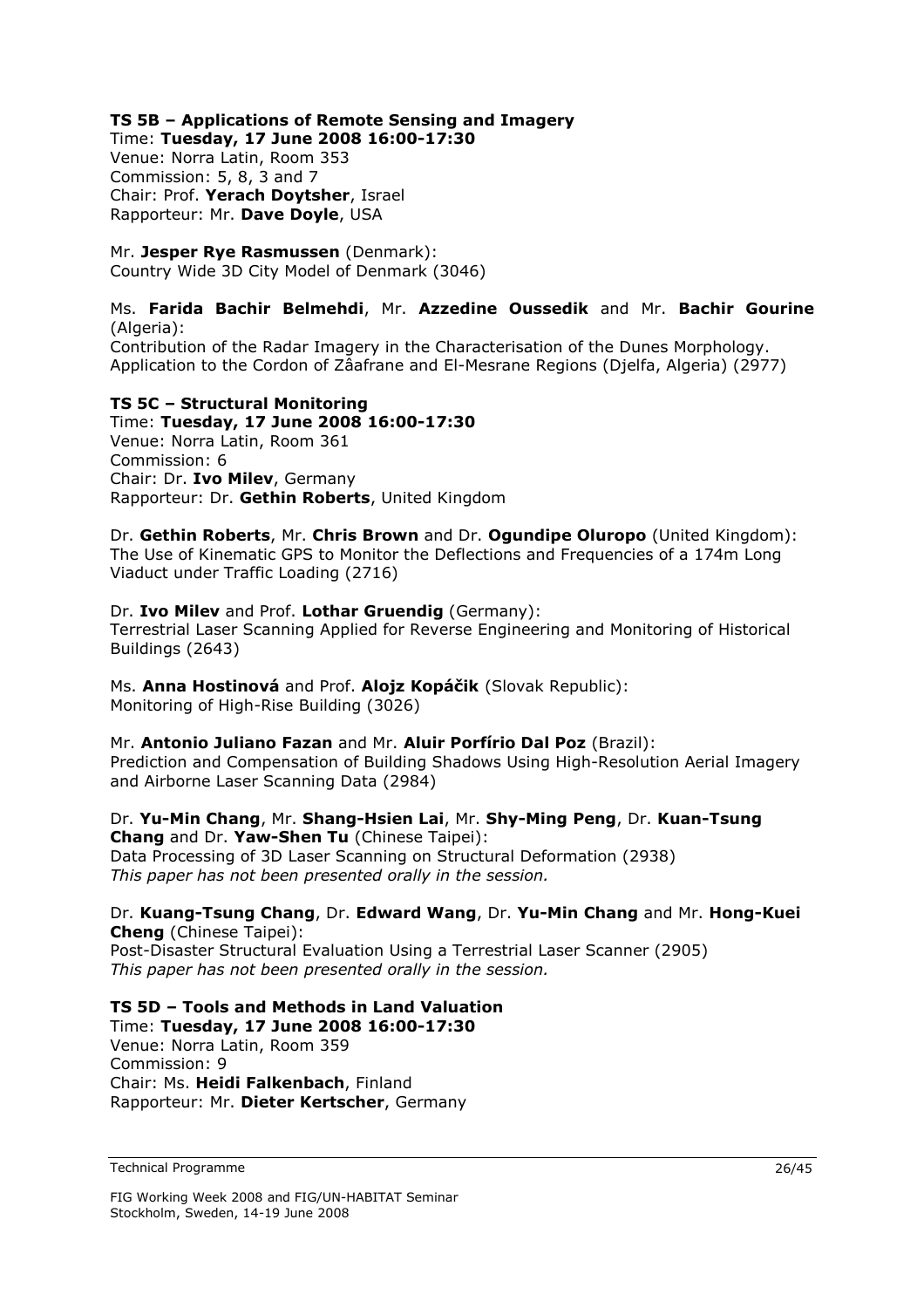### Mr. **Peter Samuelsson** (Sweden):

Official and Unofficial Valuation Standards in Sweden (2817) *This is a peer reviewed paper.* 

### Dr. **Anna Barańska** (Poland):

Verification of a Two-Stage Valuation Model for Different Types of Real Estates in Local Markets (2985)

### Dr. **Tomasz Budzński** (Poland):

Application of Multi-Layer Perception for Mass Valuation of Real Estates (2897)

Dr. **Mehmet Ertaş** (Turkey):

The Investigation of the Income Method on Agricultural Areas in Turkey and a Method Proposal (2924)

### **TS 5E – 3D Cadastre**

Time: **Tuesday, 17 June 2008 16:00-17:30**  Venue: Norra Latin, Room 356 Commission: 7 Chair: Mr. **Arvo Kokkonen**, Finland Rapporteur: Ms. **Ida Cronquist**, Sweden

#### Mr. **Lars Åstrand** (Sweden):

Experiences of 3D Cadastre in Åre, Sweden – Implementing a New Tool for the Property Market (2689)

#### Dr. **Jenny Paulsson** (Sweden):

3D Property – Types of Rights and Management Factor (2621)

Mr. **Fatih Doner** (Turkey), Mr. **Rod Thompson** (Australia), Ms. **Jantien Stoter**, Mr. **Christiaan Lemmen**, Mr. **Hendrik Ploeger** and Dr. **Peter van Oosterom** (Netherlands): 4D Land Administration Solutions in the Context of the Spatial Information Infrastructure (3016)

Mr. **Arvo Kokkonen** (Finland): Developing 3D Cadastre in Finland (3131)

### **TS 5F – Geoid**

Time: **Tuesday, 17 June 2008 16:00-17:30**  Venue: Norra Latin, Room 454 Commission: 5 Chair: Mr. **Lars E. Engberg**, Sweden Rapporteur: Mr. **Rob Sarib**, Australia

Dr. **Jonas Ågren**, Prof. **Lars E. Sjoeberg** (Sweden) and Prof. **Ramin Kiamehr** (Islamic Republic of Iran): Computation of a New Gravimetric Geoid Model over Sweden Using the KTH Method (2876)

Dr. **Yaron Felus** (USA), Dr. **Gershon Steinberg** and Dr. **Yakov Tuchin** (Israel): On the Augmentation of Israeli GPS-BM Data with a Global Earth Geoid Model (2784)

Mr. **Mikael Lilje**, Dr. **Jonas Ågren**, Mr. **Andreas Engfeldt** and **Per-Anders Olsson** (Sweden): One Year with Our Absolute Gravimeter (2720)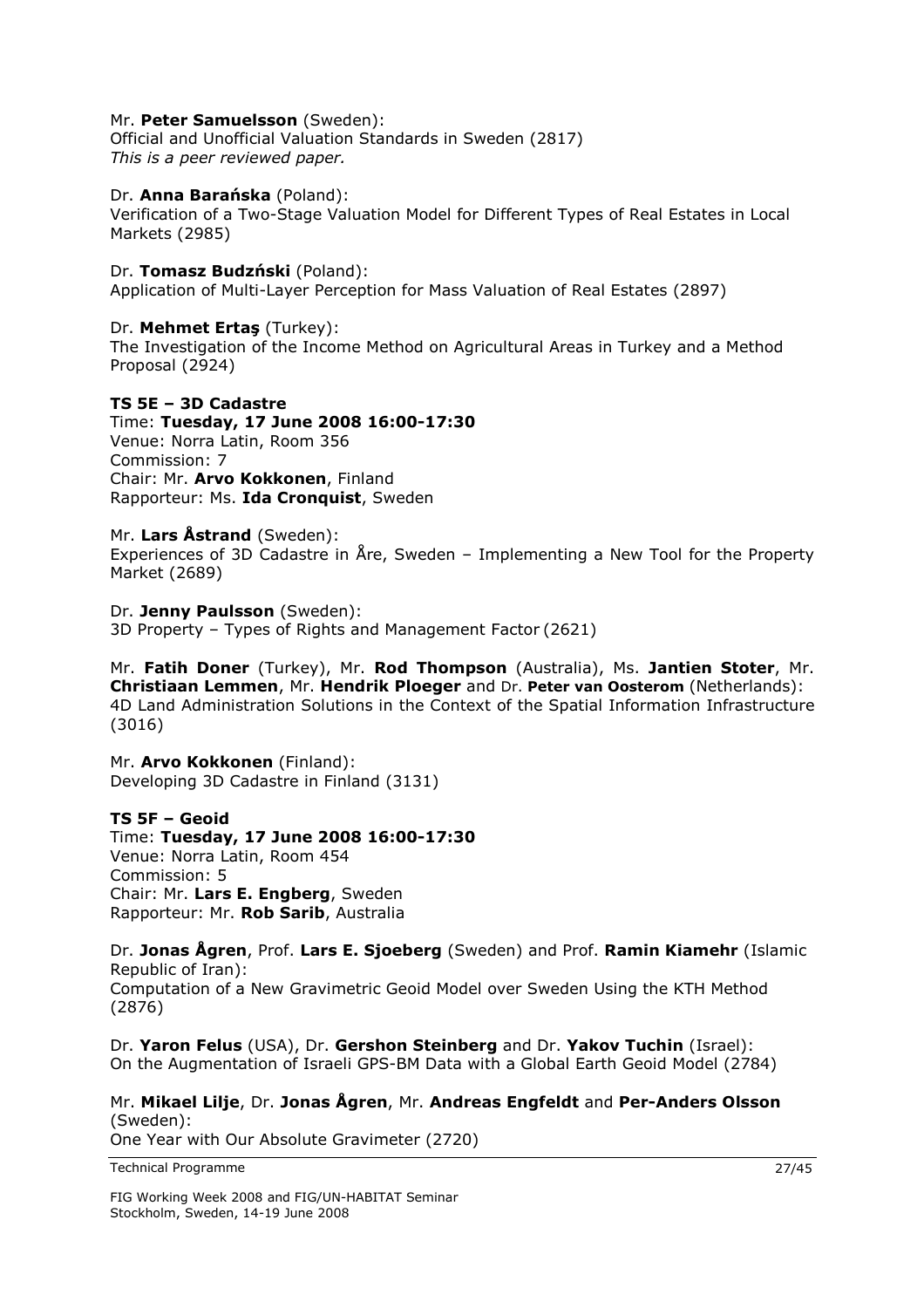### Mr. **Isaac Dadzie**, Mr. **Edward Osei Jnr.** and Mr. **Stephen Djaba** (Ghana):

Geoid Determination for Effective Integration of GPS-Derived Data into Ghana National Coordinate System (3071)

**TS 5G – GNSS Antenna Calibration and Accuracy Assessment**  Time: **Tuesday, 17 June 2008 16:00-17:30** 

Venue: Norra Latin, Room 351 Commission: 5 Chair: Mr. **David Martin**, France Rapporteur: Dr. **Volker Schwieger**, Germany

### Mr. **Philipp Zeimetz** and Prof. **Heiner Kuhlmann** (Germany):

On the Accuracy of Absolute GNSS Antenna Calibration and the Conception of a New Anechoic Chamber (2901) *This is a peer reviewed paper.* 

Dr. **Neil Weston** and Dr. **Gerald Mader** (USA): The National Geodetic Survey's Antenna Calibration Program (2857)

### Dr. **Gilad Even-Tzur** and Mr. **Doron Shaked** (Israel):

GPS Antenna Height and Its Influence on Pseudorange Multipath (2816) *This is a peer reviewed paper.* 

### **TS 5H – Land Administration Case Studies I**

Time: **Tuesday, 17 June 2008 16:00-17:30**  Venue: Norra Latin, Room 451 Commission: 7 Chair: Ms. **Agneta Ericsson**, Sweden Rapporteur: Ms. **Anna-Karin Lang**, Sweden

### Dr. **Hans Mattsson** (Sweden):

Processes of Sale in the Nordic Countries – Comparisons (2921)

### Dr. **Panos Lolonis** (Greece):

The Impact of the Introduction of a New Cadastral System on Land Transactions in Greece (3015)

### Dr. **Pawel Hanus** and Dr. **Robert Krzyze**k (Poland):

Peculiarity of Preparing Synchronized Lists in Poland on Territories of Former Austrian Annexation (3010)

### Dr. **Murat Meha** (Kosovo UNMIK):

Analysis of Cadastral Data in the Perspective of Land Administration in Kosova (2714) *This paper is recommended as a background paper to participants of the FIG/UN-HABITAT Seminar "Improving Slum Conditions through Innovative Financing". This paper has not been presented orally in the session.* 

### **TS 5I – Hydrographic Surveying in Practice**

Time: **Tuesday, 17 June 2008 16:00-17:30**  Venue: Norra Latin, Room 458 Commission: 4 Chair: Mr. **David Neale**, Trinidad and Tobago Rapporteur: Ms. **Frida Andersson**, Sweden

Technical Programme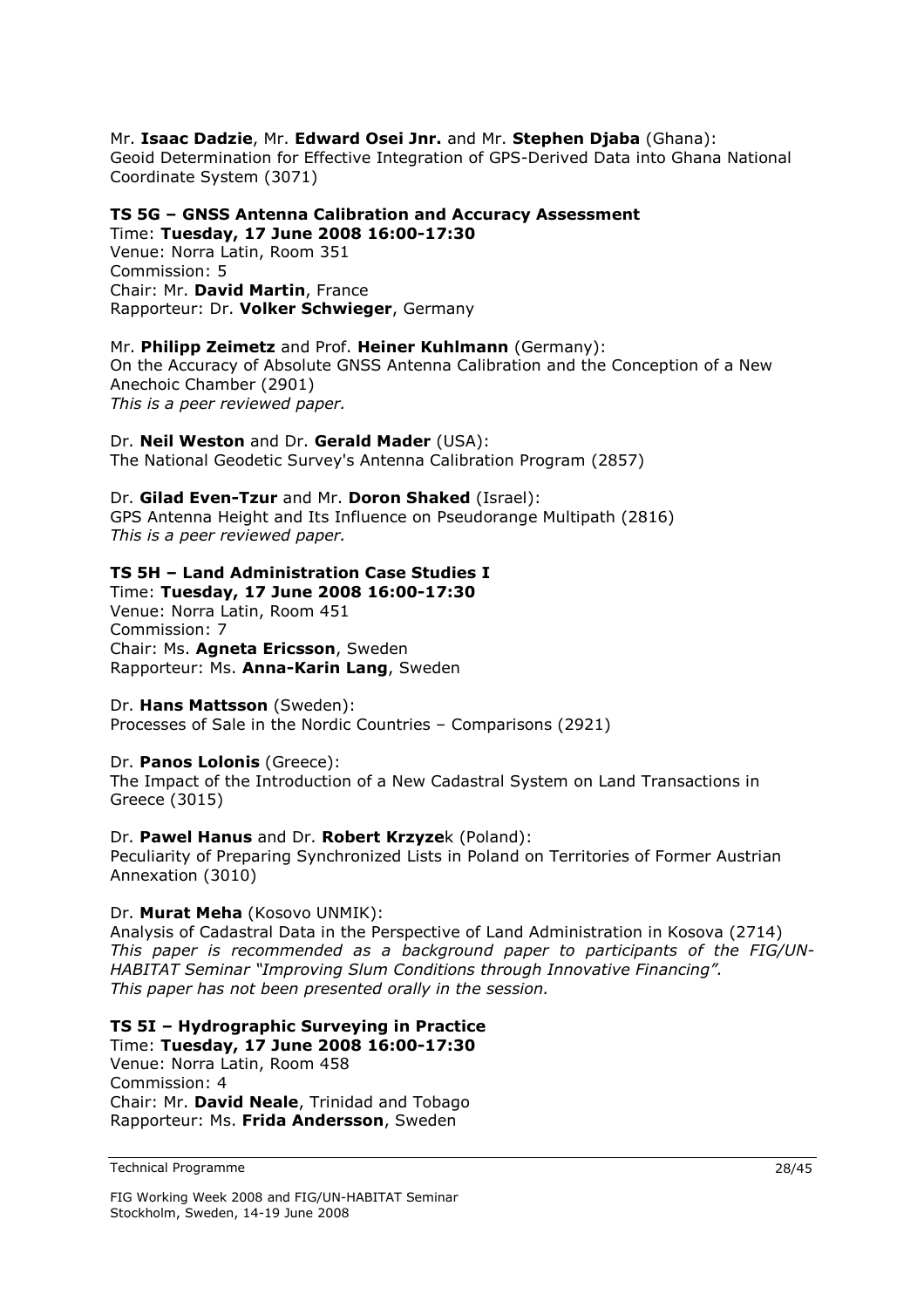### Dr. **Petra Philipson** and Ms. **Frida Andersson** (Sweden):

Hydrographic Surveying Using High Resolution Satellite Images (2737)

### Mr. **Andrew Marshall** and Dr. **Paul Denys** (New Zealand):

Water Level Measurement and Tidal Datum Transfer Using High Rate GPS Buoys (2856) *This is a peer reviewed paper.*

### Dr. **Volker Böder** (Germany):

Investigation of Attitude Sensors for Hydrographic Applications – GNSS, Motion Sensor and Low Cost Sensors (2966)

### **Meeting of the FIG Standards Network**

Time Tuesday, 17 June 2008, 16:00-17:30 Venue: Norra Latin, Room 452

- for members of the FIG Standards Network
- by invitation only

### **Wednesday, 18 June 2008**

### **Plenary Session III – Technical and Organisational Innovations**

Commission: All Time: **Wednesday, 18 June 2008 09:00-10:30**  Venue: Norra Latin, Aulan Chair: Mr. **Matthew Higgins**, Vice President of FIG, Australia

Mr. **David Zilkoski**, Director of the NOAA`s National Geodetic Survey (USA): The Surveyor: Charting the World's Course - What´s in the Future? (3099)

Mr. **Frank Udnaes**, Policy and Infrastructure Group in the Galileo Unit, European Commission:

Status of the European EGNOS and Galileo Programmes (3100)

Mr. **Stig Jönsson**, General Director of National Land Survey (Sweden): Building Integrated Land Information Systems and Development of NSDI (3101)

### **Exhibition**

### Time: **Wednesday, 18 June 2008 09:00-15:00**

Venue: Norra Latin, Pelarsalen

### **Commission Meetings – FIG Commission 9 WG 9.1 and WG 9.3 Meetings**  Time: **Wednesday, 18 June 2008 09:00-10:30**

Venue: Norra Latin, Room 452

- Open meeting of Commission 9 Working Groups WG 9.1 - Compulsory Purchase and Compensations in Land Acquisition and Takings; and WG 9.3 – Diagnostic Tools and Prescriptive Practices for The Valuation Profession

#### **Coffee Break**  Time: **Wednesday, 18 June 2008 10:30-11:00**  Venue: Norra Latin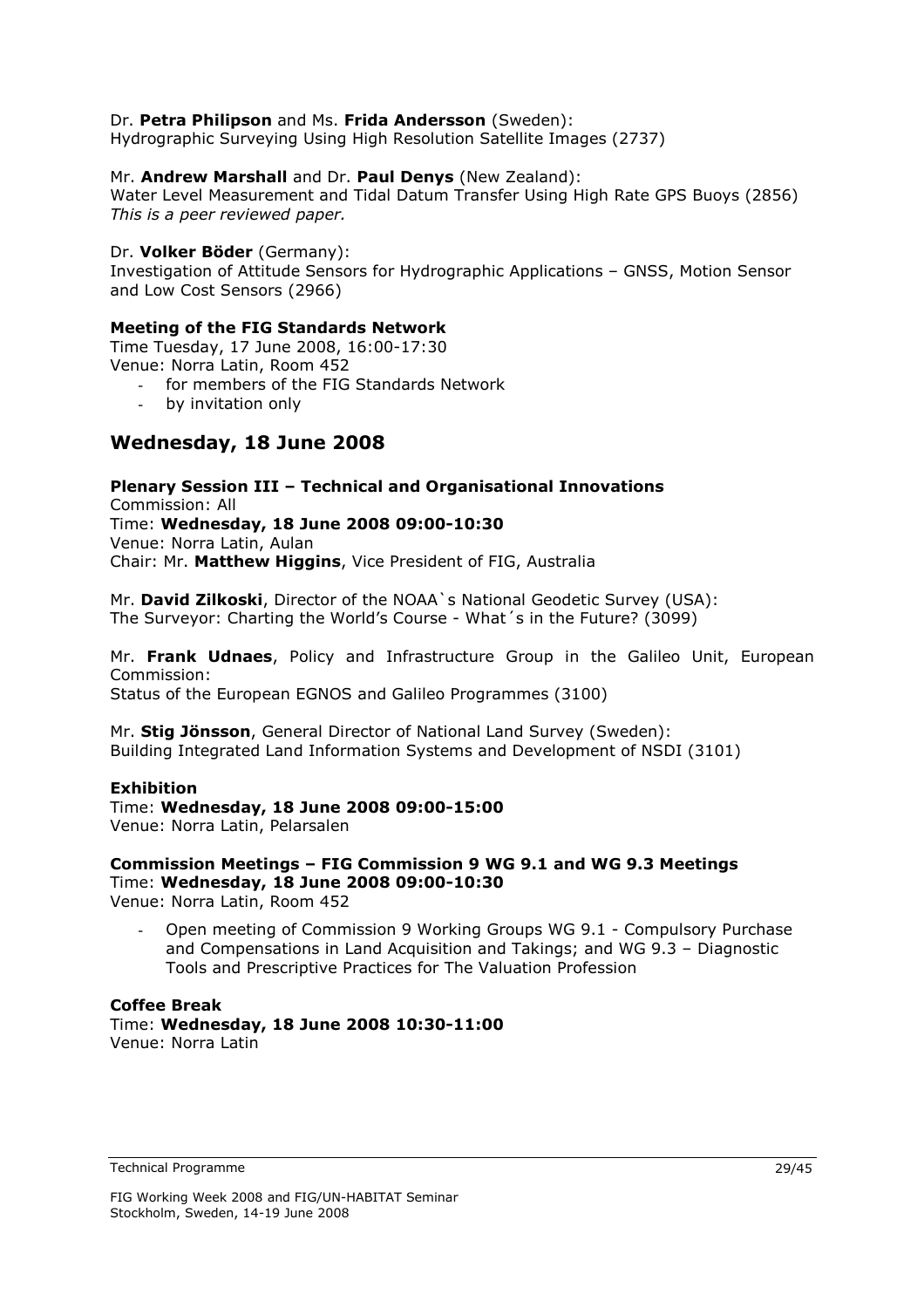## **TS 6A – Good Governance in Land Administration**

Time: **Wednesday, 18 June 2008 11:00-12:30**  Venue: Norra Latin, Aulan Commission: 7, 8 and 1 Chair: Dr. **Diane Dumashie**, Chair of FIG Commission 8, United Kingdom

This session is recommended to participants of the FIG/UN-HABITAT Seminar "Improving Slum Conditions through Innovative Financing".

### Mr. **Tony Burns** and Dr. **Kate Dalrymple** (Australia):

Conceptual Framework for Governance in Land Administration (2861) *This paper is recommended as a background paper to participants of the FIG/UN-HABITAT Seminar "Improving Slum Conditions through Innovative Financing".* 

Prof. **Spike Boydell** (Australia): Institutions, Complexity and the Land (2919) *This is a peer reviewed paper.* 

Prof. **Francis Gäbele** and Mr. **Marc Vanderschueren** (Belgium): The General Administration of the Patrimonial Documentation of Belgium Turned Towards the Future (2782)

### **TS 6B – Land Administration Policies and Systems**

Time: **Wednesday, 18 June 2008 11:00-12:30**  Venue: Norra Latin, Room 456 Commission: 7 Chair: Ms. **Ann-Katrin Myles**, Sweden Rapporteur: Dr. **Jenny Paulsson**, Sweden

Mr. **András Osskó** (Hungary): The Multipurpose Hungarian Unified Land Registry System (2706)

### Ms. **Agneta Ericsson** (Sweden):

What Makes the Swedish Cadastral System so Special and Successful? (2709)

Mr. **Tor Valstad** (Norway): The Cadastral System of Norway (3043)

Prof. **Paul van der Molen** and Dr. **Arbind Man Tuladhar** (Netherlands) and Mr. **Eugene H. Silayo** (United Republic of Tanzania):

Comparative Study to Land Policy in 8 Countries in Africa and Asia (3037) *This paper is recommended as a background paper to participants of the FIG/UN-HABITAT Seminar "Improving Slum Conditions through Innovative Financing".* 

Mr. **Douglas Batson** (USA): The Pentagon Looks with Interest at Land Administration in Afghanistan (2798) *This is a peer reviewed paper.* 

**TS 6C – The Profession**  Time: **Wednesday, 18 June 2008 11:00-12:30**  Venue: Norra Latin, Room 353 Commission: 1 Chair: Ms. **Monica Lagerqvist Nilsson**, Sweden Rapporteur: Mr. **Fredrik Warnquist**, Sweden

Technical Programme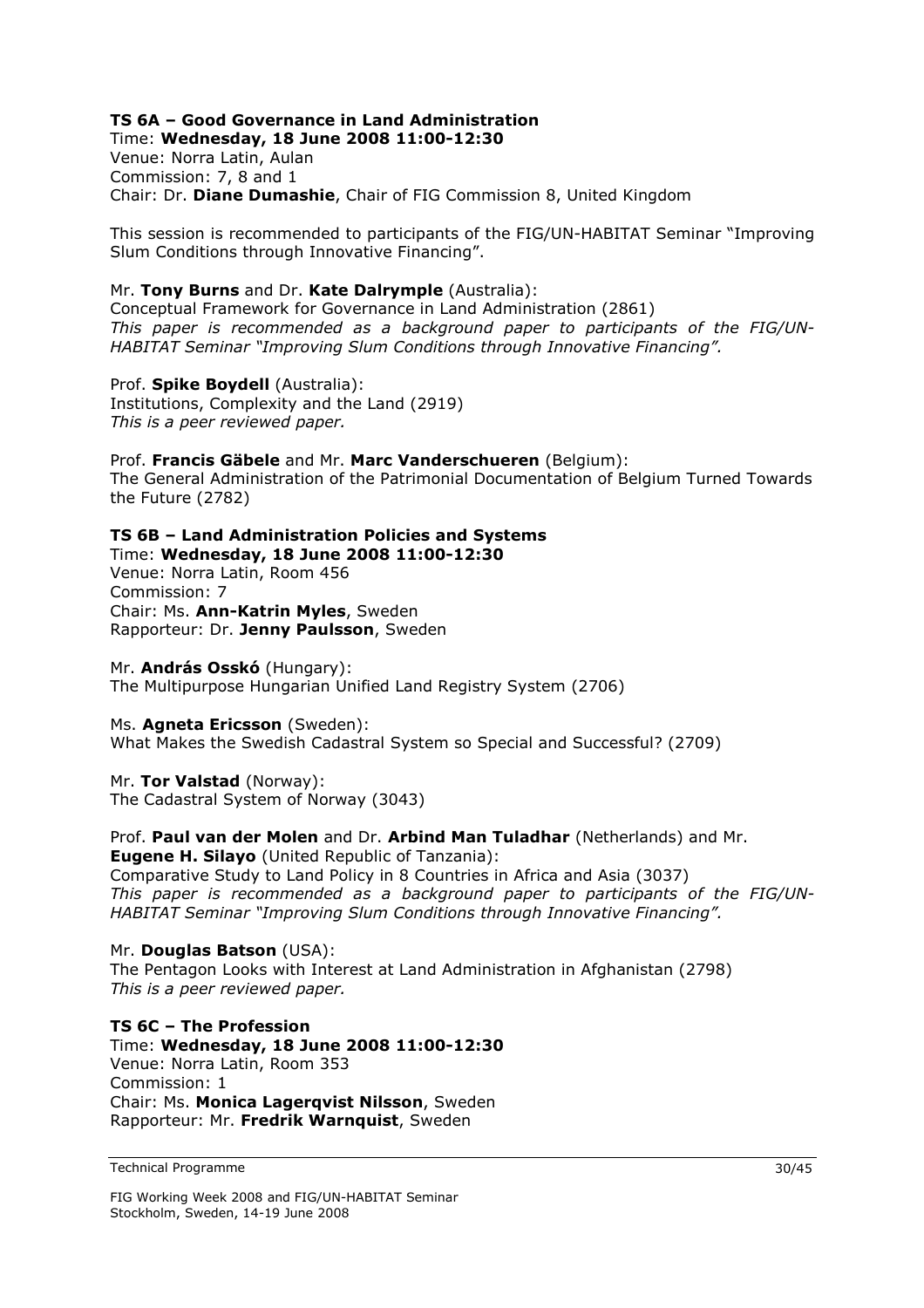#### Mr. **Iain Greenway** (United Kingdom):

Building the Capacity - Progress in the Work of the FIG Task Force on Institutional and Organisational Development (2691)

Mr. **Teo CheeHai** (Malaysia): Professional Responsibilities (3052)

#### Ms. **Leonie Newnham** (Australia):

Innovation in Organisations - How Surveying Professionals Can Change the World from within (2874)

Mr. **Fausto Savoldi** (Italy): Surveyor: The Italian Model (2728)

Mr. **Pierre Bibollet**, Mr. **Rafic Khouri** and Mr. **Michel Patrick Lagoutte** (France): The French Surveyors: the Evolution of Their Activities and Its Impact on Training (3150)

#### **TS 6D – Interactions between Land Valuations and Spatial Planning**  Time: **Wednesday, 18 June 2008 11:00-12:30**

Venue: Norra Latin, Room 361 Commission: 8 and 9 Chair: Mr. **Isaac Boateng**, United Kingdom Rapporteur: Ms. **Ibimina Kakulu**, United Kingdom

Prof. **Frances Plimmer** and Mr. **Andrew McNab** (United Kingdom): Using Land Values to Fund Infrastructure: Will the Community Infrastructure Levy Work? (2743) *This is a peer reviewed paper.* 

#### Mr. **Finn Kjær Christensen** (Denmark): Does Changed Planning Cause Change in Property Value? (2911)

### Prof. **Rachelle Alterman** (Israel):

Compensation Rights for Decline in Land Values Due to Planning Decisions: A Cross-National Perspective (3089)

Prof. **Winrich Voss** (Germany): Valuation of Retail Locations and Pedestrian Flow Data (2899)

### **TS 6E – Issues in Land Valuation**

Time: **Wednesday, 18 June 2008 11:00-12:30**  Venue: Norra Latin, Room 359 Commission: 9 Chair: Mr. **Steven Nystrom**, USA Rapporteur: Mr. **Henrik Roos**, Sweden

#### Ms. **Christina Gustafsson** and Prof. **Stellan Lundström** (Sweden): New Challenges for Valuers – Need for Extended Education (2854)

#### Ms. **Heidi Falkenbach** and Mr. **Sami Kiehelä** (Finland):

Development of the Public Real Estate Equity Investment Sector in Finland (2789) *This is a peer reviewed paper.*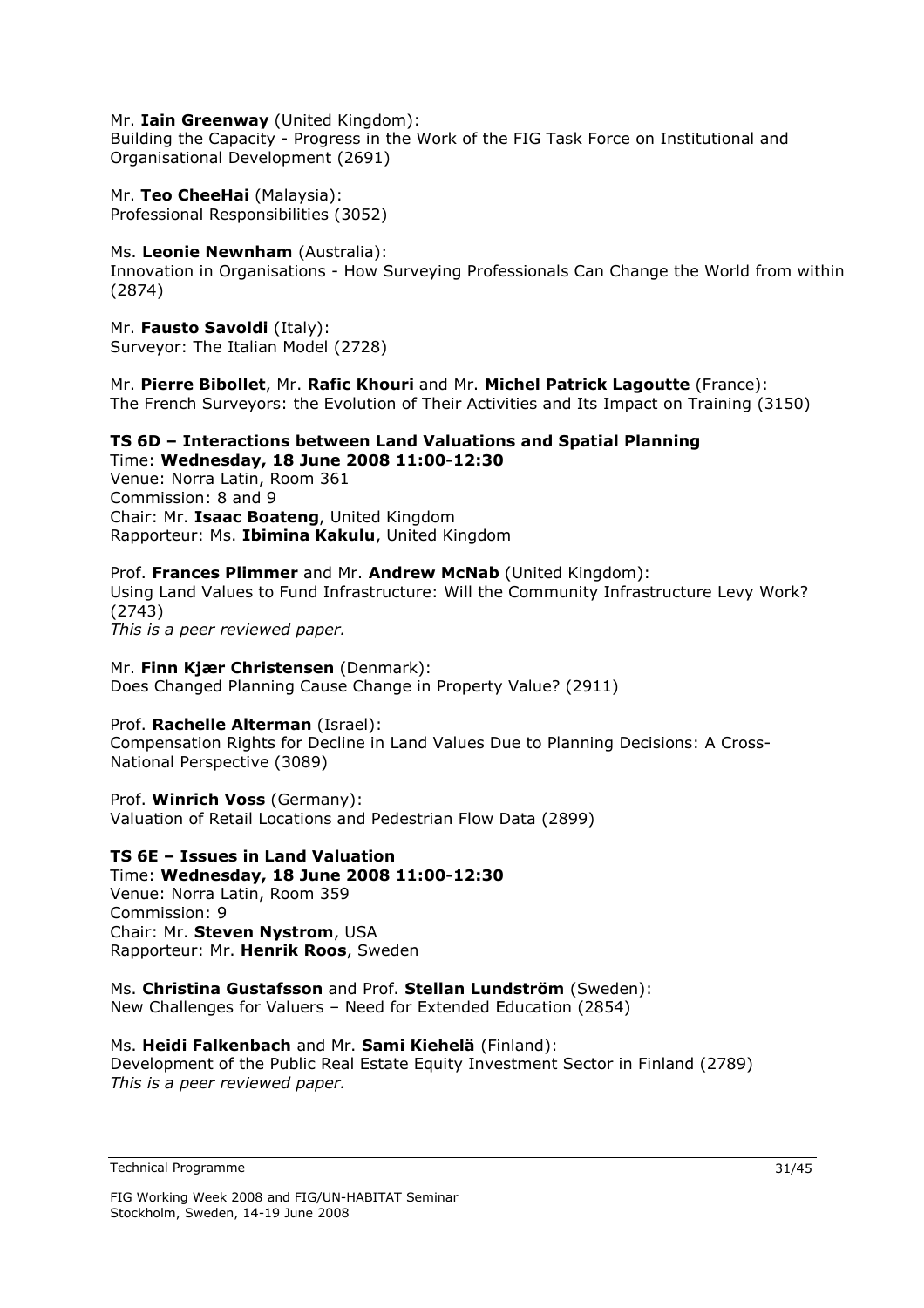### Ms. **Ragnhild Jetlund** (Norway):

Valuation of Real Estate that Is Bound by Site Leasehold and Subject to Regulation by the Ground Lease Act (tomtefesteloven) (2999)

### **TS 6F – Posters Associated with Discussion Forum in TS 7F on Real Time GNSS CORS**

Time: **Wednesday, 18 June 2008 11:00-12:30** 

Venue: Norra Latin, Room 356 Commission: 5 Chair: Dr. **Volker Schwieger**, Germany Rapporteur: Mr. **Mikael Lilje**, Sweden

### Mr. **Doug Kinlyside**, Mr. **Thomas Yan** and Mr. **Simon McElroy** (Australia):

SydNET - The CORS Network Creating the New Pillars of Position around Sydney, Australia (2873)

This poster has been presented by Mr. **Craig Roberts** (Australia).

Mr. **Matthew Higgins** (Australia):

SunPOZ: The RTK GNSS Network for Queensland Australia (2946)

Mr. **Robert Sarib** and Mr. **Philip Verrall** (Australia):

The GNSS CORS Cluster for the Northern Territory Australia (3005)

### Mr. **Michael Moore** and Mr. **Ryan Ruddick** (Australia):

The Australian Regional GNSS Network (3007) This poster has been presented by **Jemma Picco** (Australia).

### Mr. **Bob Twilley** and Mr. **Gary Johnston** (Australia):

AUSNET: A National Initiative Unifying Australian CORS Networks (3008) This poster has been presented by **Jemma Picco** (Australia).

### Mr. **Manoy Deo** and Mr. **Bob Twilley** (Australia):

The South Pacific Regional GNSS Network (3009) This poster has been presented by **Jemma Picco** (Australia).

### Prof. **Young-Jin Lee**, Dr. **Hung-Kyu Lee**, Mr. **Chan-Oh Kwon** and Mr. **Jun-Ho Song** (Republic of Korea):

Implementation of the New Korean Geocentric Datum and GPS CORS Management (2900)

### Mr. **Graeme Blick**, Mr. **Dave Collett** and Mr. **Nic Donnelly** (New Zealand) and Mr. **Aaron Jordan** (Switzerland):

Future Development of the New Zealand GNSS Continuously Operating Reference System, PositioNZ (2723)

Mr. **António Afonso**, Mr. **Rui Teodoro** and Dr. **Virgilio Mendes** (Portugal): SERVIR: The Portuguese Army CORS Network for RTK (2961)

### Mr. **Dan Norin**, Mr. **Bo Jonsson** and Mr. **Peter Wiklund** (Sweden): SWEPOS and Its GNSS-based Positioning Services (2922)

Dr. **Neil Weston** and Dr. **Giovanni Sella** (USA): National Geodetic Survey – National CORS Network (2787)

```
Technical Programme
```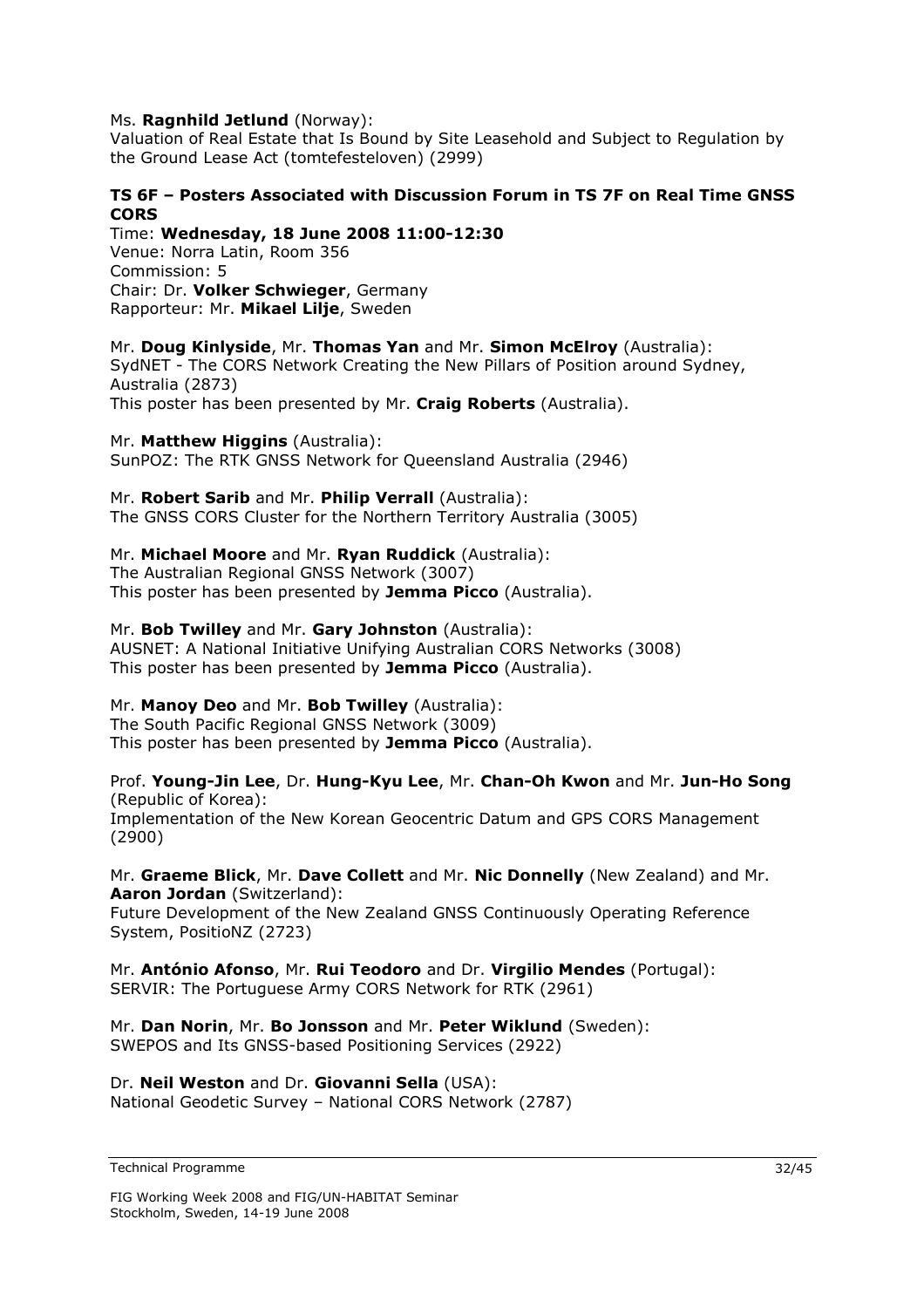### Dr. **Allison Kealy** and Mr. **Martin Hale** (Australia):

Towards a CORS Management Model: Results from an Australian Experience (2707) This poster has been presented by Mr. **Craig Roberts** (Australia).

### **TS 6G – Real Estate Management Supported by GIS**

Time: **Wednesday, 18 June 2008 11:00-12:30**  Venue: Norra Latin, Room 454 Commission: 9 and 3 Chair: Mr. **Dieter Kertscher**, Germany

### Dr. **Piotr Cichociński** (Poland):

Application of Advanced Topological Rules in the Process of Building Geographical Databases Supporting the Valuation of Real Estates (2878)

### Ms. **Ewa Dębińska** (Poland):

Design and Implementation of Spatial Database for Traded Real Estate (2948)

### Mr. **Jad Jarroush** and Dr. **Kobi Zaid** (Israel):

Universal Geo-Database Connector Interface Component (UG-CIC) for Virtual Web-Base GIS Server Essential for Real Estate Industry Uses (2953)

### **TS 6H – Education Case Studies I**

Time: **Wednesday, 18 June 2008 11:00-12:30** 

Venue: Norra Latin, Room 351 Commission: 2 Chair: Dr. **Liza Groenendijk**, the Netherlands Rapporteur: Mr. **Leif Eidenstedt**, Sweden

### Ms. **Marina Vaskovich** (Belarus):

Land Administration Education in Belarus: Past, Present and Future (2923)

### Dr. habil **Janus Strauhmanis** (Latvia):

Practical Training in Geomatics Studies in Latvia (2652)

### Mr. **Arve Leiknes** (Norway):

Education in Land Administration and Surveying in Bergen University College, Norway (3024)

### Prof. **Harald Sternberg** and Mr. **Christoph Krebs** (Germany):

New Perspectives for Geomatics Bachelor and Master Education at the HafenCity University, Hamburg (2972)

### Mr. **Odil Akbarov** (Uzbekistan):

Development of Modern Land Management Education in Uzbekistan (3092)

### Dr. **Steven Frank** (USA):

Learning Outcomes Assessment – Setting and Measuring Goals (2718)

### **TS 6I – GIS Algorithms and Techniques**

Time: **Wednesday, 18 June 2008 11:00-12:30**  Venue: Norra Latin, Room 451 Commission: 3 Chair: Prof. **Charalabos Ioannidis**, Greece Rapporteur: Prof. **Miodrag Roić**, Croatia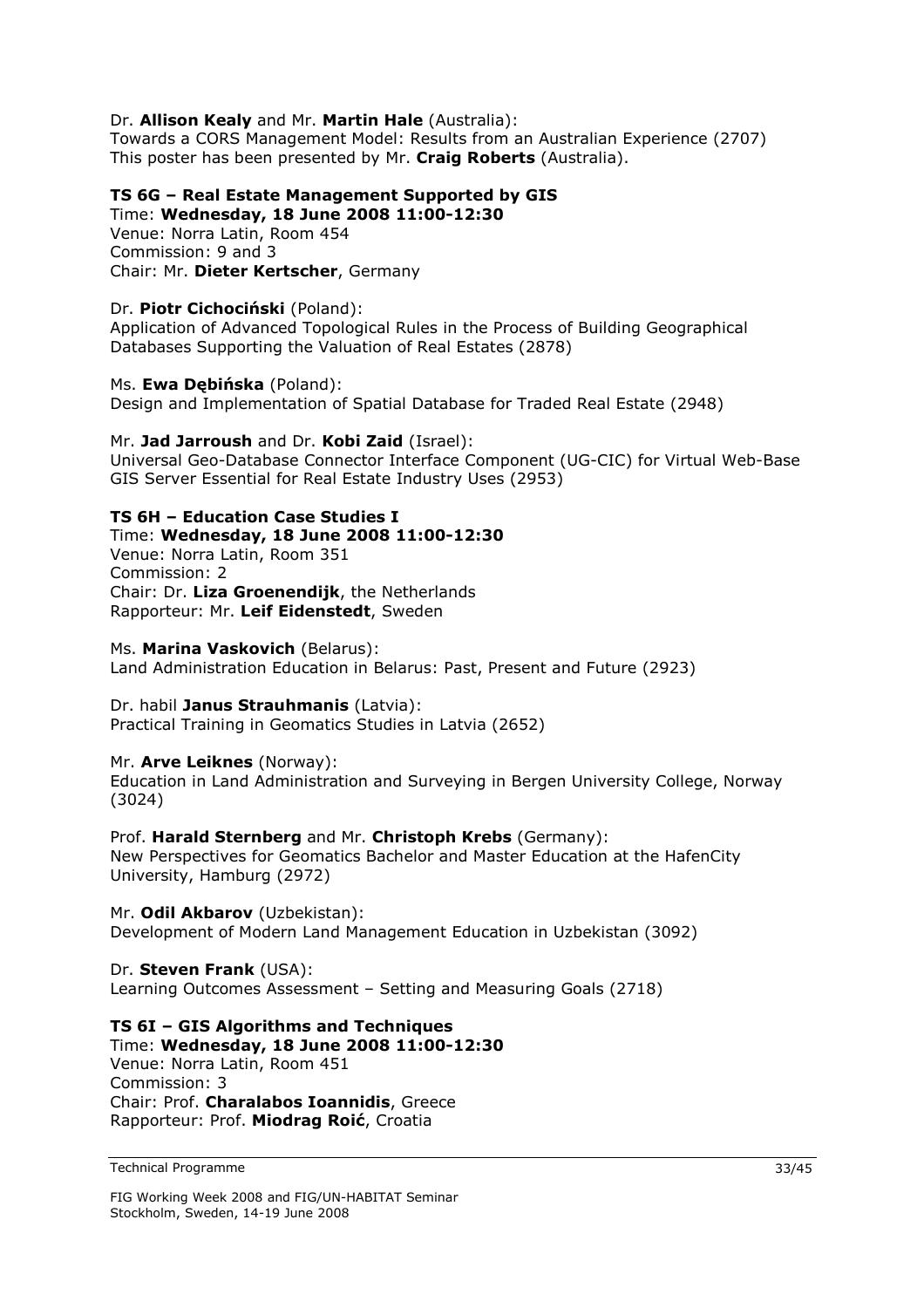Mr. **Nir Dolev**, Dr. **Yaron Kanza** and Prof. **Yerach Doytsher** (Israel): Efficient Orienteering-Route Search over Uncertain Spatial Datasets (2969)

Ms. **Johanna Runarson** and Ms. **Lisa Samuelsson** (Sweden): Status of GIS-use in Sweden, A Unique National Survey (3021)

Mr. **Yury Huryeu** and Mr. **Uladzimir Padshyvalau** (Belarus): How to Create the Best Suitable Map Projection (2937)

Dr. **Khaled Nabbout** (Lebanon): Terrestrial Laser Scan Applications in Urban Planning (3135)

### **TS 6J – Project Management – Open Session**

Time: **Wednesday, 18 June 2008 11:00-12:30**  Venue: Norra Latin, Room 458 Commission: 10 Chair: Mr. **Richard A. Hucker**, MBE, United Kingdom Rapporteur: Mr. **Andrew Morley**, United Kingdom

Open Session on Project Management.

Mr. **Richard A. Hucker**, United Kingdom: Learning is Involvement (3172)

#### **TS 6K – Traceability and Data Processing**  Time: **Wednesday, 18 June 2008 11:00-12:30**

Venue: Norra Latin, Room 358 Commission: 5 and 6 Chair: Prof. **Alojz Kopáčik**, Chair of FIG Commission 6, Slovakia

Mr. **Christian Manthe**, Mr. **Andy Meyer** and Dr. **Frank Gieldorf** (Germany): Geometric Calibration of Acoustic Camera Star48 Array (2813)

Ms. **Gozde Akay** and Dr. **Haluk Ozener** (Turkey):

Investigation of the Displacements from 1941 to 2007 Using Terrestrial and GPS Measurements along the Western Part of North Anatolian Fault in Marmara Region (2773)

**Lunch**  Time: **Wednesday, 18 June 2008 12:30-14:00**  Venue: Cabaret

**TS 7A – Informal Settlements – Managing the Issues** 

Time: **Wednesday, 18 June 2008 14:00-15:30**  Venue: Norra Latin, Aulan Commission: 3, 7 and 8 Chair: Prof. **Michael Barry**, Canada Rapporteur: Dr. **Khaled Nabbout**, Germany

This session is recommended to participants of the FIG/UN-HABITAT Seminar "Improving Slum Conditions through Innovative Financing".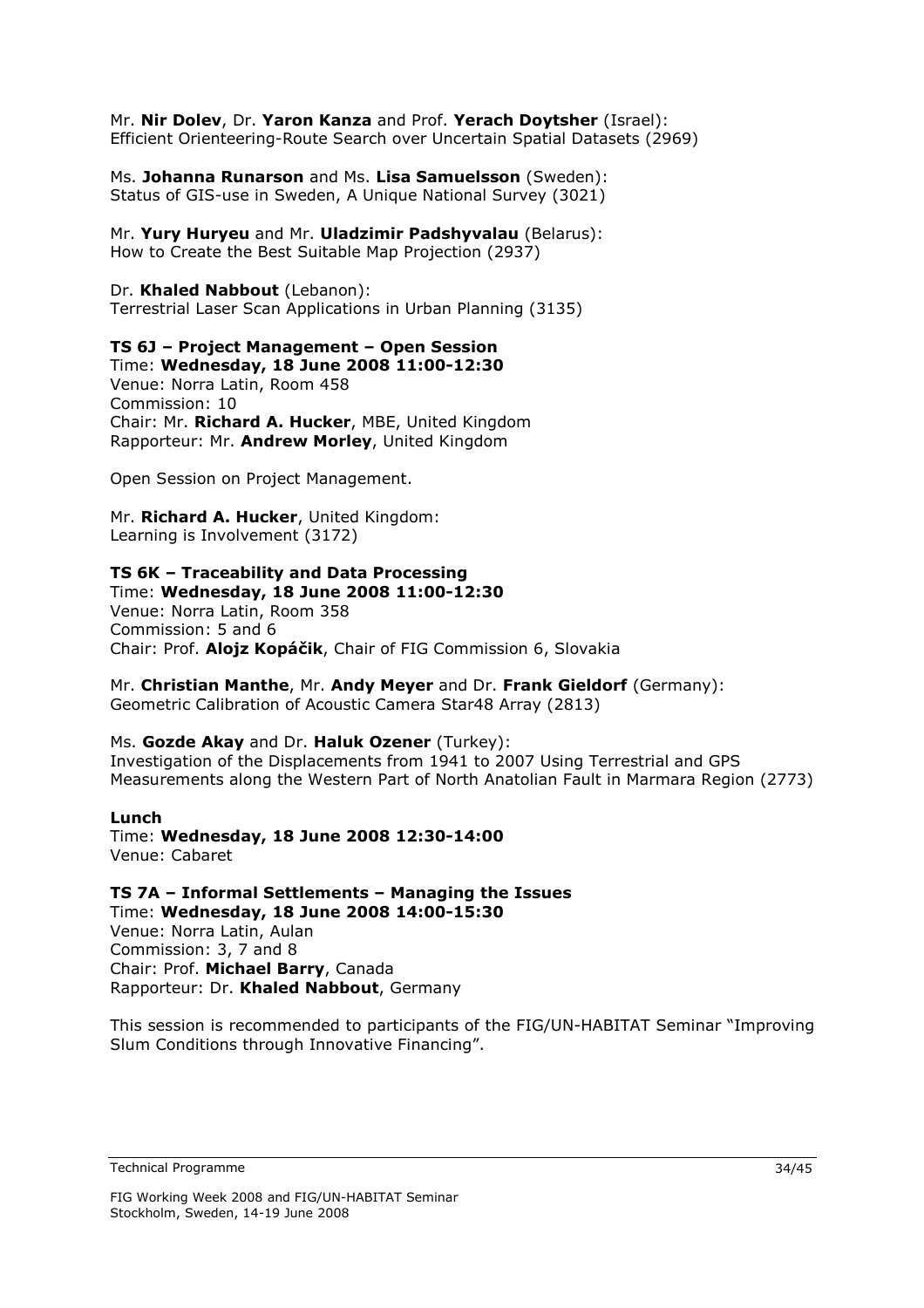### Dr. **Chryssy Potsiou** (Greece):

Spatial Information Management toward Integration of Informal Urban Development Concerning Legal and Environmental Aspects (3034)

*This paper is recommended as a background paper to participants of the FIG/UN-HABITAT Seminar "Improving Slum Conditions through Innovative Financing".* 

### Mr. **Peter Rabley** and Mr. **Craig Deroy** (USA), Mr. **Samuel Aboah** (Ghana) and Mr. **Nigel Edmead** (United Kingdom):

A Paradigm Shift: Leveraging Paralegal Title for the Benefit of the Developing World and the Surveyors Who Map It (2721)

*This paper is recommended as a background paper to participants of the FIG/UN-HABITAT Seminar "Improving Slum Conditions through Innovative Financing".* 

### Mr. **Manya Mooya** and Prof. **Chris Cloete** (South Africa):

Land Tenure and Urban Poverty Alleviation: Theory, Evidence and New Directions (2757) *This is a peer reviewed paper.* 

*This paper is recommended as a background paper to participants of the FIG/UN-HABITAT Seminar "Improving Slum Conditions through Innovative Financing".* 

### Mr. **Emmanuel Tembo** (Botswana):

Chiefdoms and Rural Land Management (3119) *This paper is recommended as a background paper to participants of the FIG/UN-HABITAT Seminar "Improving Slum Conditions through Innovative Financing".* 

### **TS 7B – Administration of Land Tenure**

### Time: **Wednesday, 18 June 2008 14:00-15:30**  Venue: Norra Latin, Room 456

Commission: 7 Chair: Mr. **Mats Backman**, Sweden Rapporteur: Ms. **Eleni Tzortzioti**, Greece

This session is recommended to participants of the FIG/UN-HABITAT Seminar "Improving Slum Conditions through Innovative Financing".

### Mr. **Jouni Anttonen** (Finland):

Systematic Registration of One Million Parcels in Five Years: Developing a Successful Modern Cadastre the Cambodian Way (3004)

*This paper is recommended as a background paper to participants of the FIG/UN-HABITAT Seminar "Improving Slum Conditions through Innovative Financing".* 

### Mr. **Rizqi Abdulharis**, Mr. **Kurdinanto Sarah**, Mr. **Andri Hernandi** and Mr. **Muhammad Yamin** (Indonesia):

Measuring the Necessity of Re-Engineering of Indonesian Land Tenure System by Customary Land Tenure System: The Case of Province of West Sumatera, Indonesia (2895)

*This paper is recommended as a background paper to participants of the FIG/UN-HABITAT Seminar "Improving Slum Conditions through Innovative Financing".* 

### Mr. **Halil Ibrahim Inan** and Dr. **Tahsin Yomralioglu** (Turkey), Dr. **Peter van Oosterom** and Dr. **Jaap Zevenbergen** (Netherlands):

On the Level of Cooperation between Agricultural and Cadastral Parcel Registration (2889)

*This paper is recommended as a background paper to participants of the FIG/UN-HABITAT Seminar "Improving Slum Conditions through Innovative Financing".* 

Technical Programme

FIG Working Week 2008 and FIG/UN-HABITAT Seminar Stockholm, Sweden, 14-19 June 2008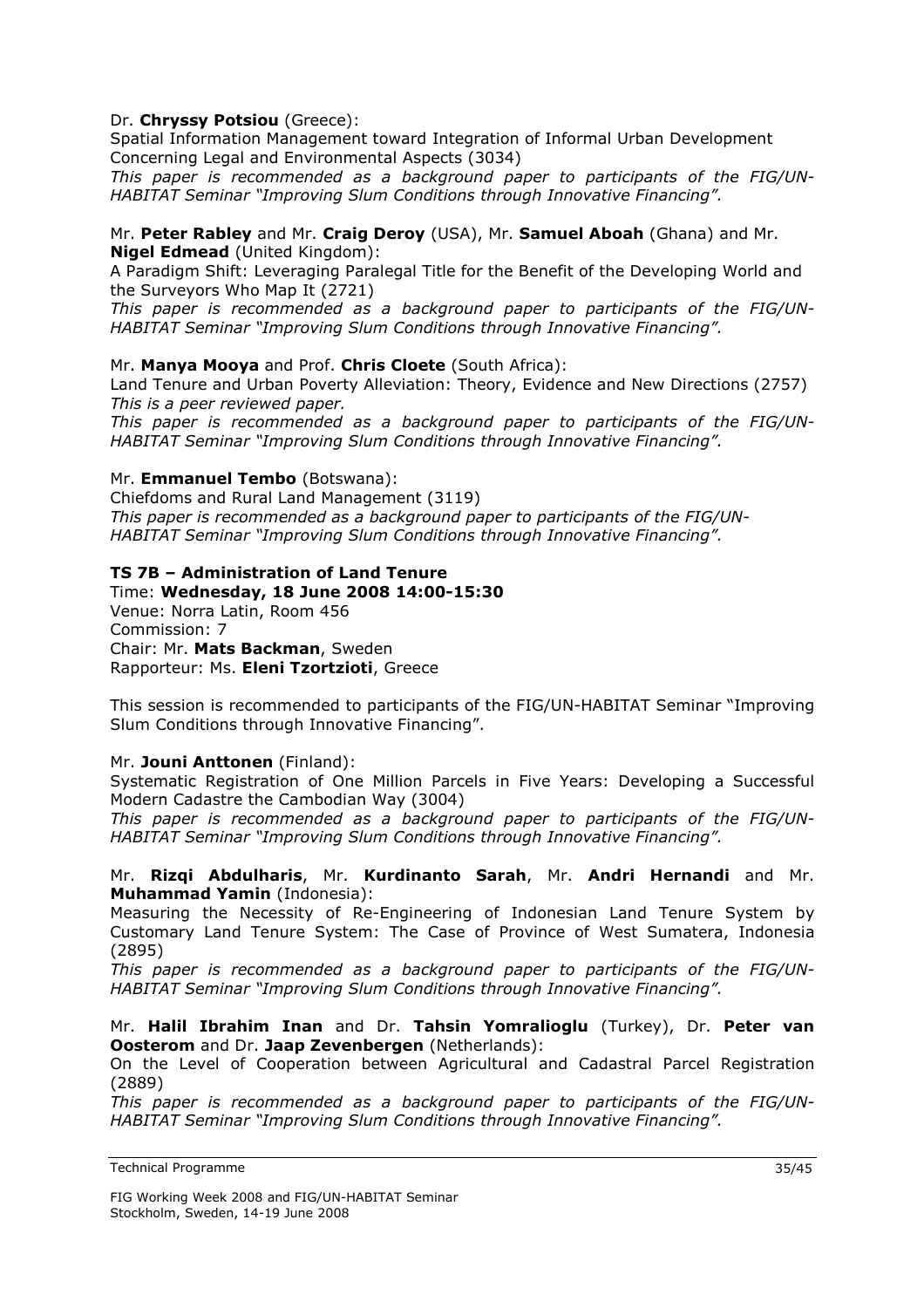### Ms. **Kholoud Saad** (Egypt):

Egyptian Nationwide Title Cadastre System (3083) *This paper is recommended as a background paper to participants of the FIG/UN-HABITAT Seminar "Improving Slum Conditions through Innovative Financing".* 

### **TS 7C – Issues and Techniques in Spatial Planning**

Time: **Wednesday, 18 June 2008 14:00-15:30**  Venue: Norra Latin, Room 353 Commission: 8 Chair: Ms. **Ewa Swensson**, Sweden

Rapporteur: Mr. **Thomas Nylund**, Sweden

### Mr. **Ingegerd Hedmark** and Mr. **Per Fladvad** (Sweden):

Coordination Speeds up the Development Planning Process (2928)

### Mr. **Frank Friesecke** and Ms. **Silja Lockemann** (Germany):

Neighbourhood Improvement Districts in Germany – A New Form of Urban Governance for the Improvement of Residential Areas (3053) *This is a peer reviewed paper.* 

### Dr. **Sevkiye Sence Turk** and Mr. **Esra Demircioglu** (Turkey):

The Effects of Land Readjustment Method in Informal Settlements on the Ownership (3000)

*This paper is recommended as a background paper to participants of the FIG/UN-HABITAT Seminar "Improving Slum Conditions through Innovative Financing".* 

### **TS 7D – Land Valuation Case Studies I**

Time: **Wednesday, 18 June 2008 14:00-15:30**  Venue: Norra Latin, Room 361 Commission: 9 Chair: Mr. **Henning Elmstrom**, Denmark Rapporteur: Ms. **Heidi Falkenbach**, Finland

### Mr. **Håvard Steinsholt** (Norway):

Setting Capitalisation Rate Right; Discussions and Decisions of Norwegian Expropriation Courts (2990)

Prof. **Krystyna Czarnecka** (Poland): Real Estate Market Trends in Poland (3017)

### Mr. **Dieter Kertscher** (Germany):

Derivation of Standard Ground Values from Business Rents (2903)

Ms. **Joanna Klajn** (Poland): The Industrial Real Estate Market in Krakow and Appraising the Market Value of Industrial Properties (2947)

### Mr. **Mouaiad Al-Omari** (United Kingdom):

The Role of Reliable Land Valuations in Land Management and Land Administration Systems Efficiency (2587) This paper is presented by Mr. **Richard Grover** (United Kingdom).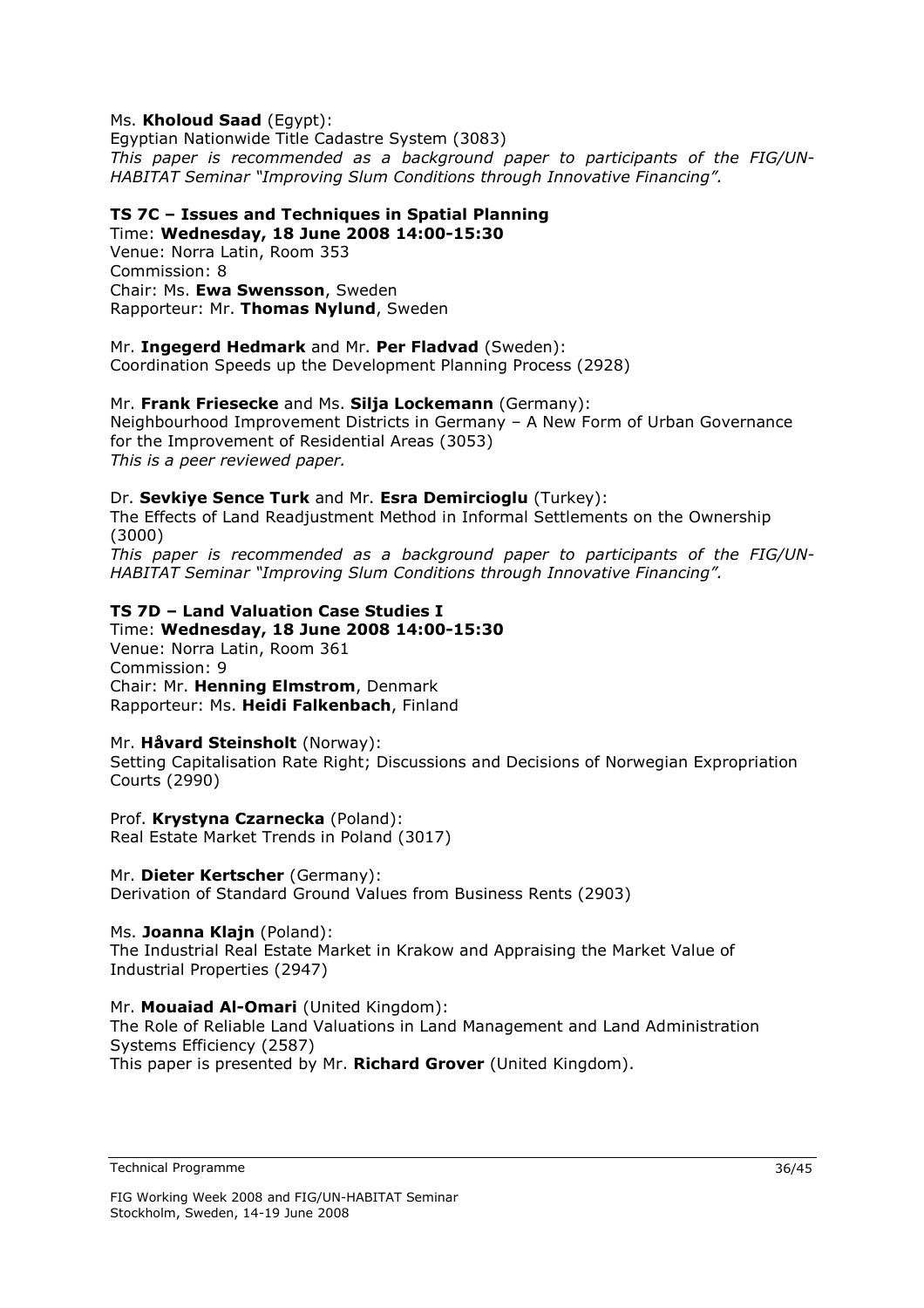### **TS 7E – Cadastral Information – Case Studies**

Time: **Wednesday, 18 June 2008 14:00-15:30** 

Venue: Norra Latin, Room 359 Commission: 7 and 3 Chair: Dr. **Thomas Kalbro**, Sweden Rapporteur: Mr. **Gyula Iván**, Hungary

### Mr. **Gunnar Blixt** (Sweden):

Quality Improvements of the Cadastral Information in Sweden (2910)

### Mr. **Lars Erik Storgaard** and Ms. **Marianne Bengtson** (Denmark):

Future Perspectives for a Multifunctional Use of the Digital Cadastral Map in the Public Sector of Denmark (2998)

### Dr. **Jaroslaw Bydlosz** and Dr. **Piotr Parzych** (Poland): The Cadastral Geodatabase Modelling in Poland, Applying Computer Aided Software Engineering Tools (2819) *This is a peer reviewed paper.*

### Dr. **Joseph Forrai**, Mr. **Yohanan Gavish**, Ms. **Larisa Voznesensky** and Mr. **Amir Bar Maor** (Israel):

Development of an Advanced Cadastral Management System at the Survey of Israel (2704)

#### Mr. **Marcin Karabin** (Poland): Implementing a Cadastre in Internet in Poland (2759)

### **TS 7F – Discussion Forum on Real Time GNSS CORS** (Related to Special Poster Session TS 6F)

Time: **Wednesday, 18 June 2008 14:00-15:30**  Venue: Norra Latin, Room 356 Commission: 5 Facilitators: Prof. **Rudolf Staiger**, Chair of FIG Commission 5 (Germany) and Prof. **Chris Rizos**, Vice President of IAG (Australia) Rapporteur: Mr. **Rob Sarib**, Australia

Joint Session - FIG Commission 5 - Position and Measurement and IAG Commission 4 - Positioning and Applications

This is an open forum to all Real Time GNSS CORS users and providers. The session will review the issues outlined during the technical session **TS 6F** "Posters Associated with Discussion Forum on Real Time GNSS CORS" and will be seeking active participation and suggestions from delegates on how these issues can be resolved.

Invited presenters: Mr. **Mikael Lilje** (Chair, FIG Working Group 5.2, Sweden) and Dr. **Sandra Verhagen** (Chair, IAG Commission 4, Netherlands) will be providing overview presentations to invite discussion on the issues.

#### Mr. **Mikael Lilje**, Sweden: Overview Presentation on Real Time GNSS CORS (3165)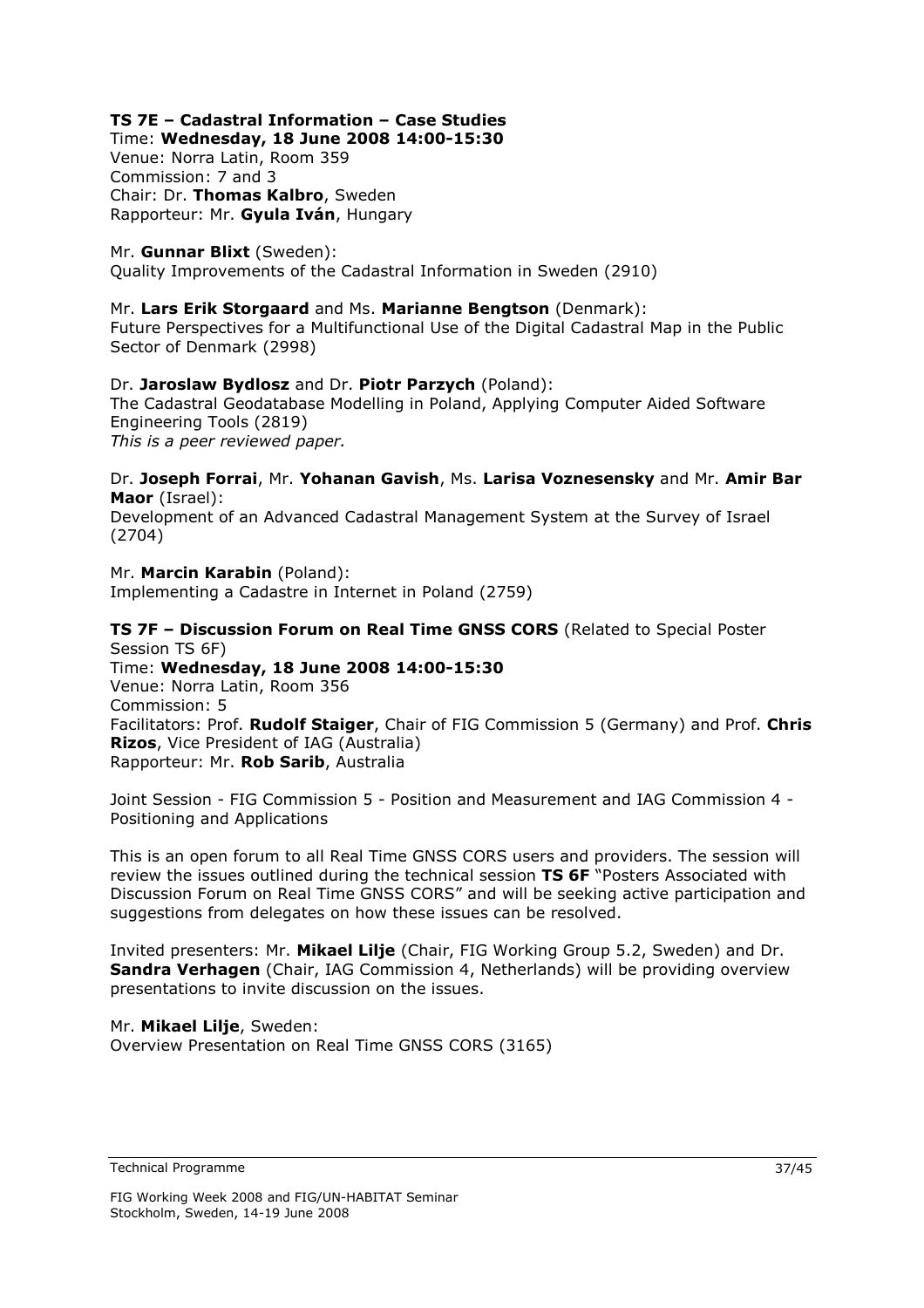### **TS 7G – Standards**

### Time: **Wednesday, 18 June 2008 14:00-15:30**

Venue: Norra Latin, Room 454 Commission: 1 Chair: Mr. **Iain Greenway**, United Kingdom Rapporteur: Dr. **Patrik Ottoson**, Sweden

Mr. **Leiv Bjarte Mjoes** (Norway): Certification of Surveyors in Norway (2812)

### Mr. **Brian J. Coutts** (New Zealand):

A Standards Model – Academic, Technical, Professional - that Works in New Zealand (2887)

### Mr. **Kwame Tenadu Snr** and Mr. **Stephen Djaba** (Ghana):

Standards and Quality Assurance; A Need for the Professional Land Surveyor in Implementing the Land Administration Project (LAP) of Ghana (3081)

### Dr. **Agnieszka Zwirowicz** (Poland):

Concept of the Monitoring System for Commune Land Management According to the ISO Series 19100 Standards (2926)

### Ms. **Valentina Sagris**, Mr. **Wim Devos** and Mr. **Simon Kay** (Italy) and Mr. **Pavel Milenov** (Bulgaria):

New Evidence of Land Management in the Frame of Common Agricultural Policy: Needs for Standardization (2853) *This is a peer reviewed paper.*

### **TS 7H – Education Case Studies II**

Time: **Wednesday, 18 June 2008 14:00-15:30**  Venue: Norra Latin, Room 351 Commission: 2 Chair: Dr. **Steven Frank**, USA Rapporteur: Dr. habil **Janus Strauhmanis**, Latvia

### Dr. **Murat Meha** (Kosovo UNMIK):

Perspective of Education in Geodesy in Kosova (2715) *This paper has not been presented orally at the conference.* 

### Mr. **Varazdat Hovhannisyan** and Dr. **Sargis Stepanyan** (Armenia):

Higher Education in Real Estate Economics and Management in Armenia (2818)

### Mr. **Branko Bosic** and Ms. **Marija Raskovic** (Serbia):

New Master Study Programme in Land Law and Economy at the Faculty of Civil Engineering the University of Belgrade (2765)

### Dr. **Nicolae Tsurcanu**, Ms. **Mariana Bejenaru** and Dr. **Alla Levitskaia** (Republic of Moldova):

New Master Program in Real Estate Economics in Moldova: Achievements and Problems in Connections to Bologna Process Implementation (2825)

### Dr. **David Mitchell** (Australia) and Prof. **Stig Enemark** (Denmark):

Land Administration and Management in South East Asia – Considering the Role of Higher Education (2864)

*This is a peer reviewed paper.*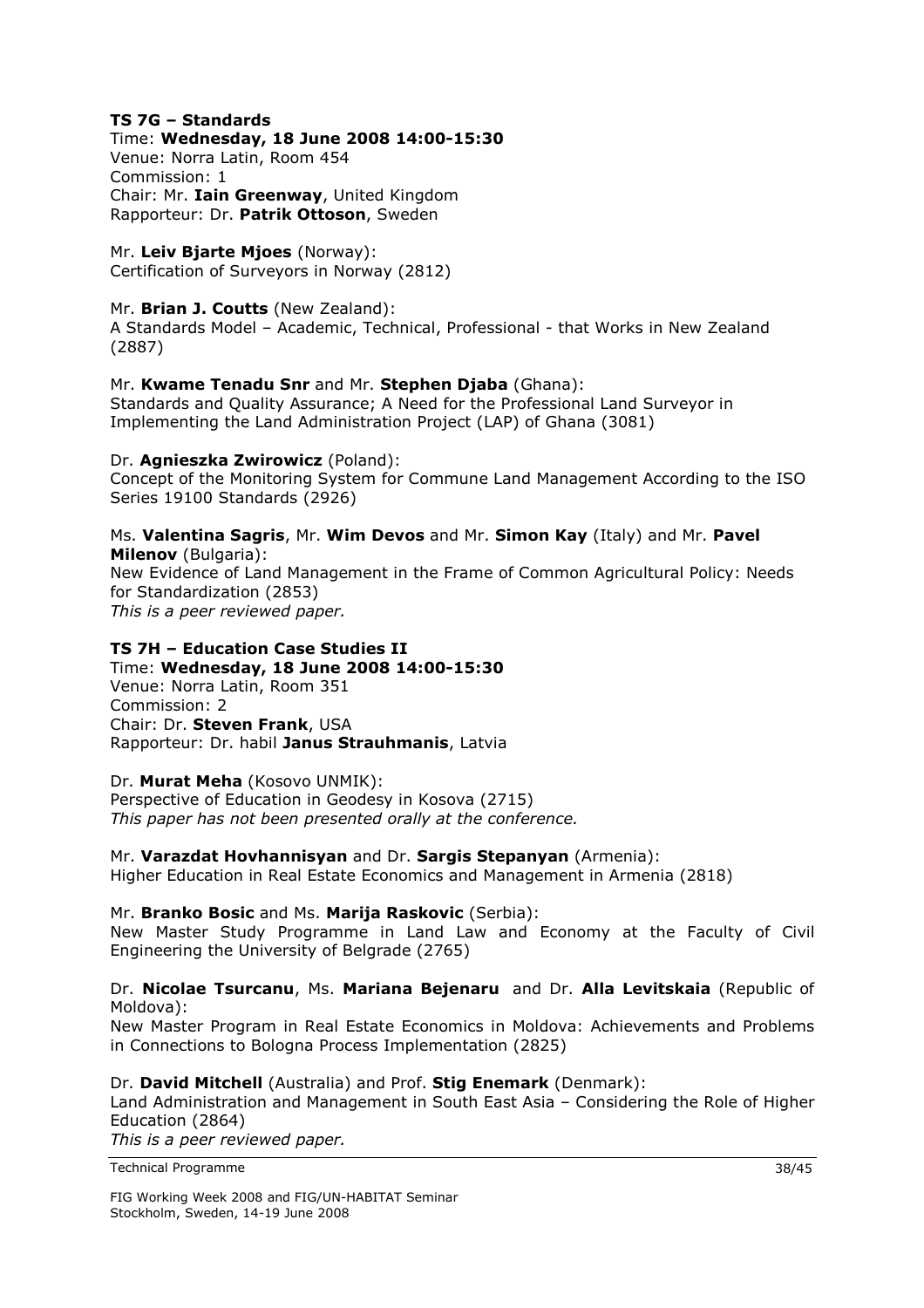## **TS 7I – GIS Applications in Turkey**

Time: **Wednesday, 18 June 2008 14:00-15:30**  Venue: Norra Latin, Room 451 Commission: 3 Chair: Mr. **Ozam Emem**, Turkey Rapporteur: Ms. **Kerstin Hegner**, Sweden

### Mr. **Omur Esen**, Dr. **Ismail Bulen Gundogdu** and Mr. **Fatih Sari** (Turkey):

The Use of Geographical Information Systems in Historic and Cultural Places Case Study: Town of Side (2916)

Mr. **Omur Esen**, Dr. **Ismail Bulen Gundogdu** and Mr. **Fatih Sari** (Turkey): The Establishment of a Tourism Information System by Theory of Constraint (ToC) (2917)

Mr. **Umut Gunes Sefercik**, Mr. **Murat Oruc** and Dr. **Mehmet Alkan** (Turkey): Adaptation of High Resolution IKONOS Images to Google Earth for Zonguldak Test Field (2971)

### Ms. **Ozlem Simav** and Dr. **Dursun Zafer Seker** (Turkey):

Adaptation of Turkish Geographical Database at the 1:1 Million Scale to European Geographical Database and Publishing on the Internet/Intranet Environment (2980) This paper has been presented by Mr. **Ozan Emem** (Turkey).

Mr. **Fatmagül Batuk**, Mr. **Ozan Emem** and Mr. **Tolga Gorum** (Turkey): Implementation of GIS for Landforms of Southern Marmara (3030)

### **TS 7J – Construction Economics – Issues for the Profession**

Time: **Wednesday, 18 June 2008 14:00-15:30**  Venue: Norra Latin, Room 458 Commission: 10 Chair: Dr. **Maria Ulfvarson Östlund**, Sweden Rapporteur: Mr. **Andrew Morley**, United Kingdom

Mr. **Richard A. Hucker** (United Kingdom): Planning and Managing the Recruitment and Retention of Construction Surveyors (2806)

### Ms. **Leonie Newnham** (Australia):

How to Stop Knowledge Walking Out the Door with the Team When a Project Is Completed! (2881)

Mr. **Geoffrey Schmitt** (United Kingdom): The Changing Face of Dispute Resolution (3074)

Mr. **Martin Wright** (Switzerland) and Dr. **Christian Stoy** (Germany): The CEEC Code for Cost Planning: Introduction and Practical Application (3056)

### **Commission Meetings – FIG Commission 4 and 8**

Time: **Wednesday, 18 June 14:00-15:00**  Room: Norra Latin, Room 452

**Coffee Break**  Time: **Wednesday, 18 June 2008 15:30-16:00**  Venue: Norra Latin

Technical Programme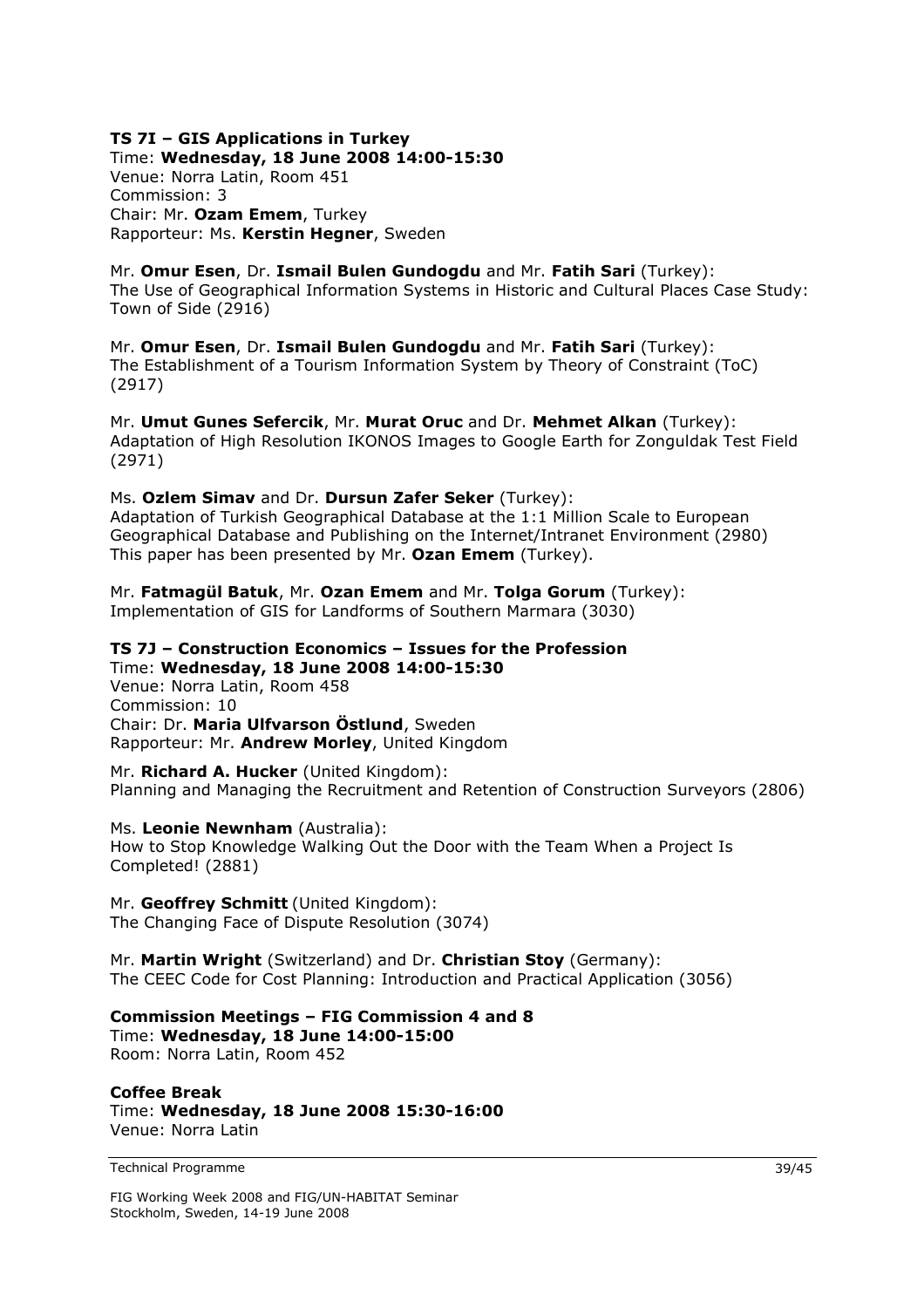### **FIG Foundation Meeting**

### Time: **Wednesday, 18 June 2008 15:30-17:30**

Venue: Norra Latin, Room 463

by invitation only

### **TS 8A – Informal Settlements – Mechanism to Avoid**  Time: **Wednesday, 18 June 2008 16:00-17:30**

Venue: Norra Latin, Aulan Commission: 3, 7 and 8 Chair: Dr. **Chryssy Potsiou**, Chair of FIG Commission 3, Greece Rapporteur: Dr. **Leif Norell**, Sweden

This session is recommended to participants of the FIG/UN-HABITAT Seminar "Improving Slum Conditions through Innovative Financing".

Prof. **Stig Enemark** (Denmark) and Mr. **Robin McLaren** (United Kingdom): Preventing Informal Urban Development - Through Means of Sustainable Land Use Control (2734)

*This paper is recommended as a background paper to participants of the FIG/UN-HABITAT Seminar "Improving Slum Conditions through Innovative Financing".* 

### Mr. **Mwenda Makathimo** and Dr. **Margaret Gachuru** (Kenya):

An Investigation into Challenges of Lack of Policy Guidelines for Creation and Operation of Housing Partnerships (2696)

*This paper is recommended as a background paper to participants of the FIG/UN-HABITAT Seminar "Improving Slum Conditions through Innovative Financing".* 

### Ms. **Marilena Theodorou** (Cyprus) and Dr. **Chryssy Potsiou** (Greece):

Land Management Procedures and Informal Constructions in Cyprus (3029)¨ *This paper is recommended as a background paper to participants of the FIG/UN-HABITAT Seminar "Improving Slum Conditions through Innovative Financing".* 

### Ms. **Karin Haldrup** (Denmark):

Up-scaling Strategies for Strengthening of Women's Land Rights (2991) *This paper is recommended as a background paper to participants of the FIG/UN-HABITAT Seminar "Improving Slum Conditions through Innovative Financing".* 

### **TS 8B – Spatial Planning and Regeneration Issues – Case Studies**  Time: **Wednesday, 18 June 2008 16:00-17:30**

Venue: Norra Latin, Room 456 Commission: 8, 3 and 7 Chair: Ms. **Helen Murray**, Ireland Rapporteur: Mr. **Makis Apostolatos**, Greece

### Dr. **Maria Ulfvarson Östlund** (Sweden):

Measures to Change the Swedish Planning and Building Legislation and Its Application (2976)

### Mr. **Richard Grover** (United Kingdom), Ms. **Vasilisa Platonova** and Prof. **Mikhail Soloviev** (Russian Federation):

Mineral and Social Regulations in the Far North Regions: a Comparative Analysis (2942)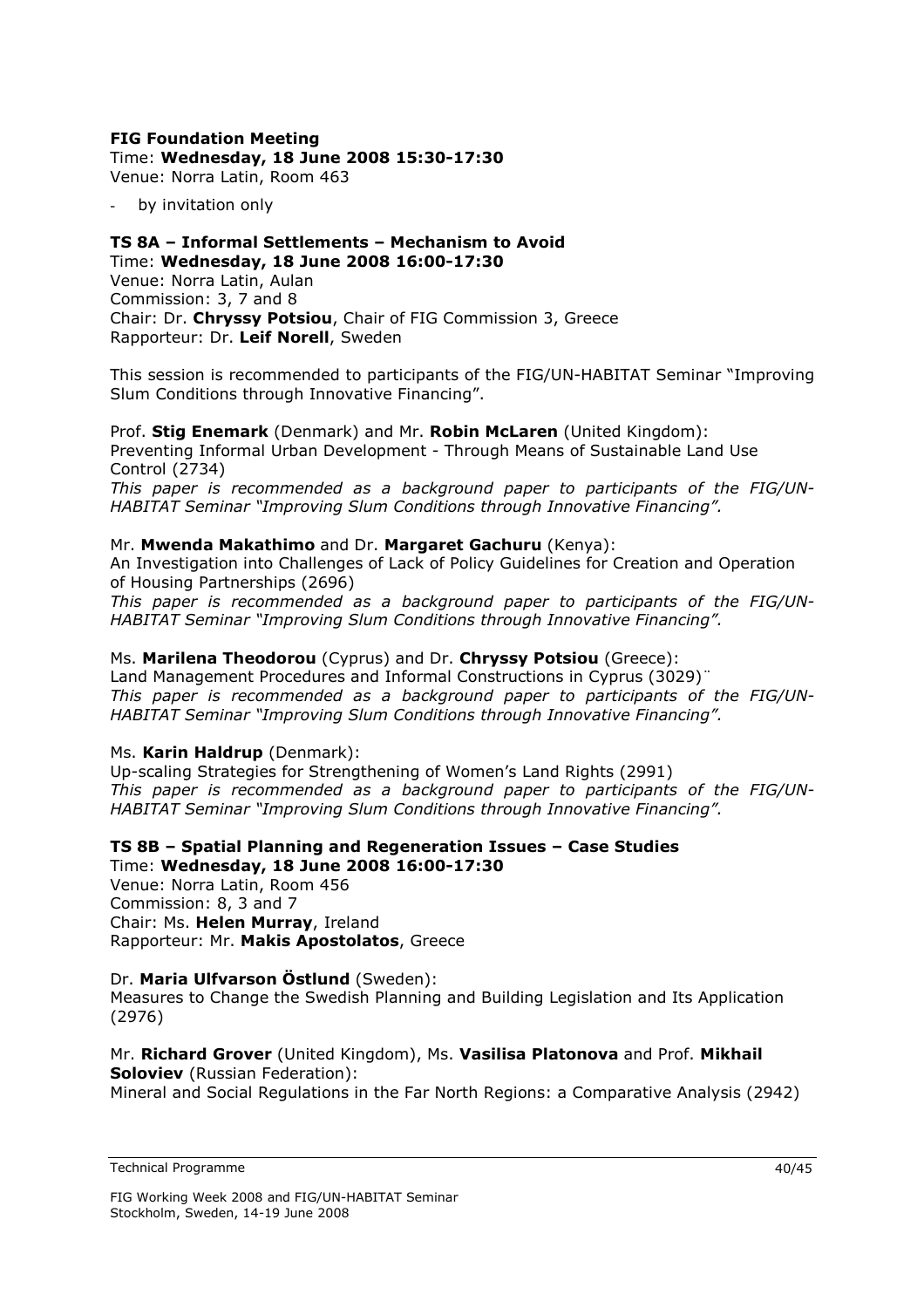### Dr. **Katarzyna Sobolewska-Mikulska** (Poland):

Methodology of Implementation of the Project Concerning Development of Rural Areas Using the Example of Mielnik Site (2893)

### **TS 8C - Land Consolidation**

Time: **Wednesday, 18 June 2008 16:00-17:30**  Venue: Norra Latin, Room 353 Commission: 7 and 8 Chair: Dr. **Iz H. Baki**, Hong Kong SAR, China Rapporteur: Dr. Ing. **Adrianna Pulecka**, Poland

#### Ms. **Seija Kotilainen** and Mr. **Heikki Seppänen** (Finland):

Implementation of Customer Orientated Approach in Land Rearrangement Activities (Land Consolidation) Changes Professional Abilities of Surveyors (2770)

Mr. **Christian Aunsborg** and Mr. **Michael Tophøj Soerensen** (Denmark): Planning and Implementation of Urban Regeneration - The Adequacy of the Statutory Toolbox Available to Practice (2988) *This is a peer reviewed paper.* 

Dr. **Tayfun Cay** and Mr. **Fatih Iscan** (Turkey): A New Land Reallocation Model for Land Consolidation (2925)

### Mr. **Turgut Ayten**, Mr. **Sebahattin Akkus**, Mr. **Hasan Cagla**, Mr. **Fuat Basciftci** and Mr. **Seyit Ali Yilmaz** (Turkey):

Problems Occurred from Block Planning and the Lack of Coordination between the Institutions in Land Consolidation Projects (2810) This paper has been presented by Mr. **Fatih Iscan** (Turkey).

### **TS 8D – Land Valuation Case Studies II**

Time: **Wednesday, 18 June 2008 16:00-17:30**  Venue: Norra Latin, Room 361 Commission: 9 Chair: Mr. **Bengt Kjellson**, Sweden Rapporteur: Mr. **Håvard Steinsholt**, Norway

This session is recommended to participants of the FIG/UN-HABITAT Seminar "Improving Slum Conditions through Innovative Financing".

### Mr. **Weidong Qu** (People's Republic of China):

Research on Property and Market Rating in China Based on Basel II (2801) *This paper is recommended as a background paper to participants of the FIG/UN-HABITAT Seminar "Improving Slum Conditions through Innovative Financing".* 

### Dr. **J. P. Tamtomo** and Mr. **Virgo Eresta Yaya** (Indonesia), Mr. **Olof Färnkvist** and Mr. **Henrik Roos** (Sweden):

Land Valuation Survey in Indonesia (2875)

*This paper is recommended as a background paper to participants of the FIG/UN-HABITAT Seminar "Improving Slum Conditions through Innovative Financing".* 

### Mr. **Risto Peltola** (Finland):

Development Land Markets and Development Gain – Stylized Facts from a Nordic Country (3157)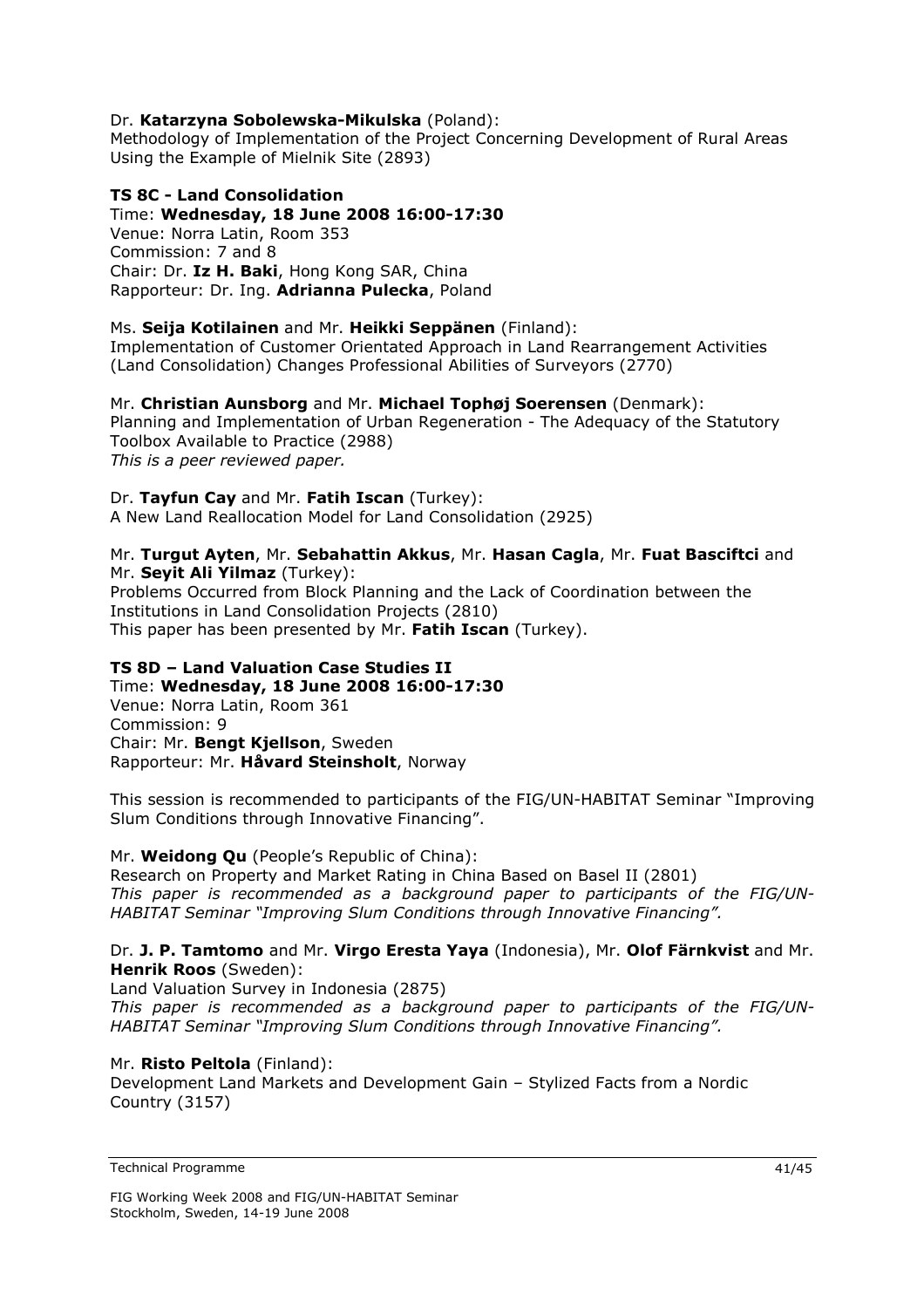Prof. **Kauko Viitanen** (Finland): A Complicated Compulsory Transaction Case from Finland (3141)

### **TS 8E – Natural Disaster Management**

Time: **Wednesday, 18 June 2008 16:00-17:30**  Venue: Norra Latin, Room 359 Commission: 8 Chair: Prof. **Theo Kötter**, Germany Rapporteur: Ms. **Monica Lagerqvist-Nilsson**, Sweden

### Prof. **Theo Kötter**, **Sophie Schetke** and **Benedikt Frielinghaus** (Germany):

Assessment of Sustainable Land Use within the Town Planning Process – Experiences with a Multi Criteria Approach (3106)

Mr. **Chima Ogba** and Dr. **Pius Utang** (Nigeria): Integrated Approach to Urban Flood Adaptation in the Niger Delta Coast of Nigeria (2736)

### Ms. **Anna-Karin Lang** and Mr. **Lars Jansson** (Sweden):

Cadastral Surveying as a Means for Restricting the Impact of Natural Disasters (2749)

### Ms. **Hulya Demir**, Ms. **Fatmagul Batuk**, Mr. **Ozan Emem** and Ms. **Betul Sengezer** (Turkey):

The Relations between Earthquake and Planning for Istanbul (3027)

### **TS 8F – New Positioning Techniques Forum**

Time: **Wednesday, 18 June 2008 16:00-17:30**  Venue: Norra Latin, Room 356 Commission: 5 Facilitators: Prof. **Rudolf Staiger**, Chair of FIG Commission 5 (Germany) and Prof. **Chris Rizos**, Vice President of IAG (Australia) Rapporteur: Mr. **David Martin**, France

Joint Session - FIG Commission 5 - Position and Measurement and IAG Commission 4 - Positioning and Applications

This is an open forum to all delegates interested in new positioning techniques such as "AGPS, LBS, WIFI, RFID". The session will also include presentations from telecommunication companies involved with positioning, review of the new FIG working groups progress, and an IAG perspective on this technology.

Invited presentations:

Dr. **Volker Schwieger**, Chair, FIG WG 5.4 (Germany): New Positioning Techniques - FIG Commission 5 Special Study Group (3156)

Dr. **Sandra Verhagen**, President IAG Commission 4 - Positioning and Applications (the Netherlands): New Positioning Techniques – IAG's Perspective (3166)

Mr. **Lauri Wirola**, Nokia Devices R&D (Finland): High-accuracy Positioning for the Mass Market (3167)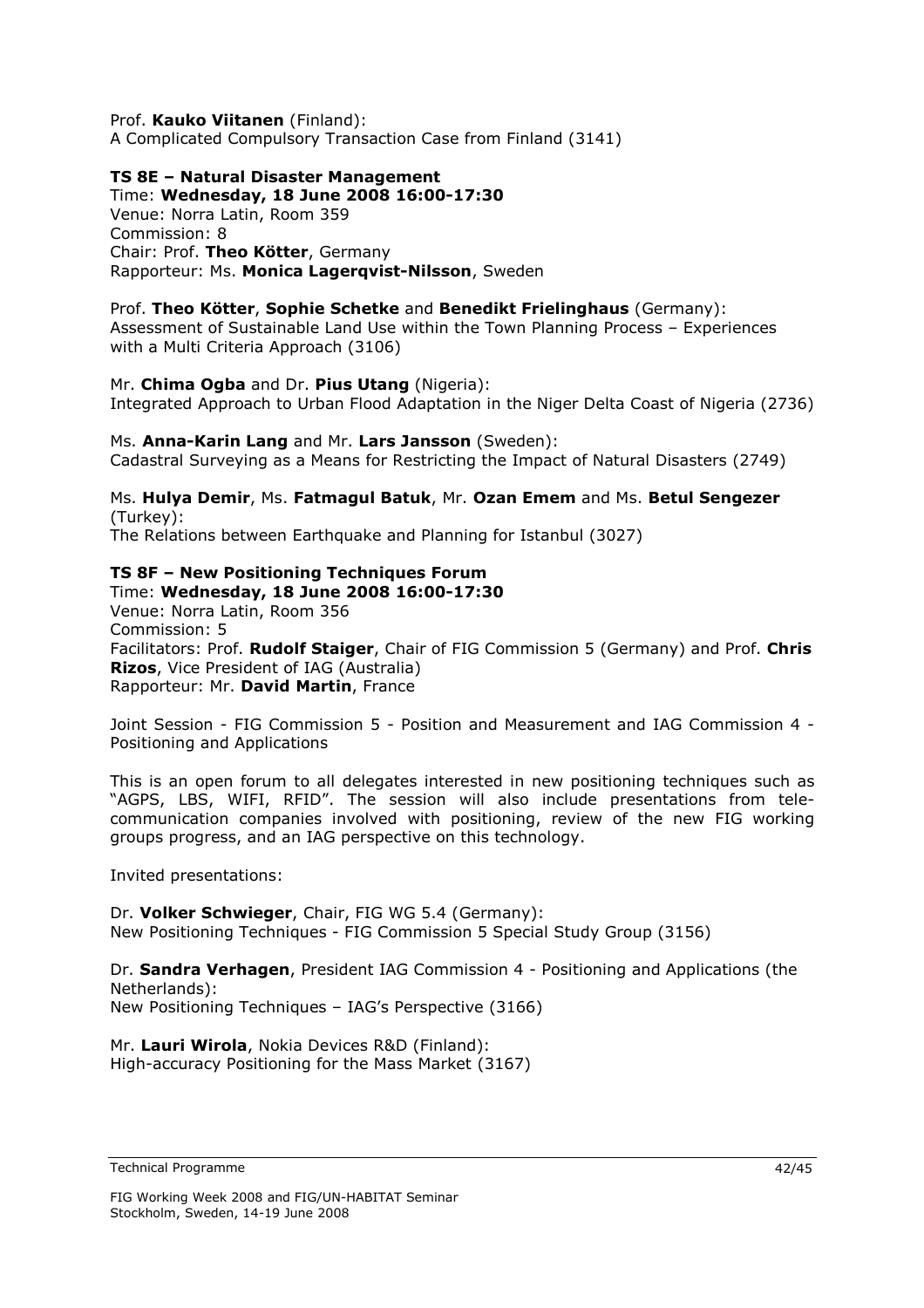### **TS 8G – Construction Economics – Case Studies**

Time: **Wednesday, 18 June 2008 16:00-17:30**  Venue: Norra Latin, Room 454 Commission: 10 and 8 Chair: Mr. **Andrew Morley**, Chair of FIG Commission 10, United Kingdom Rapporteur: Mr. **Geoff Schmitt**, United Kingdom

### Mr. **Mike Sutton** (United Kingdom):

A Criminal Waste - The Organised Crime Involvement in the UK Muckaway and Disposal Process (3045)

### Mr. **Yoav Coller** and Mr. **Moshe Gilai** (Israel):

Registration of Land Rights - The Importance of the Surveyor and the Advantages to the Economy (2877)

Mr. **Howard Klein** (United Kingdom): Somewhere in Time - Securing and Protecting your Contractual Rights (3086)

### **TS 8H – GIS in Environmental Management**

Time: **Wednesday, 18 June 2008 16:00-17:30**  Venue: Norra Latin, Room 351 Commission: 3 Chair: Mr. **Rob Mahoney**, United Kingdom Rapporteur: Mr. **Ulf Sandgren**, Sweden

### Dr. **Dursun Zafer Seker**, Dr. **Nuket Sivri**, Mr. **Erdem Ozer**, Mr. **Emin Mentese** and Mr. **Ismail Kara** (Turkey):

Investigating of Water Practices and Savings in Istanbul by Means of GIS (2982)

### Mr. **Alexey Olshevsky** (Belarus):

Use GIS for Estimation of Agricultural Suitability of the Lands (on an Example of the Agricultural Organization) (2703)

### Dr. **Ali Darvishsefat**, Mr. **Abolfazi Khosravi** and Mr. **Alireza Borzui** (Islamic Republic of Iran):

The Concept of the National Atlas of Protected Areas of Iran and Its Realization (2766)

### **TS 8I – Case Studies in Land Administration II**

Time: **Wednesday, 18 June 2008 16:00-17:30**  Venue: Norra Latin, Room 451 Commission: 7 Chair: Mr. **Thomas Nylund**, Sweden

### Mr. **Melkamu Belachew Moges** (Ethiopia):

The Need for Modern Real Estate Management in Urban Ethiopia: The Case of Bahir Dar (2608)

### Dr. **Mehmet Alkan** and Mr. **Eray Can** (Turkey):

Comparing Turkish Land Registry and Cadastre System with Other European Union (EU) Countries' System in the Context of EU Accession of Turkey (2836)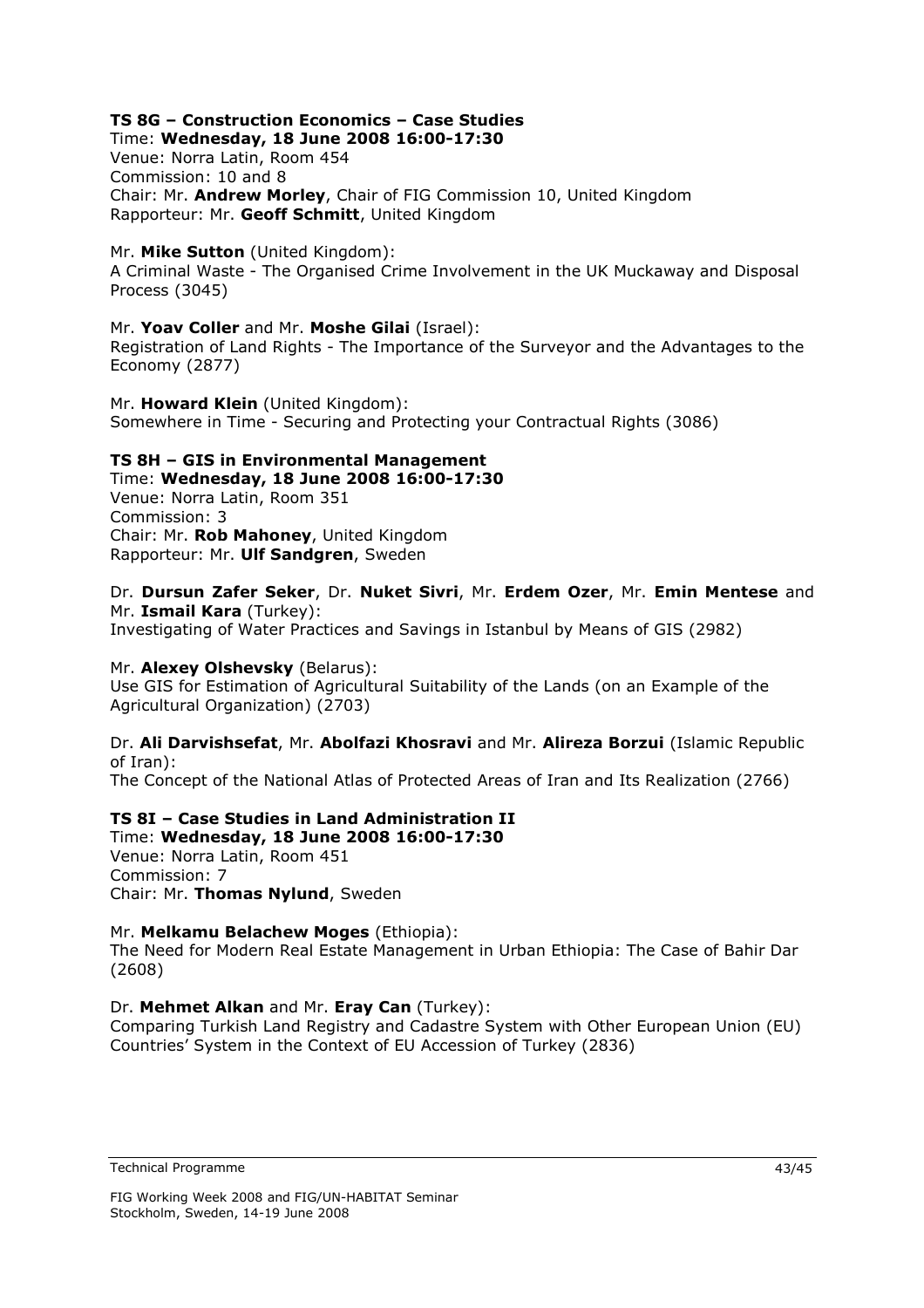### **Meeting for Young Surveyors**

#### Time: **Wednesday, 18 June 2008 16:00-17:30**

Venue: Norra Latin, Room 357 Chair: Ms. **Cecilia Lindén**, Sweden Rapporteur: Mr. **Roman Pieczka**, Poland

### Mr. **Peter Normann Hansen** (Denmark):

The Importance of Networking (3168)

Ms. **Christina Gustafsson** and Ms. **Frida Karlsson** (Sweden):

A Mentor Programme in Sweden (3169)

Mr. **Christian Tufvesson** (Sweden): Working Experience in Australia (3170)

### **Thursday, 19 June 2008**

**Presidents' Meeting**  Time: **Thursday, 19 June 2008 08:30-10:30**  Venue: Norra Latin, Room 456

- for Presidents of Member Associations
- by invitation only

### **Commission Meetings – FIG Commission 9 WG 9.2, WG9.4 and WG9.5 Meetings**  Time: **Thursday, 19 June 2008 09:00-10:30**

Venue: SLF Office, Vasagatan 52, 4<sup>th</sup> Floor, Room I

- Open meeting of Commission 9 Working Groups WG 9.2 - Improving Slum Conditions through Innovative Financing; WG 9.4 – Review of Valuation Methods and Standards Worldwide; and WG 9.5 – GIS-analyses in Real Estate Market Analyses and Valuation

### **Commission Meetings – FIG Commission 5 Steering Committee Meeting II**  Time: **Thursday, 19 June 2008 09:00-10:30**

Venue: SLF Office, Vasagatan 52, 4<sup>th</sup> Floor, Room II

- by invitation only

### **Coffee Break**

Time: **Thursday, 19 June 2008 10:30-11:00**  Venue: Norra Latin

**General Assembly – Second Session**  Time: **Thursday, 19 June 2008 11:00-13:30**  Venue: Norra Latin, Aulan

- for FIG members
- open for observers

# **Lunch**

Time: **Thursday, 19 June 2008 13:30-15:00**  Venue: Norra Latin